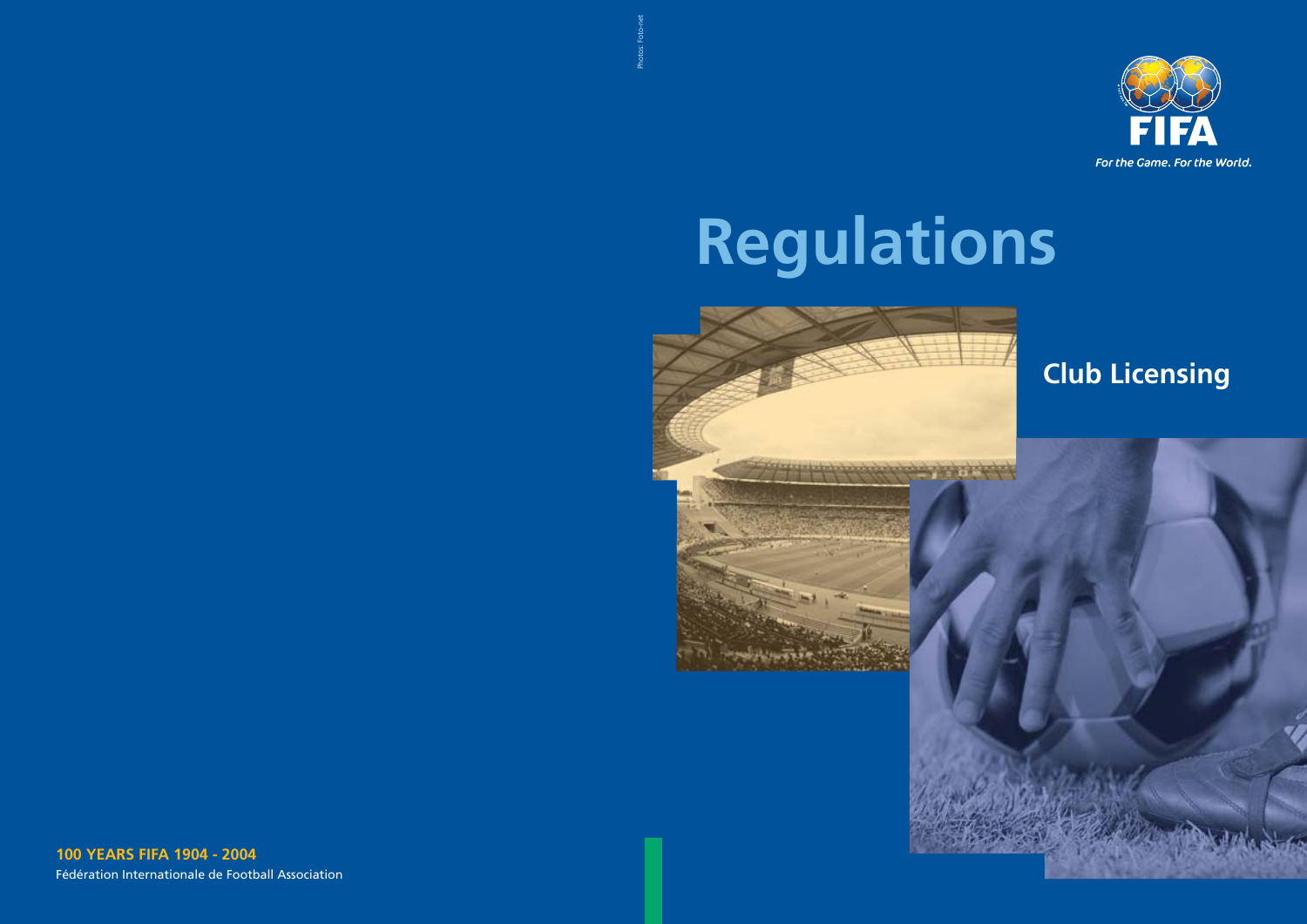**FIFA Regulations Club Licensing**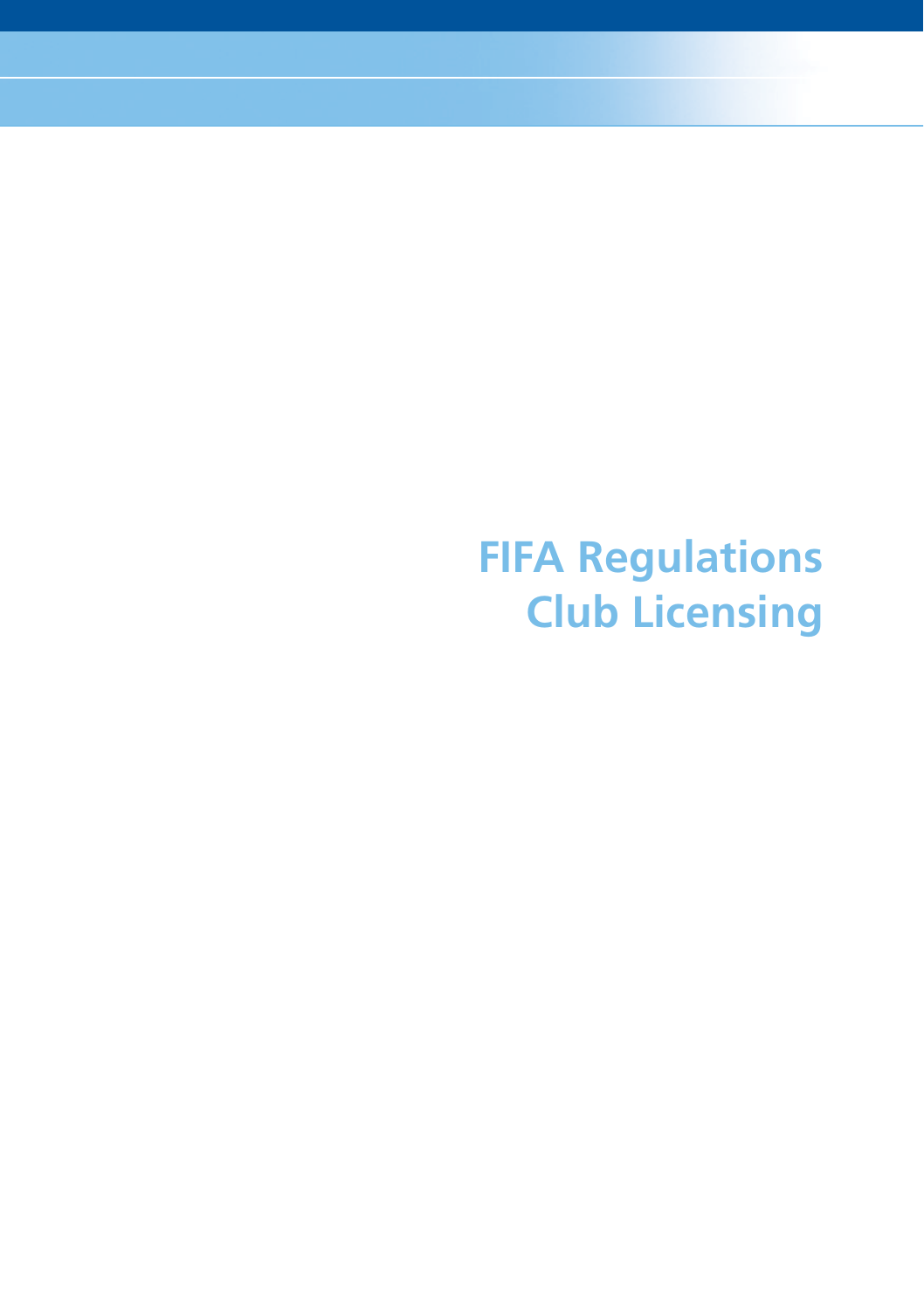|    | Article                   |              |                                                                             |    |  |  |
|----|---------------------------|--------------|-----------------------------------------------------------------------------|----|--|--|
|    | <b>Definitions</b>        |              |                                                                             |    |  |  |
| L. | <b>General provisions</b> |              |                                                                             |    |  |  |
|    | 1                         | Introduction |                                                                             | 9  |  |  |
|    |                           | 1.1          | Objectives of the club licensing system                                     | 10 |  |  |
| Ⅱ. |                           |              | <b>FIFA Club Licensing Regulations</b>                                      |    |  |  |
|    | $\overline{2}$            | Procedure    |                                                                             | 11 |  |  |
|    |                           | 2.1          | Criteria gradation                                                          | 11 |  |  |
|    |                           | 2.1.1        | Principle                                                                   | 11 |  |  |
|    |                           | 2.2          | Licensing implementation                                                    | 11 |  |  |
|    |                           | 2.2.1        | Principle                                                                   | 11 |  |  |
|    |                           | 2.2.2        | Implementation at confederation level                                       | 11 |  |  |
|    |                           | 2.2.3        | Existence of a legal basis within the statutes of the<br>confederation      | 12 |  |  |
|    |                           | 2.2.4        | Integration of the FIFA regulations into confederation<br>regulations       | 12 |  |  |
|    |                           | 2.2.5        | Implementation at national level                                            | 12 |  |  |
|    |                           | 2.2.6        | Existence of a legal basis within the statutes of the<br>member association | 12 |  |  |
|    |                           | 2.2.7        | Sanctions under the national club licensing system                          | 13 |  |  |
|    |                           | 2.2.8        | Integration of the confederation regulations<br>into national regulations   | 13 |  |  |
|    |                           | 2.2.9        | Applicability of the system                                                 | 14 |  |  |
|    |                           | 2.2.10       | Option to delegate the club licensing system to an<br>affiliated league     | 14 |  |  |
|    |                           | 2.3          | Bodies of the confederation                                                 | 15 |  |  |
|    | 3                         | Licensor     |                                                                             | 15 |  |  |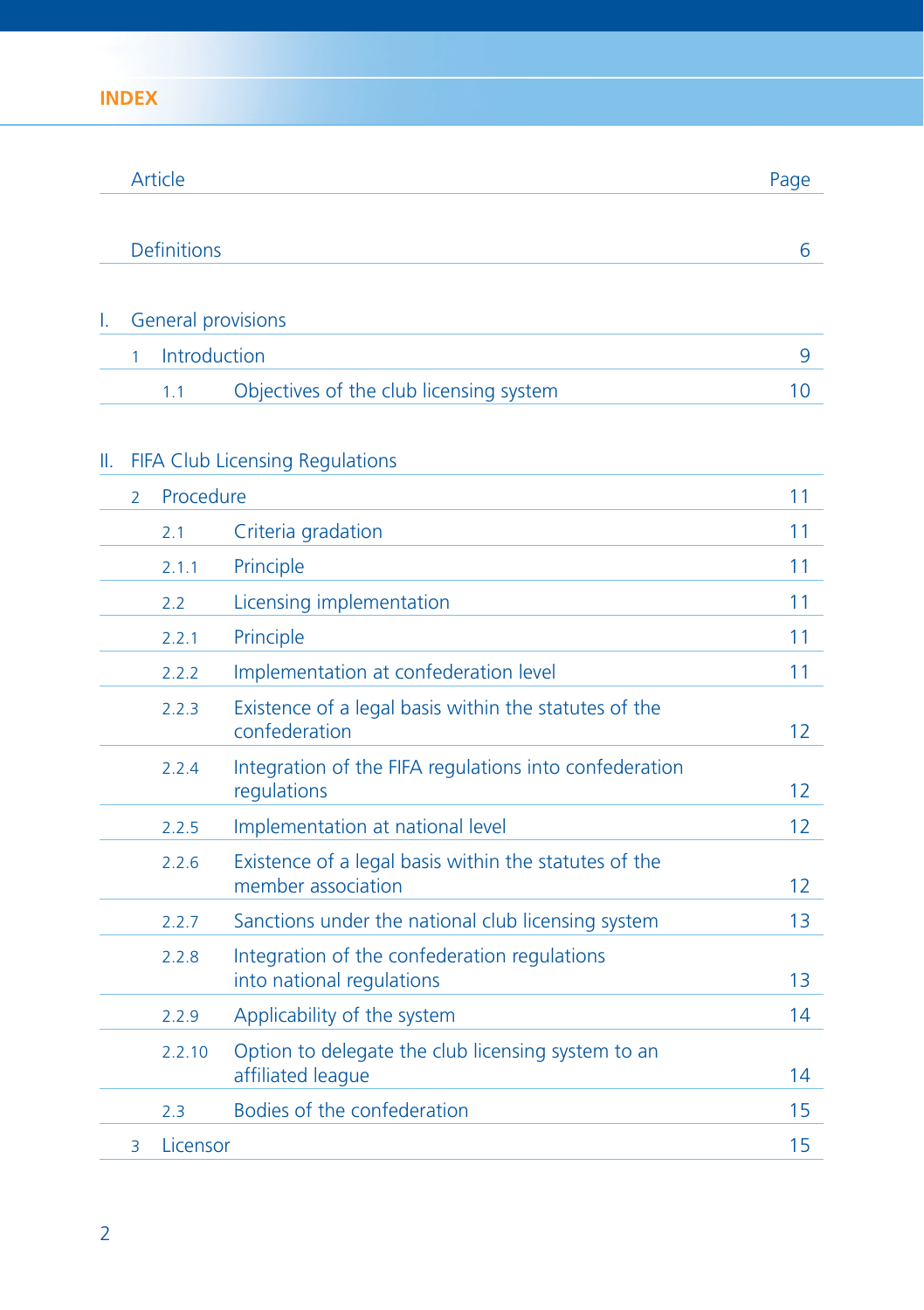|   | Article      |                                                                                                        |    |  |
|---|--------------|--------------------------------------------------------------------------------------------------------|----|--|
|   |              | Introduction                                                                                           | 15 |  |
|   | 3.1          | 15                                                                                                     |    |  |
|   | 3.2          |                                                                                                        |    |  |
|   | 3.2.1        | Principle                                                                                              | 15 |  |
|   | 3.2.2        | Decision-making bodies                                                                                 | 15 |  |
|   | 3.2.3        | First-instance body (FIB)                                                                              | 16 |  |
|   | 324          | Appeals body (AB)                                                                                      | 17 |  |
|   | 3.2.5        | Decision-making procedure                                                                              | 18 |  |
| 4 |              | Licence applicant and licence                                                                          | 18 |  |
|   | 4.1          | Introduction                                                                                           | 18 |  |
|   | 4.2          | Circle of licence applicants                                                                           | 19 |  |
|   | 4.2.1        | Authority to define licence applicants                                                                 | 19 |  |
|   | 4.3          | Definition of licence applicant                                                                        | 19 |  |
|   | 4.3.1        | Principle                                                                                              | 19 |  |
|   | 4.4          | Licence                                                                                                | 20 |  |
|   | 4.4.1        | Principle                                                                                              | 20 |  |
|   | 4.5          | Extraordinary application of the club licensing system<br>for entering confederation club competitions | 21 |  |
|   | 4.5.1        | Principle                                                                                              | 21 |  |
|   | 4.5.2        | Procedure                                                                                              | 22 |  |
| 5 | Core process |                                                                                                        | 22 |  |
|   | 5.1          | Introduction                                                                                           | 22 |  |
|   | 5.1.1        | Principle                                                                                              | 22 |  |
| 6 |              | Sporting criteria                                                                                      | 23 |  |
|   | 6.1          | Introduction                                                                                           | 23 |  |
|   | 6.2          | Objectives                                                                                             | 23 |  |
|   | 6.3          | Benefits for clubs                                                                                     | 23 |  |
|   | 6.4          | Criteria                                                                                               | 24 |  |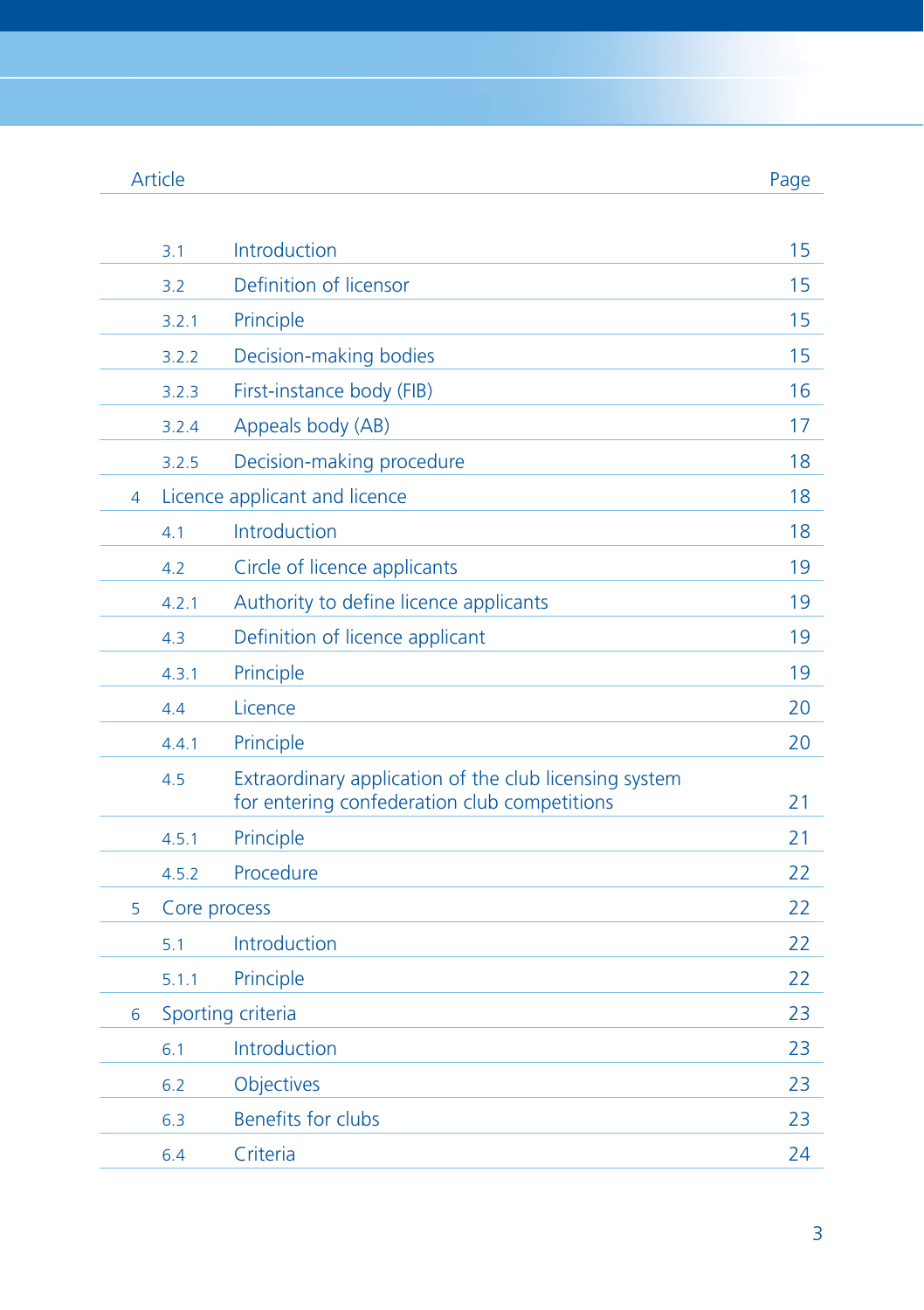# **INDEX**

| Article | מו זב |
|---------|-------|
|         |       |

|                | 6.4.1          | "A" criteria                          | 24 |
|----------------|----------------|---------------------------------------|----|
| $\overline{7}$ |                | Infrastructure criteria               | 25 |
|                | 7.1            | Introduction                          | 25 |
|                | 7.2            | Objectives                            | 25 |
|                | 7.3            | <b>Benefits for clubs</b>             | 26 |
|                | 7.4            | Criteria                              | 26 |
|                | 7.4.1          | "A" criteria                          | 26 |
|                | 7.4.2          | "B" criteria                          | 28 |
|                | 7.4.3          | "C" criteria                          | 29 |
| 8              |                | Personnel and administrative criteria | 31 |
|                | 8.1            | Introduction                          | 31 |
|                | 8.2            | Objectives                            | 32 |
|                | 8.3            | <b>Benefits for clubs</b>             | 32 |
|                | 8.4            | Criteria                              | 33 |
|                | 8.4.1          | "A" criteria                          | 33 |
|                | 8.4.2          | "B" criteria                          | 36 |
| 9              | Legal criteria |                                       | 37 |
|                | 9.1            | Introduction                          | 37 |
|                | 9.2            | Criteria                              | 37 |
|                | 9.2.1          | "A" criteria                          | 37 |
|                |                | 10 Financial criteria                 | 40 |
|                | 10.1           | Introduction                          | 40 |
|                | 10.2           | Objectives                            | 40 |
|                | 10.3           | <b>Benefits</b>                       | 40 |
|                | 10.4           | Criteria                              | 41 |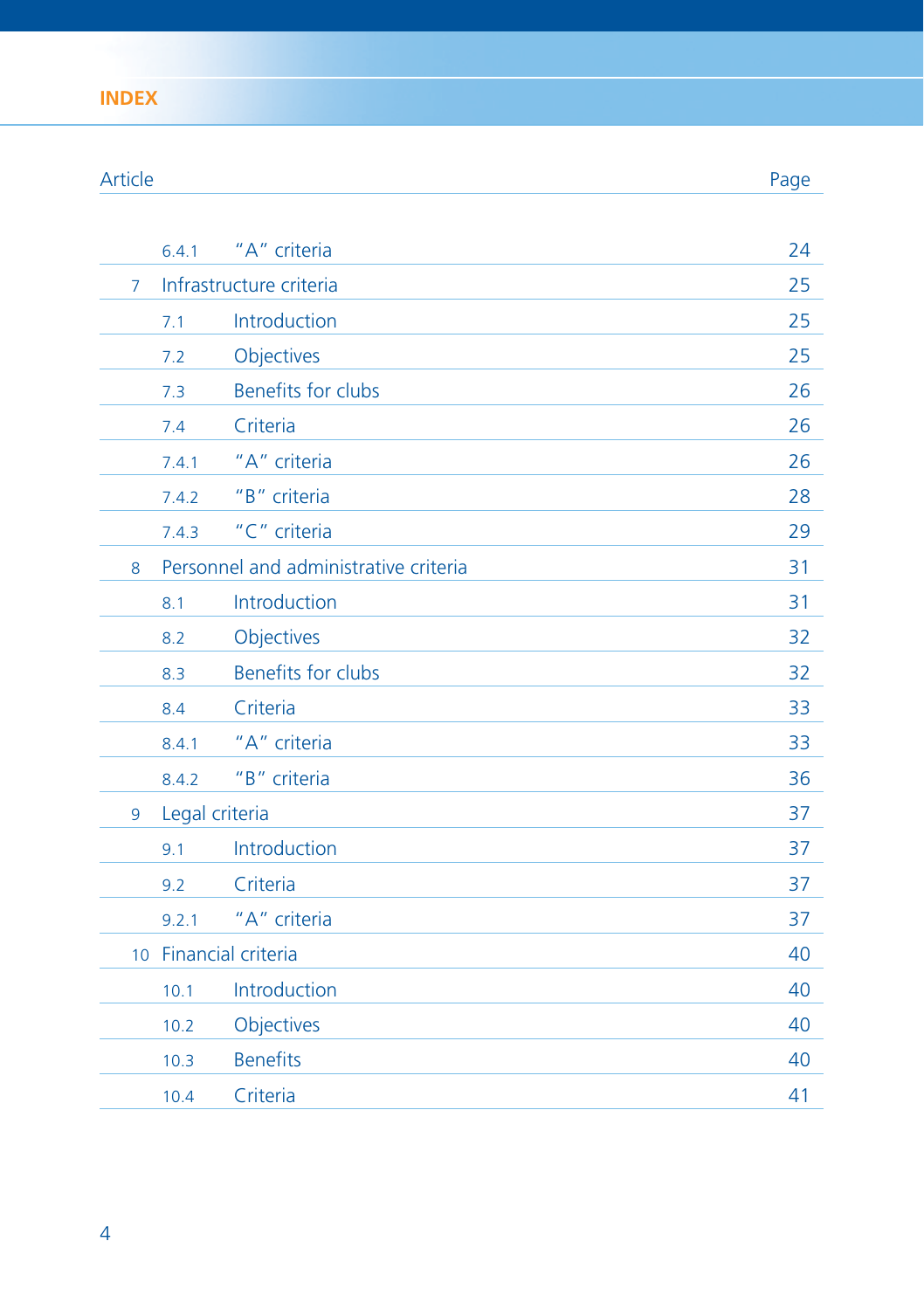| Article                                        | Page |
|------------------------------------------------|------|
| III. Final provisions                          |      |
| <b>Obligations</b><br>11                       | 46   |
| 12 Spot checks and sanctions by confederations | 46   |
| 13 Spot checks and sanctions by FIFA           | 47   |
| 14 Diverging texts                             | 47   |
| 15 Adoption and enforcement                    | 48   |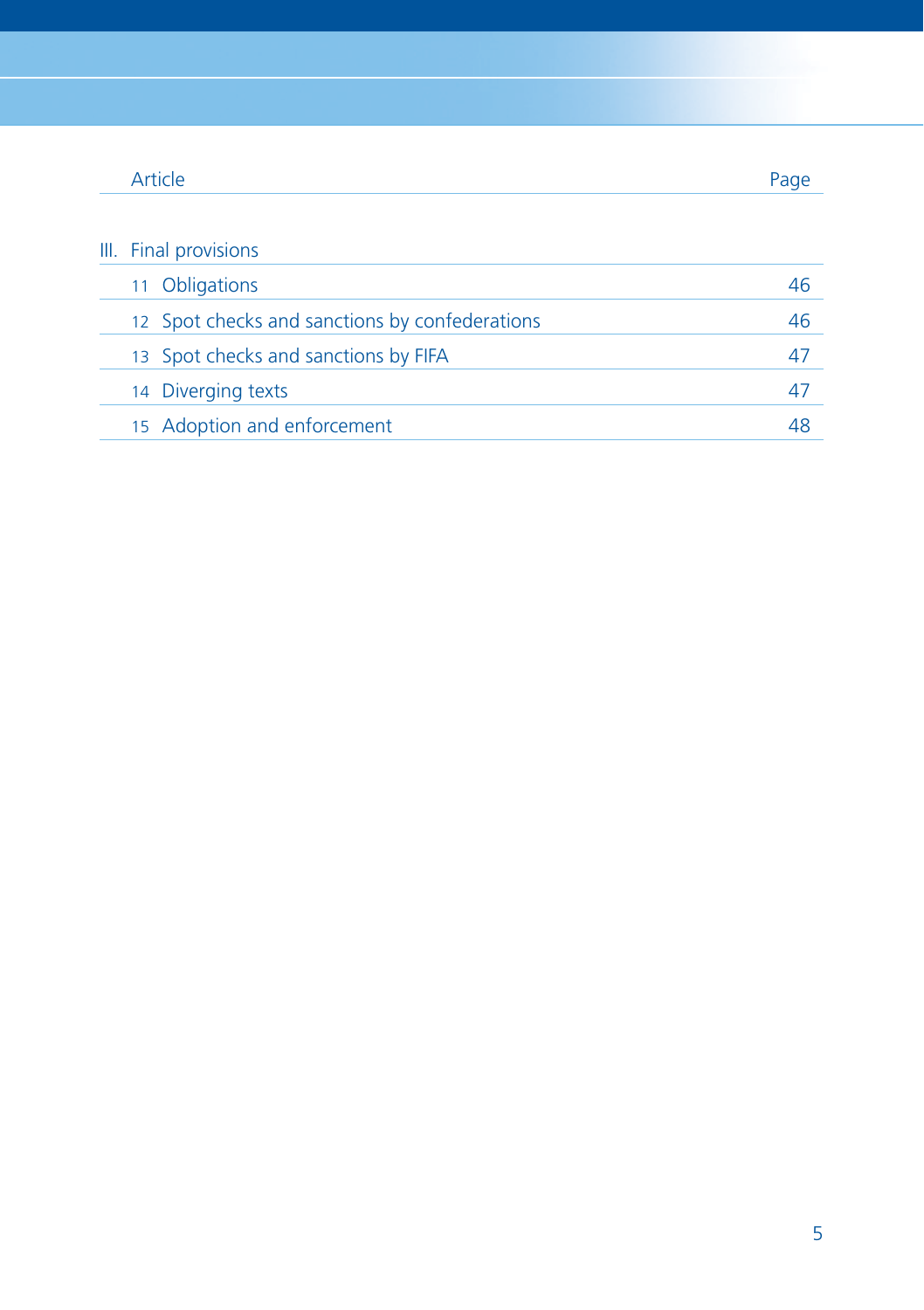|                                                                         | <b>Definition</b>                                                                                                                                                                                                                                                                                            |
|-------------------------------------------------------------------------|--------------------------------------------------------------------------------------------------------------------------------------------------------------------------------------------------------------------------------------------------------------------------------------------------------------|
| <b>Accounting policies</b>                                              | The specific principles, bases, conventions,<br>rules and practices adopted by an entity<br>in preparing and presenting its financial<br>statements.                                                                                                                                                         |
| <b>Annual financial</b><br><b>statements</b>                            | A complete set of financial statements<br>prepared as at the statutory closing date,<br>normally including a balance sheet, profit<br>and loss account, a statement of cash flows<br>and those notes, other statements and<br>explanatory material that are an integral<br>part of the financial statements. |
| <b>Control</b>                                                          | The power to govern the financial and<br>operating policies of an entity so as to obtain<br>benefits from its activities.                                                                                                                                                                                    |
| <b>Core process</b>                                                     | Minimum requirements that the licensor<br>must put in place for verification of<br>compliance with the criteria described in<br>the regulations as a basis for the issue of a<br>licence to an applicant.                                                                                                    |
| <b>Criteria</b>                                                         | Requirements to be fulfilled by the licence<br>applicant divided into five categories<br>(sporting, infrastructure, personnel and<br>administrative, legal and financial), with<br>each category being split into three<br>grades A-C (mandatory and best-practice<br>recommendation).                       |
| <b>Deadline for submission</b><br>of the application to the<br>licensor | The date by which each licensor requires<br>the licence applicant to have submitted all<br>relevant information for its application for<br>a licence.                                                                                                                                                        |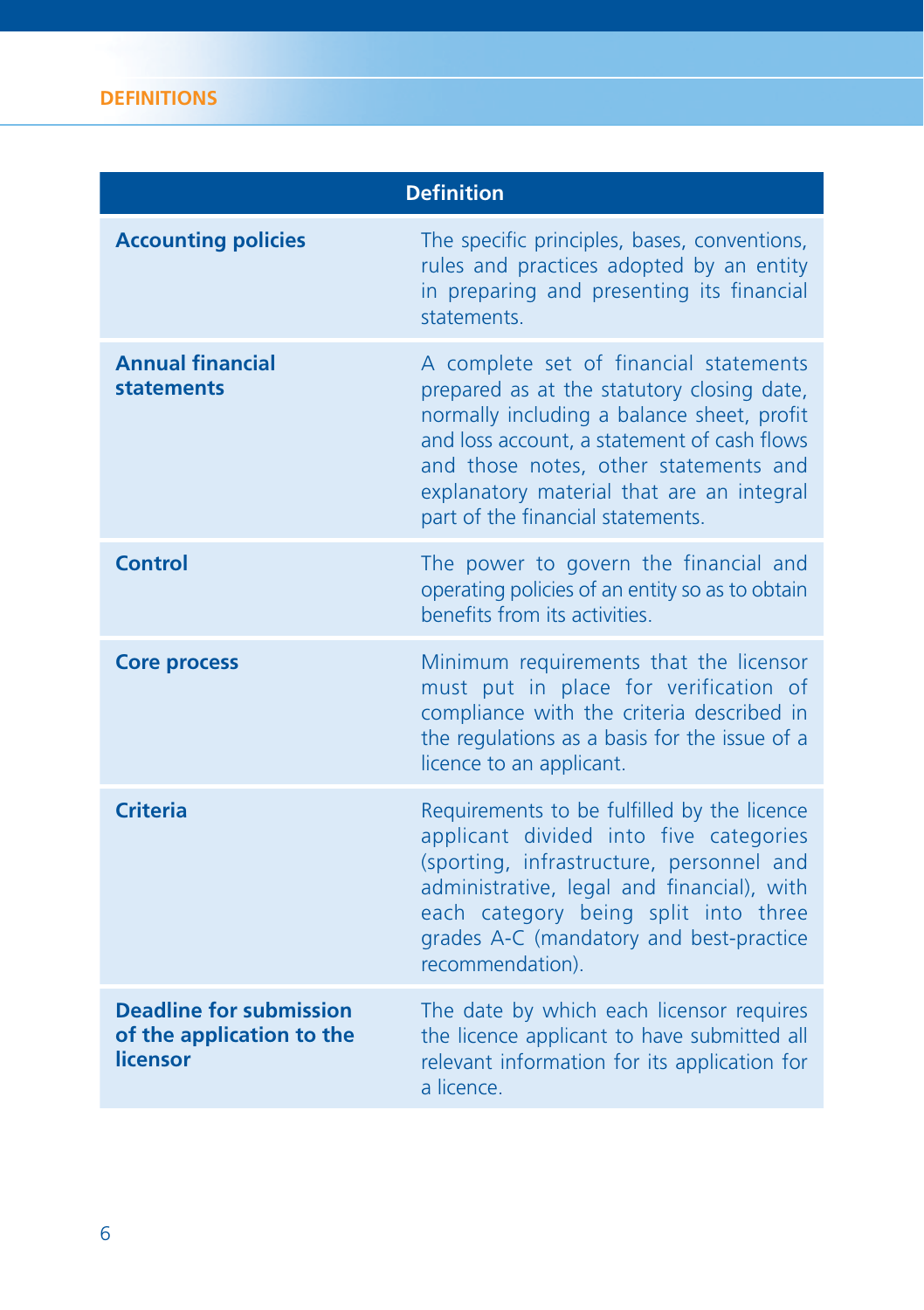|                                               | <b>Definition</b>                                                                                                                                                                                                                                                    |
|-----------------------------------------------|----------------------------------------------------------------------------------------------------------------------------------------------------------------------------------------------------------------------------------------------------------------------|
| <b>Employee benefits</b>                      | All forms of consideration given by an<br>entity in exchange for service rendered by<br>employees.                                                                                                                                                                   |
| <b>Licence</b>                                | Certificate confirming fulfilment of all<br>mandatory minimum requirements by the<br>licensee in order to start the admission<br>procedure for confederation<br>club<br>competitions.                                                                                |
| <b>Licence applicant</b>                      | Legal entity fully and solely responsible for<br>the football team participating in national<br>and international club competitions that<br>applies for a licence.                                                                                                   |
| Licensee                                      | Licence applicant which has been granted a<br>licence by the licensor.                                                                                                                                                                                               |
| <b>Licensor</b>                               | Body that operates the licensing system and<br>grants the licence.                                                                                                                                                                                                   |
| <b>May</b>                                    | Indicates a party's discretion to do something<br>(i.e. optional rather than mandatory).                                                                                                                                                                             |
| <b>Must or shall</b>                          | Indicates an obligation to do something<br>(i.e. mandatory).                                                                                                                                                                                                         |
| <b>National club licensing</b><br>regulations | Working document which describes the<br>national club licensing system in a particular<br>country. It includes all the minimum<br>requirements of the FIFA and confederation<br>licensing system as well as any specific<br>national particularities and objectives. |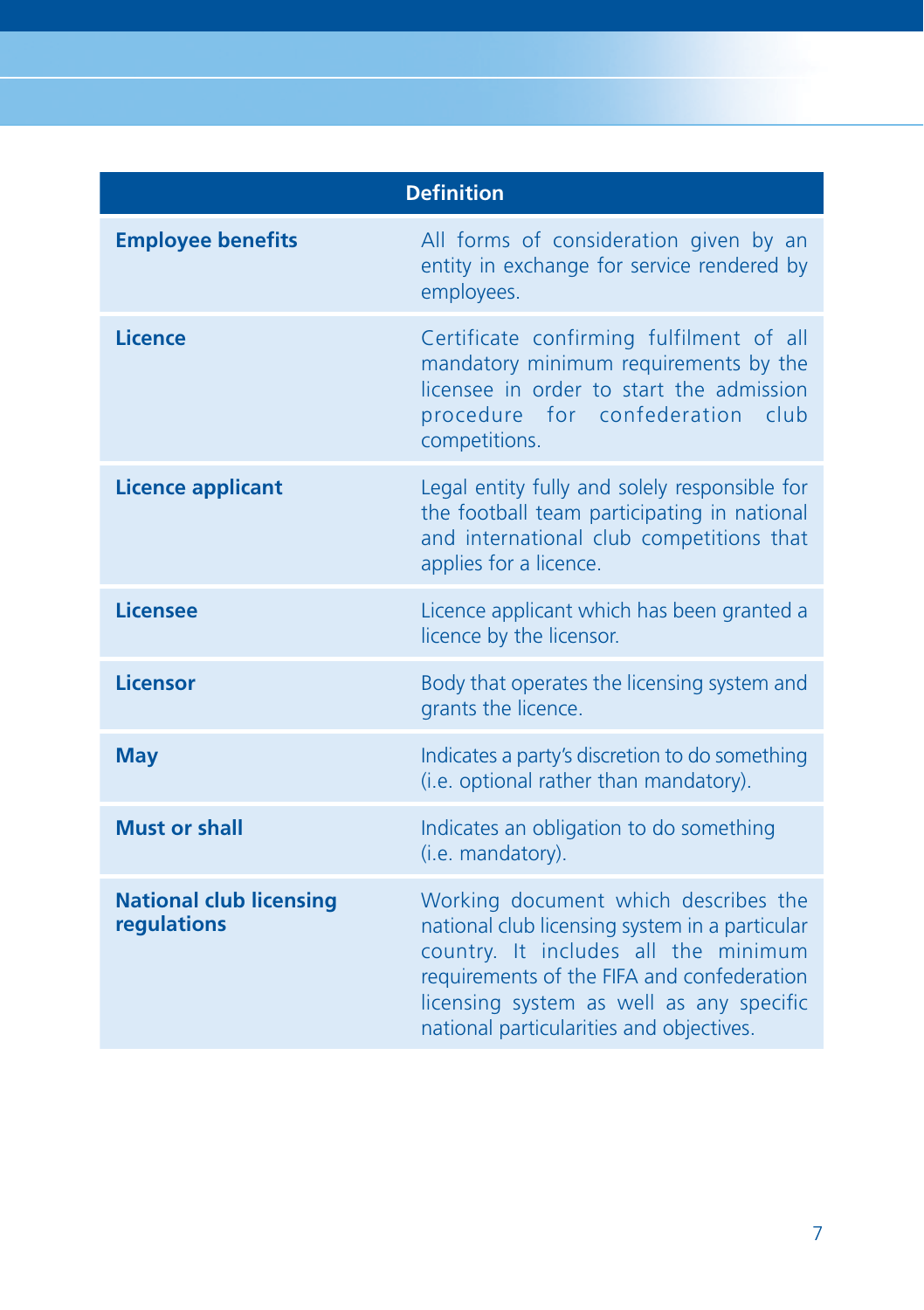|                      | <b>Definition</b>                                                                                                                                                                                                                                                                                                                                                                                                                                                                                                                                                                                                                                                                                                                                                                                                                                                                                                                                                                                                                                                                                                                                                                               |
|----------------------|-------------------------------------------------------------------------------------------------------------------------------------------------------------------------------------------------------------------------------------------------------------------------------------------------------------------------------------------------------------------------------------------------------------------------------------------------------------------------------------------------------------------------------------------------------------------------------------------------------------------------------------------------------------------------------------------------------------------------------------------------------------------------------------------------------------------------------------------------------------------------------------------------------------------------------------------------------------------------------------------------------------------------------------------------------------------------------------------------------------------------------------------------------------------------------------------------|
| <b>Related party</b> | A party is related to an entity if:<br>a) directly, or indirectly through one or more<br>intermediaries, the party:<br>controls, is controlled by, or is under<br>i)<br>common control with, the entity (this<br>includes parents, subsidiaries and<br>fellow subsidiaries);<br>has an interest in the entity that gives<br>$\ddot{\mathbf{i}}$<br>it significant influence over the entity;<br>or<br>iii) has joint control over the entity;<br>b) the party is an associate of the entity;<br>c) the party is a joint venture in which the<br>entity is a venturer;<br>d)the party is a member of the key<br>management personnel of the entity or<br>its parent;<br>e) the party is a close member of the family<br>of any individual referred to in (a) or (d);<br>f) the party is an entity that is controlled,<br>jointly controlled or significantly influenced<br>by, or for which significant voting power<br>in such entity resides with, directly or<br>indirectly, any individual referred to in (d)<br>or $(e)$ ; or<br>g)the party is a post-employment benefit<br>plan for the benefit of employees of the<br>entity, or of any entity that is a related<br>party of the entity. |
| <b>Stadium</b>       | The venue for a competition match,<br>including, but not limited to, all properties<br>and facilities near to such stadium (e.g.<br>offices, hospitality areas, press centres and<br>accreditation centres).                                                                                                                                                                                                                                                                                                                                                                                                                                                                                                                                                                                                                                                                                                                                                                                                                                                                                                                                                                                    |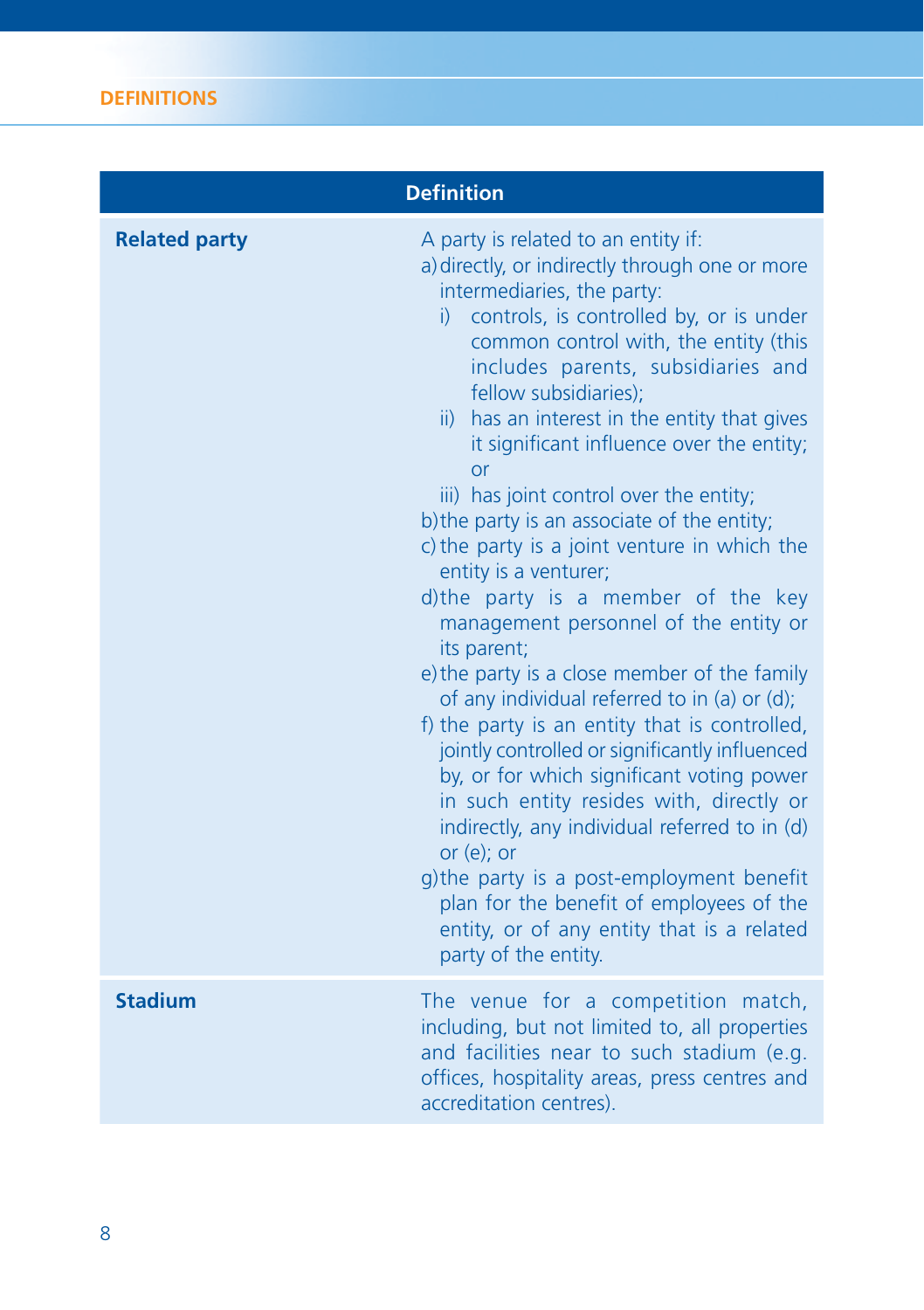#### Article **1 Introduction**

 The FIFA Club Licensing Regulations (hereinafter: FIFA regulations) are a basic working document for confederations and member associations that is to be transformed into national club licensing regulations (hereinafter: national regulations). They incorporate minimum requirements and guidelines and have been developed according to the principles elaborated by the FIFA Task Force "For the Good of the Game".

The FIFA regulations are divided into two main sections.

The first section addresses the member association as the licensor, explaining its tasks, defining the licence applicant and the licensing bodies as well as the core process to be applied.

 The second section is directed at the clubs of the member association. The five categories of minimum criteria are described in five chapters. which are as follows: sporting criteria, infrastructure criteria, personnel and administrative criteria, legal criteria and financial criteria. The criteria are divided into three different grades ("A", "B" and "C").

The confederations and member associations are invited to:

- a) read and understand the FIFA regulations;
- b) decide whether the club licensing system applies to the national context (which divisions or clubs and which criteria);
- c) take into account national law, statutes and regulations;
- d) adapt their own structure and relevant organisation according to the minimum requirements regarding the core process and further procedures;
- e) consider increasing the minimum criteria set in this document and upgrading or adding other criteria according to the specific needs and the existing quality of confederations and domestic competitions;
- f) set up a working plan for the implementation of the FIFA regulations at confederation and national level.

 The national regulations must be accredited by the relevant confederation.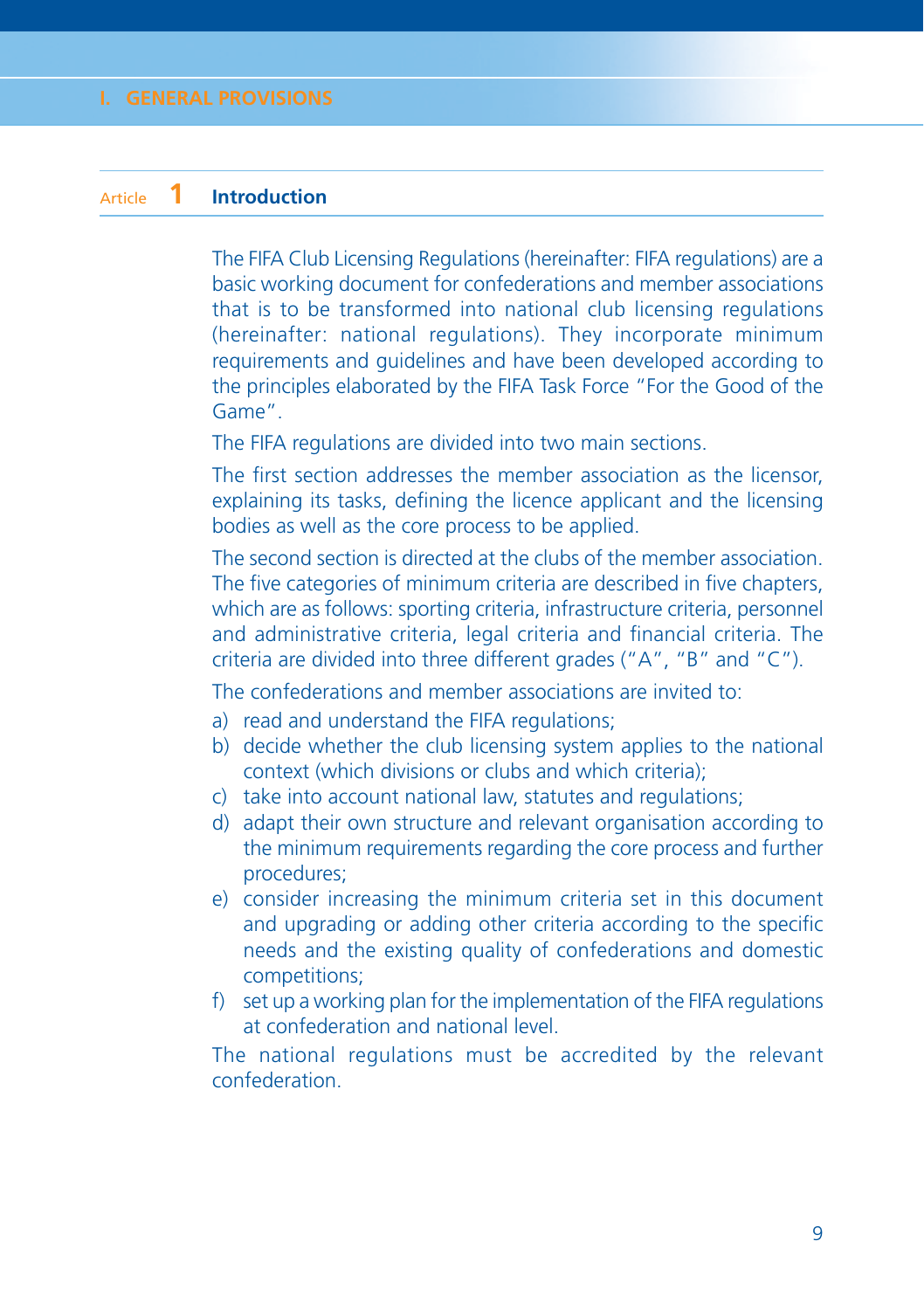#### **I. GENERAL PROVISIONS**

# 1.1 **Objectives of the club licensing system**

 The club licensing system has the following overall objectives in accordance with the decision taken by the FIFA Congress in Munich in 2006:

- safequarding the credibility and integrity of club competitions;
- improving the level of professionalism within the football family:
- promoting sporting values in accordance with the principles of fair play as well as safe and secure match environments;
- promoting transparency in the finances of clubs;
- promoting transparency in the ownership of clubs;
- promoting transparency in the control of clubs.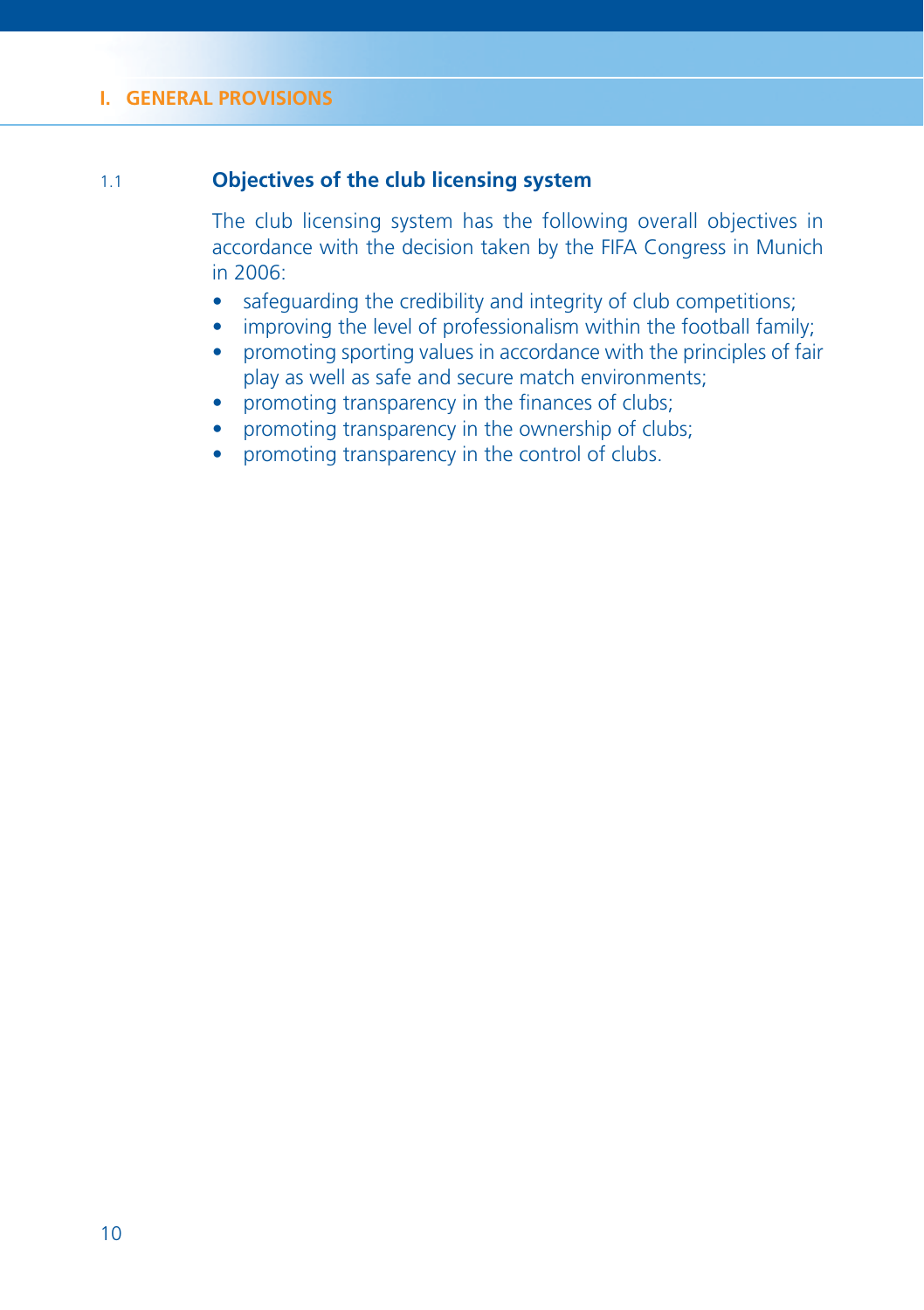# Article **2 Procedure**

#### 2.1 **Criteria gradation**

- 2.1.1 *Principle*
- 2.1.1.1 The criteria described in these FIFA regulations are graded into three separate categories.
- $2.1.1.2$  The different grades have been defined as follows:
	- a) "A" criteria "MANDATORY": if the licence applicant does not fulfil any "A" criteria, then it may not be granted a licence to enter confederation/national club competitions;
	- b) "B" criteria "MANDATORY": if the licence applicant does not fulfil any "B" criteria, then it is sanctioned as specified by the licensor but may still receive a licence to enter confederation/ national club competitions;
	- c) "C" criteria "BEST PRACTICE": "C" criteria are best-practice recommendations. Non-fulfilment of any "C" criteria does not lead to any sanction or to the refusal of the licence. Certain "C" criteria may become mandatory criteria at a later stage.

#### 2.2 **Licensing implementation**

- 2.2.1 *Principle*
- 2.2.1.1 These FIFA regulations must be transformed into confederation club licensing regulations (hereinafter: confederation regulations) which set the minimum criteria to be integrated into national regulations.
- 2.2.2 *Implementation at confederation level*
- 2.2.2.1 The implementation of the club licensing system at confederation level includes the following steps:
	- a) existence of a legal basis within the statutes;
	- b) the integration of the principles of the FIFA regulations into confederation regulations.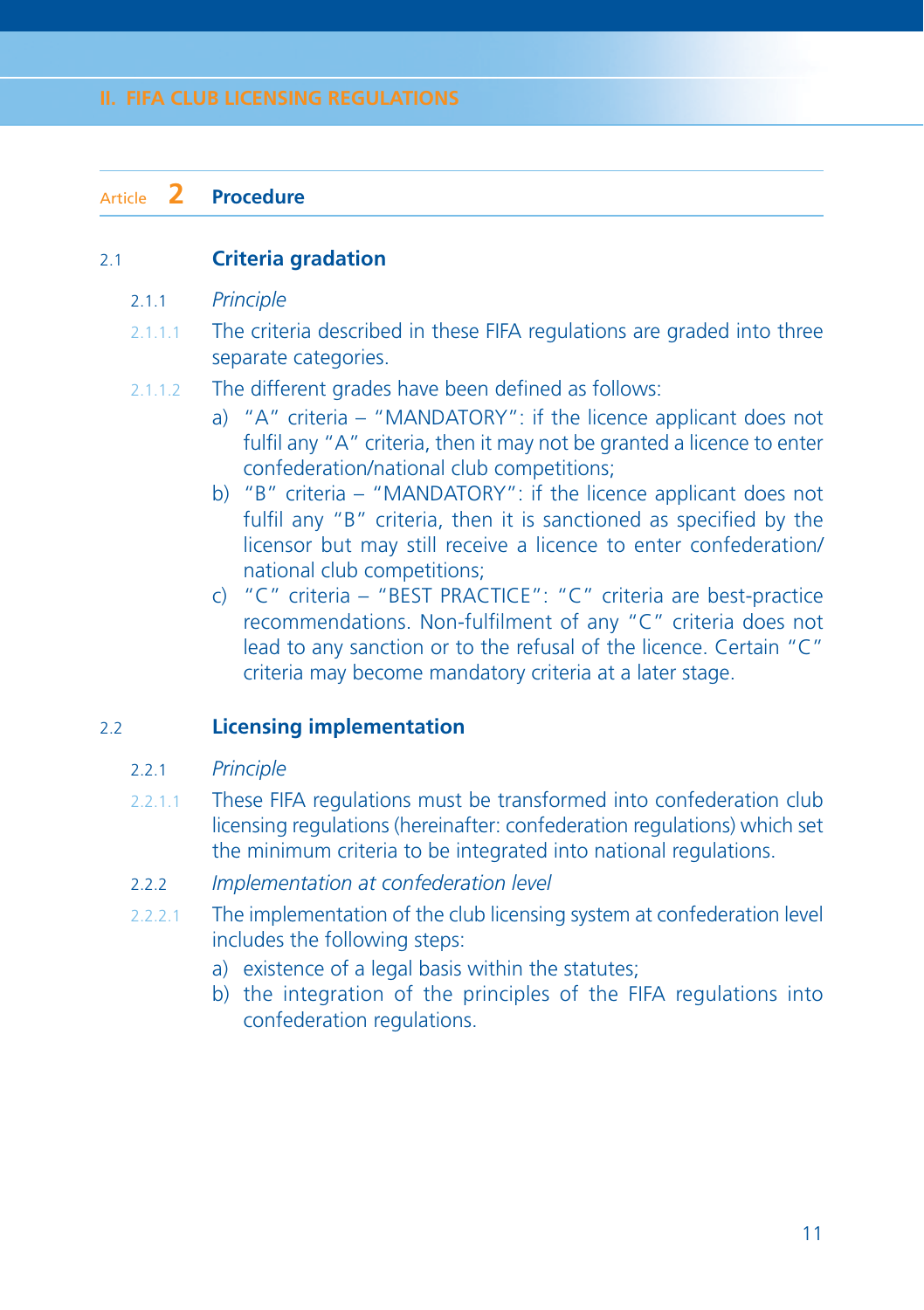#### 2.2.3 *Existence of a legal basis within the statutes of the confederation*

- 2.2.3.1 For the implementation of the club licensing system, each confederation must have a legal basis within its statutes that describes the objective of the system and the relevant authority and contains a reference to further, more detailed regulations.
- 2.2.4 *Integration of the FIFA regulations into confederation regulations*
- 2.2.4.1 Each confederation shall include the principles and minimum criteria defined in the FIFA regulations in confederation regulations.
- 2.2.4.2 The FIFA regulations are structured and worded in such a manner that the confederation can use their full text as a master document. The confederation is free to increase the minimum requirements or to upgrade the criteria established by these regulations for the purpose of entering confederation club competitions.

#### 2.2.5 *Implementation at national level*

- 2.2.5.1 The implementation of the club licensing system at national level includes the following steps and processes:
	- a) existence of a legal basis within the statutes;
	- b) establishment of rules regarding sanctions under the national club licensing system;
	- c) integration of the minimum criteria defined in the confederation regulations into national regulations, including the exception and accreditation processes;
	- d) decision on the applicability of the licensing system to licence applicants;
	- e) option for the member association to delegate club licensing responsibilities to an affiliated league.

#### 2.2.6 *Existence of a legal basis within the statutes of the member association*

- 2.2.6.1 For the implementation of the club licensing system, each member association must have a legal basis within its statutes that describes the objective of the system and the relevant authority and contains a reference to further, more detailed regulations.
- 2.2.6.2 As an alternative, the club licensing system may also be based on a contract between the club and the member association.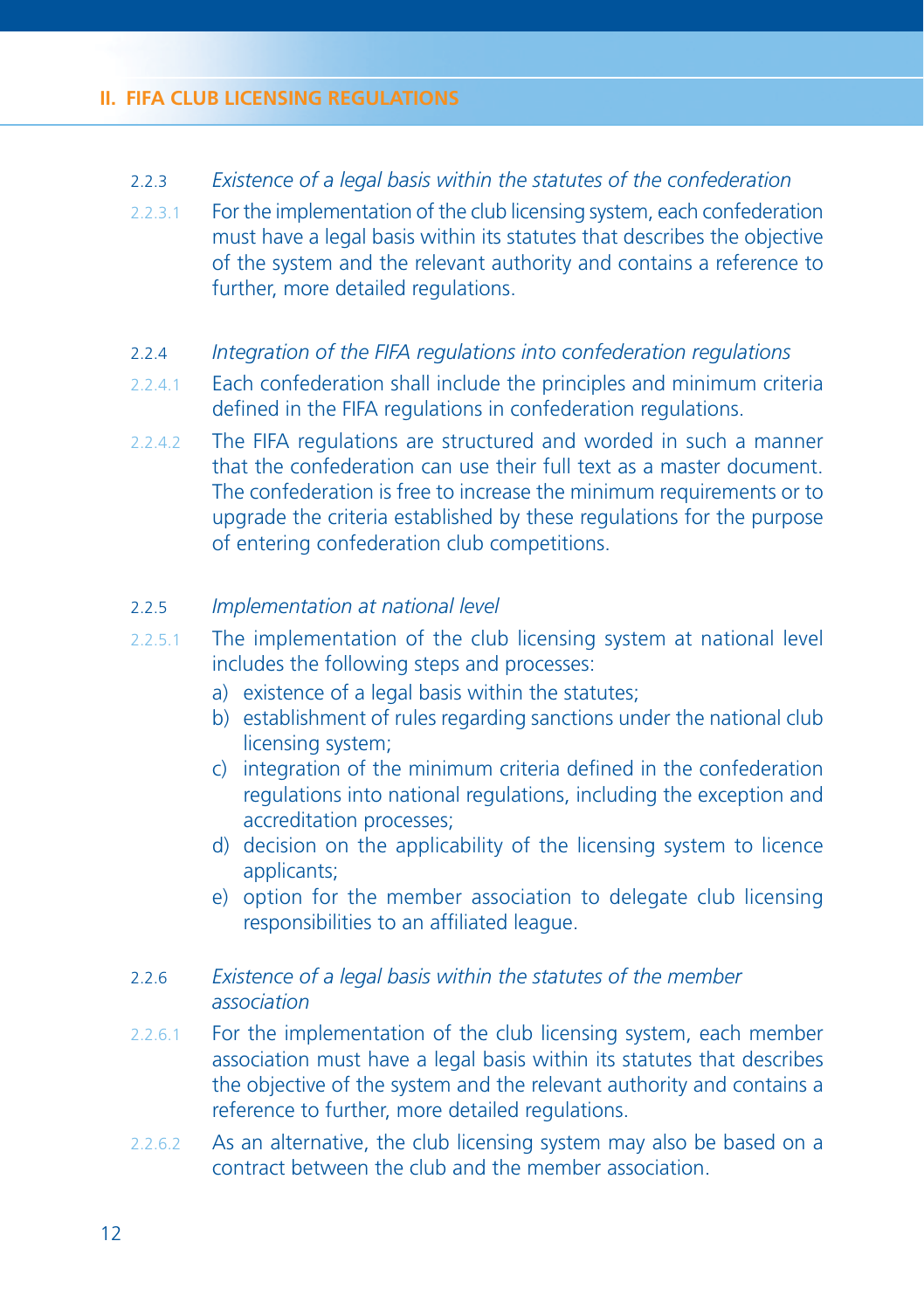#### 2.2.7 *Sanctions under the national club licensing system*

- 2.2.7.1 To guarantee an appropriate assessment process the member association shall:
	- a) set up a catalogue of sanctions for the club licensing system (e.g. for non-fulfilment of B criteria). It pertains to the relevant licensing bodies to determine these sanctions against licence applicants/licensees.

The catalogue of sanctions may include a caution, a fine and the obligation to submit evidence or fulfil certain conditions by a certain deadline, etc.

 If the club licensing system also applies to participation in national competitions, the catalogue of sanctions may additionally include the deduction of points, a prohibition on concluding new transfer agreements or players' contracts, the obligation to submit guarantees, etc. Furthermore, the licensor may sanction the club before the start as well as during the season;

b) refer to national disciplinary regulations with regard to the violation of the licensing regulations (e.g. submission of falsified documents, failure to meet deadlines, sanctions against individuals, etc.).

# 2.2.8 *Integration of the confederation regulations into national regulations*

- $2.2.8.1$  Each member association shall define the parties involved (licensor, licence applicant, decision-making bodies), their rights and duties, the criteria and the necessary processes in accordance with the confederation regulations for entering confederation club competitions.
- 2.2.8.2 The transformation of the confederation regulations into national regulations includes the following processes that require the approval of the confederation:
	- a) exception process and policy, whereby a member association may request exceptions to certain criteria;
	- b) accreditation process, whereby the confederations must approve the national regulations.

 Both the exception process and accreditation process must be set up by the relevant confederation. The confederation must also set the relevant deadlines.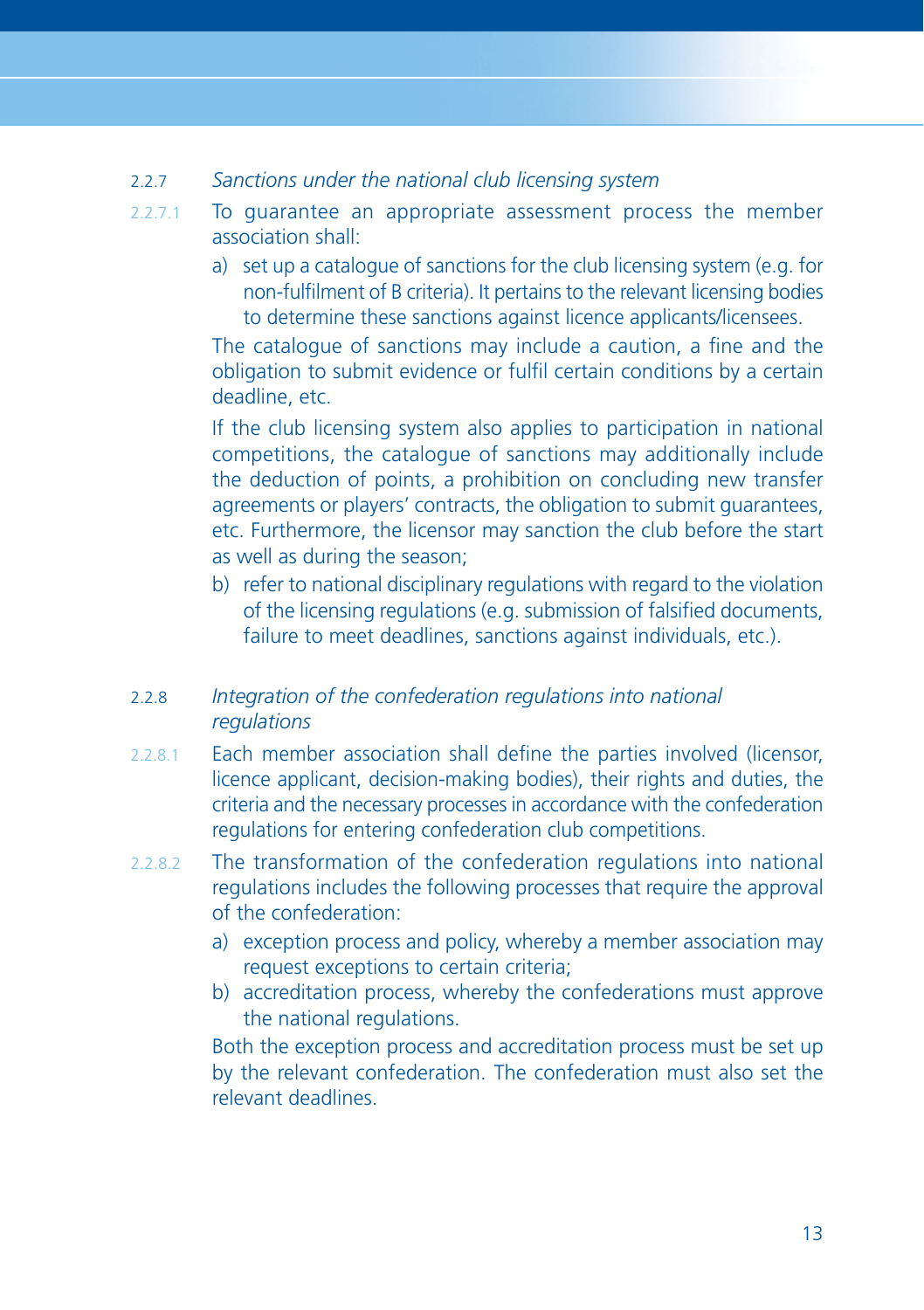- 2.2.8.3 The member association is free to increase the minimum requirements or to upgrade the criteria established in the confederation regulations for the purpose of entering confederation and/or national club competitions. The member association may also introduce additional criteria not included in the confederation regulations. Where introduced by the member association in its national regulations, any increased minimum requirements, upgraded or additional criteria shall apply *mutatis mutandis* to entry for confederation club competitions. The member association may also adapt the wording of their regulations according to:
	- a) member associations' objectives and priorities;
	- b) the statutes and regulations of the member association;
	- c) national law;
	- d) flexibility given by the confederation.

#### 2.2.9 *Applicability of the system*

- 2.2.9.1 The member association must decide to which clubs the system applies. As a minimum, the club licensing system must be implemented in respect of top-division clubs which qualify for confederation club competitions on sporting merit. It is best practice to implement the club licensing system in respect of all top-division clubs of the member association.
- 2.2.9.2 The member association may also decide to implement the system in respect of participation in both confederation competitions and national competitions (top division and lower divisions). The quality standards would thereby be improved on a broader basis in the national championship as well as in confederation club competitions, and clubs of the same division would be treated equally.
- 2.2.10 *Option to delegate the club licensing system to an affi liated league*
- 2.2.10.1 The member association may delegate the club licensing system to an affiliated league subject to the approval of the confederation's executive committee.
- 2.2.10.2 Vis-à-vis FIFA and the confederation, the member association as a member of FIFA and the confederation remains responsible for the proper implementation of the club licensing system, regardless of whether there is a delegation or not.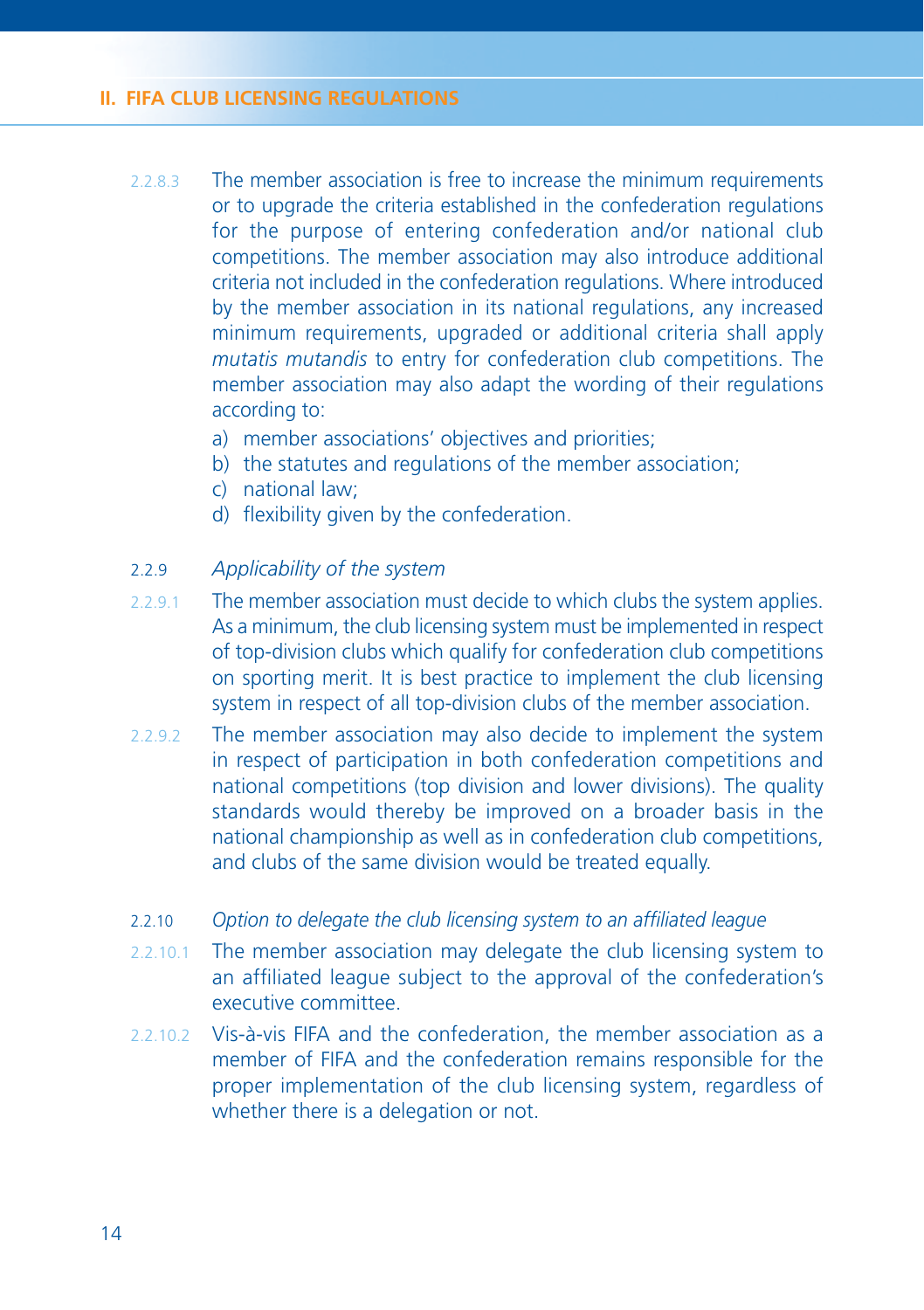#### 2.3 **Bodies of the confederation**

 The confederation shall indicate the bodies through which the confederation shall act with regard to the club licensing system.

# Article **3 Licensor**

#### 3.1 **Introduction**

This chapter defines the licensor and the decision-making bodies.

## 3.2 **Defi nition of licensor**

- 3.2.1 *Principle*
- 3.2.1.1 The member association is the licensor.
- 3.2.1.2 The licensor shall govern the licensing system, appoint the corresponding licensing bodies and determine the necessary processes.
- 3.2.1.3 The licensor quarantees the licensee full confidentiality with regard to all information given by the licence applicant during the licensing process. Anyone involved in the licensing process or appointed by the licensor must sign a confidentiality clause before commencing its tasks.

#### 3.2.2 *Decision-making bodies*

- 3.2.2.1 The licensor shall establish an appropriate administration and appoint qualified staff members.
- 3.2.2.2 The licensor shall establish two decision-making bodies, the names of which it shall determine:
	- a) first-instance body (FIB):
	- b) appeals body (AB).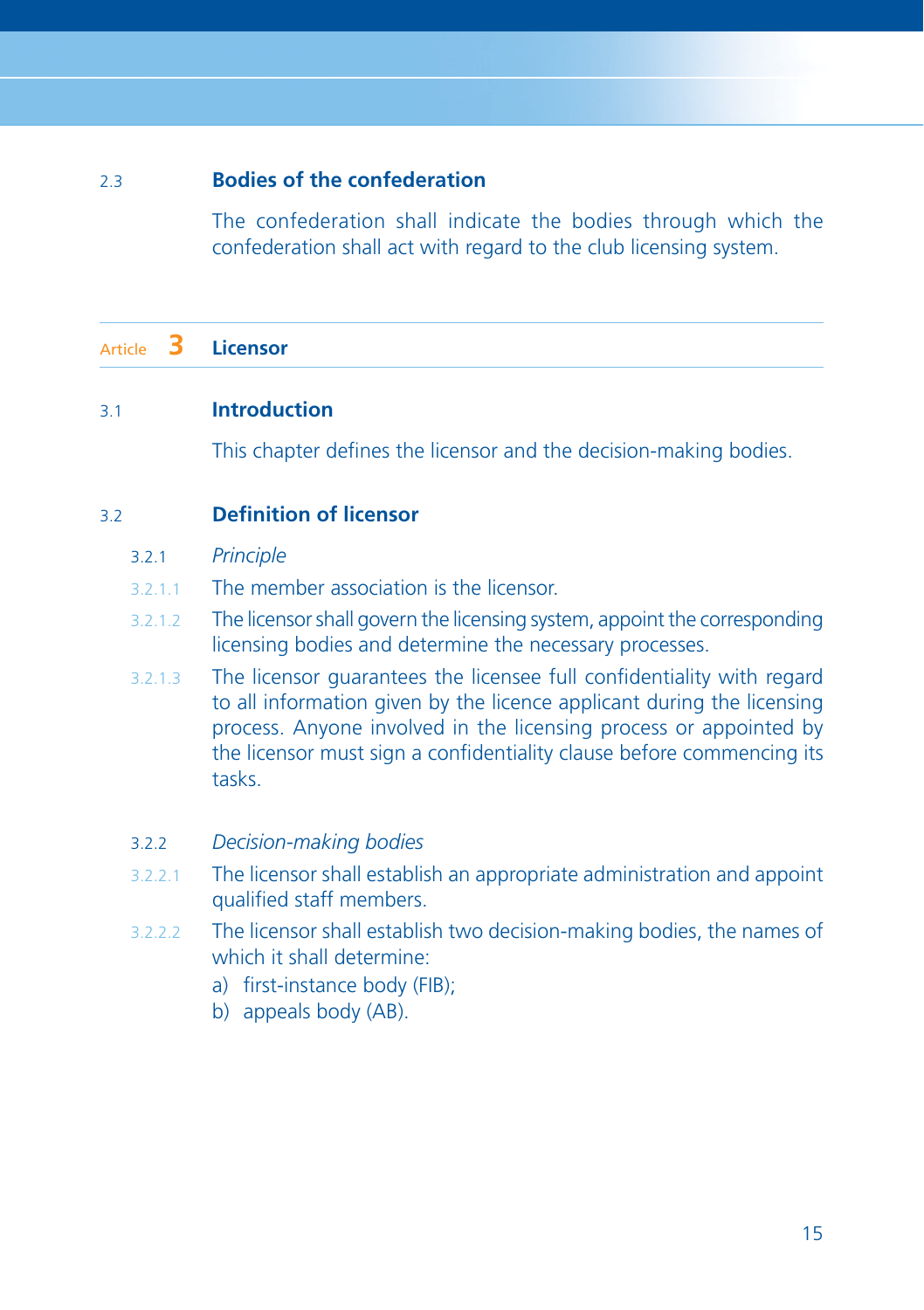3.2.2.3 The decision-making bodies shall be independent from each other. They shall receive administrative support from the administration of the licensor. A member must in all cases automatically abstain if there is any doubt as to his/her independence towards the licence applicant or if there is a conflict of interest.

> In this connection, the independence of a member may not be guaranteed if he/she or any member of his/her family (spouse, children, parents, siblings) is a member, shareholder, business partner, sponsor or consultant, etc. of the licence applicant. The foregoing list is illustrative and not exhaustive.

#### 3.2.3 *First-instance body (FIB)*

- 3.2.3.1 The FIB shall decide on whether a licence shall be granted to an applicant on the basis of the documents provided and in accordance with the provisions of the national regulations at the submission deadline set by the licensor.
- 3.2.3.2 Unless provided otherwise by the statutes, the executive committee of the member association shall decide on the composition of this body.
- 3.2.3.3 The licensor shall decide on the quorum of the FIB. The quorum must be a minimum of three members. The chairman shall have the casting vote.
- 3.2.3.4 In the case of a licence refusal, the decision must be put in writing and include the reasoning.
- 3.2.3.5 Members of the FIB may not belong simultaneously to a statutory judicial body of the licensor and must act impartially in the discharge of their duties.
- 3.2.3.6 The licensor may nominate administrative staff of the member association and its affiliated league as members of the FIB, with the exception of the licensing manager, who may not be a member of the FIB.
- 3.2.3.7 The executive committee of the member association shall decide if the members of the FIB are elected or appointed.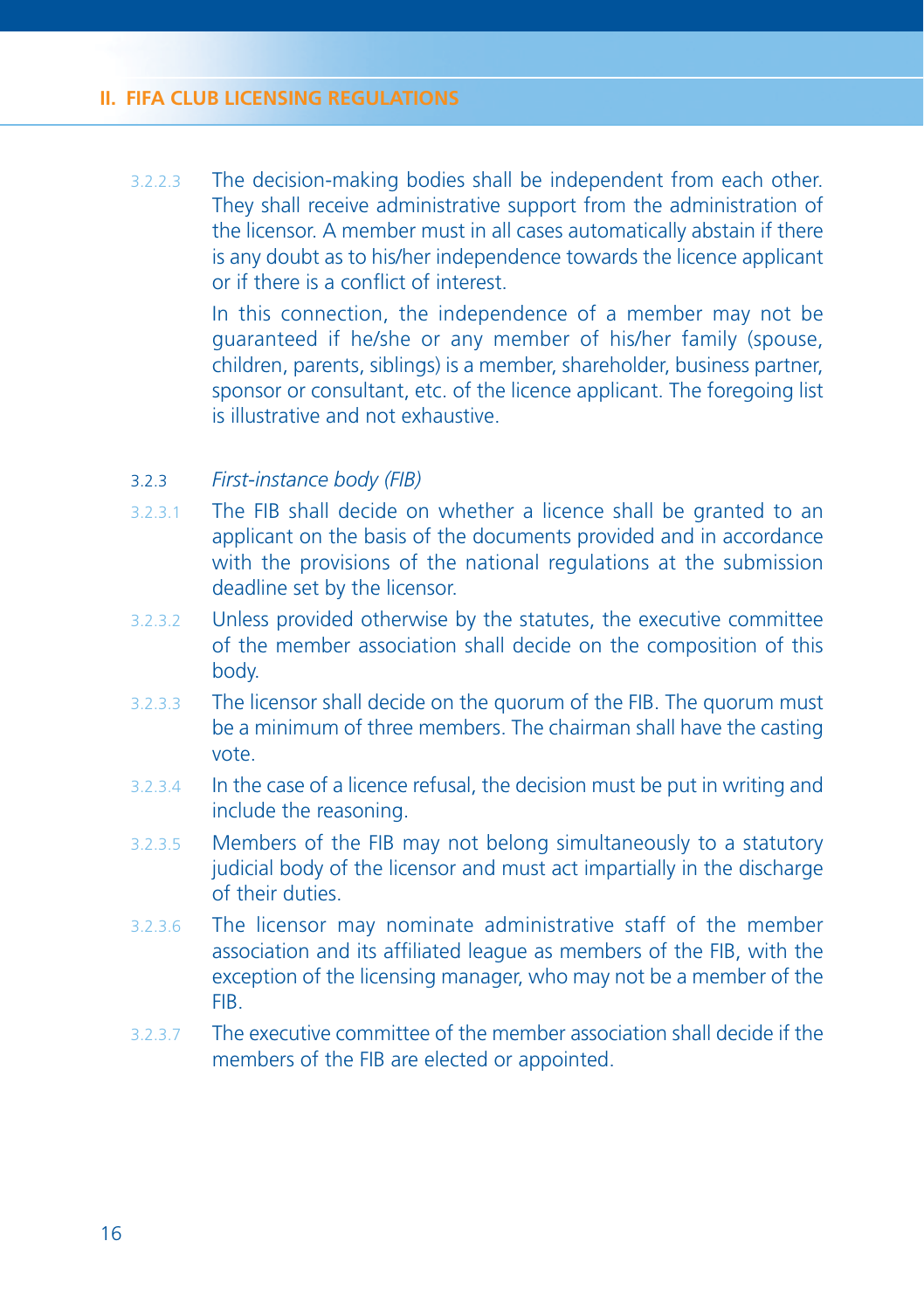## 3.2.4 *Appeals body (AB)*

- $3.2.4.1$  The AB shall decide on appeals submitted in writing and make a final and binding decision on whether a licence shall be granted.
- 3.2.4.2 Appeals may only be lodged by:
	- a) the licence applicant following a refusal by the FIB;
	- b) the licensor, the competent body of which must be defined (e.g. licensing manager).
- 3.2.4.3 The AB shall make its decision based on the decision of the FIB and all the evidence provided by the licence applicant or licensor with its written request for appeal within the deadline determined in the appeal procedure by the chairman of the AB. Any further evidence submitted to the AB at a later stage shall not be taken into account.
- 3.2.4.4 In the case of a licence refusal, the decision must be put in writing and include the reasoning.
- 3.2.4.5 The member association shall decide whether the club licensing system comes under the authority of the court of arbitration specified in its statutes. In this respect, particular attention shall be paid to the relevant deadlines for entering confederation club competitions.
- 3.2.4.6 Unless otherwise provided by the statutes, the executive committee of the member association shall decide on the composition of the AB.
- 3.2.4.7 The licensor shall decide on the quorum for the decisions of the AB. The quorum must be a minimum of three members. The chairman shall have the casting vote.
- 3.2.4.8 Administrative staff of the member association and its affiliated league may not be members of the AB.
- 3.2.4.9 Members of the AB may not simultaneously be members of any other statutory body or committee of the licensor.
- 3.2.4.10 The executive committee of the member association shall decide if the members of the AB are elected or appointed.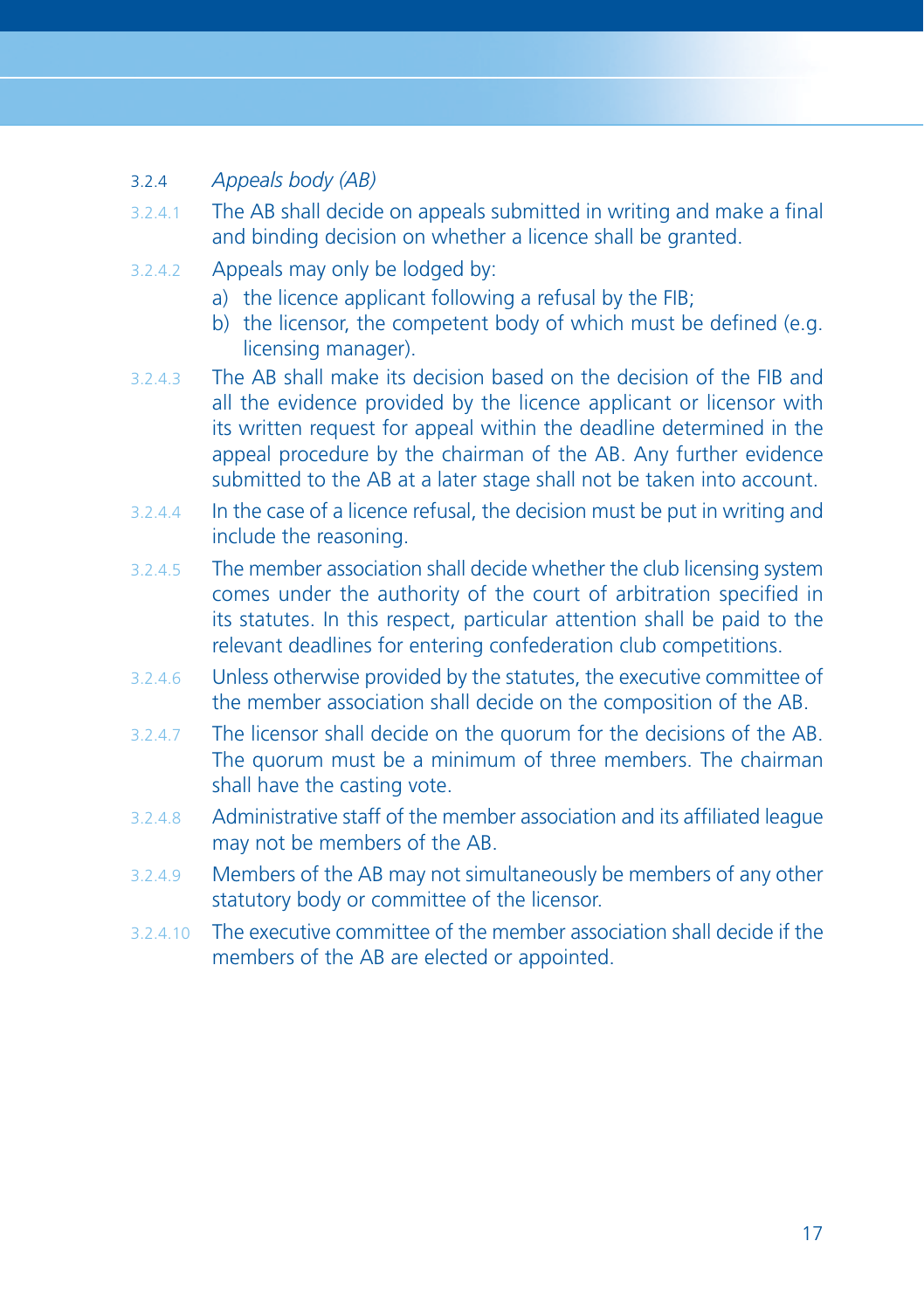#### 3.2.5 *Decision-making procedure*

- $3.2.5.1$  In the national regulations or in a specific regulation, the licensor shall define procedural rules with respect to decision-making (cf. 5.1.1). These shall, as a minimum, regulate the following standards:
	- a) deadlines (e.g. submission deadlines);
	- b) the principle of equal treatment;
	- c) representation (e.g. legal representation);
	- d) the right to be heard (e.g. convocation, hearing);
	- e) official language(s);
	- f) time limit to issue a request (e.g. calculation, compliance, interruption and extension thereof);
	- g) time limit to appeal;
	- h) effect of the appeal;
	- i) type of evidence requested;
	- j) burden of proof (e.g. licence applicant has burden of proof);
	- k) decisions (in writing with reasoning, etc);
	- l) ground for complaint;
	- m) content and form of pleading;
	- n) deliberation and hearings;
	- o) cost of procedure, administrative fee and deposit.

# Article **4 Licence applicant and licence**

#### 4.1 **Introduction**

 This chapter defines the legal entity that must apply for the licence and the licence to enter confederation and/or national club competitions.

 The legal entity applying for a licence is called the licence applicant. Once the licence applicant has been granted a licence by the licensor it becomes a licensee. For the purpose of this chapter only, the term licence applicant is used.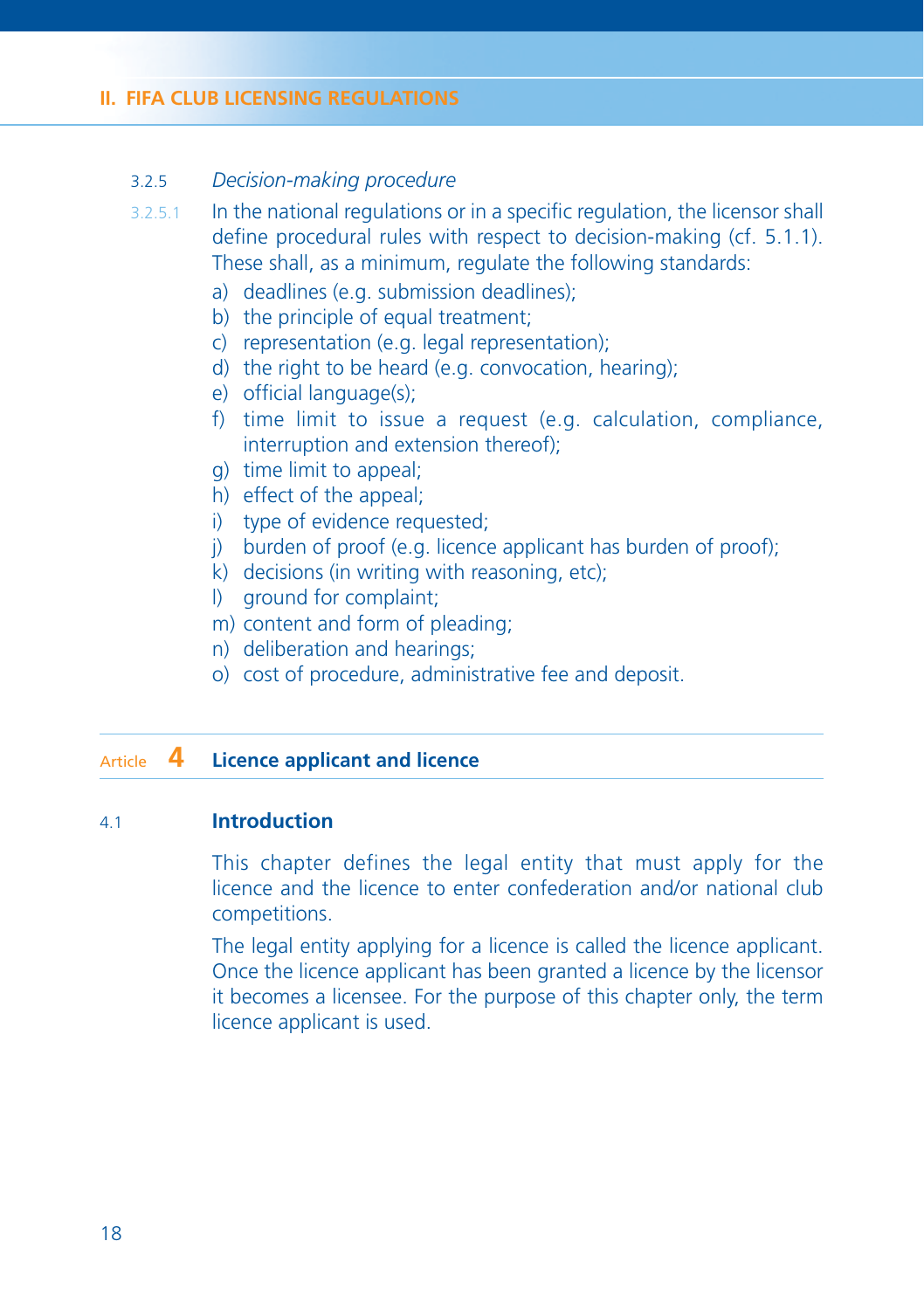# 4.2 **Circle of licence applicants**

#### 4.2.1 Authority to define licence applicants

4.2.1.1 The licensor defines the licence applicants according to the statutes and regulations of the member association, the following provisions and in accordance with national law. This may be regulated in the licensing regulations and/or in the statutes of the member association and/or in other specific national regulations. Furthermore, FIFA and confederation statutes as well as relevant regulations must also be taken into account (e.g. FIFA Regulations on the Status and Transfer of Players).

# 4.3 **Defi nition of licence applicant**

- 4.3.1 *Principle*
- $4.3.1.1$  The licence applicant is defined as being the legal entity fully responsible for the football team which participantes in national and international club competitions and which is a member of the member association.
- 4.3.1.2 The status of a football club (professional, semi-professional or amateur) is not relevant to the issue of a licence.
- 4.3.1.3 The legal form of a football club is not relevant to the issue of the licence in accordance with national statutes and law.
- 4.3.1.4 Only a registered member may apply for/receive a licence. Natural persons may not apply for/receive a licence.
- 4.3.1.5 The licence applicant is fully responsible for participation in national and international football competitions as well as the fulfilment of the club licensing criteria.
- 4.3.1.6 The licence applicant is, in particular, responsible for ensuring the following:
	- a) that all players are registered at the member association and/or its affiliated league and, if professional players, that they have a written employment contract with either the registered member (see articles 2 and 5 of the FIFA Regulations on the Status and Transfer of Players);
	- b) that all the compensation paid to the players arising from contractual or legal obligations and all the revenues arising from gate receipts are accounted for in the books of the registered member;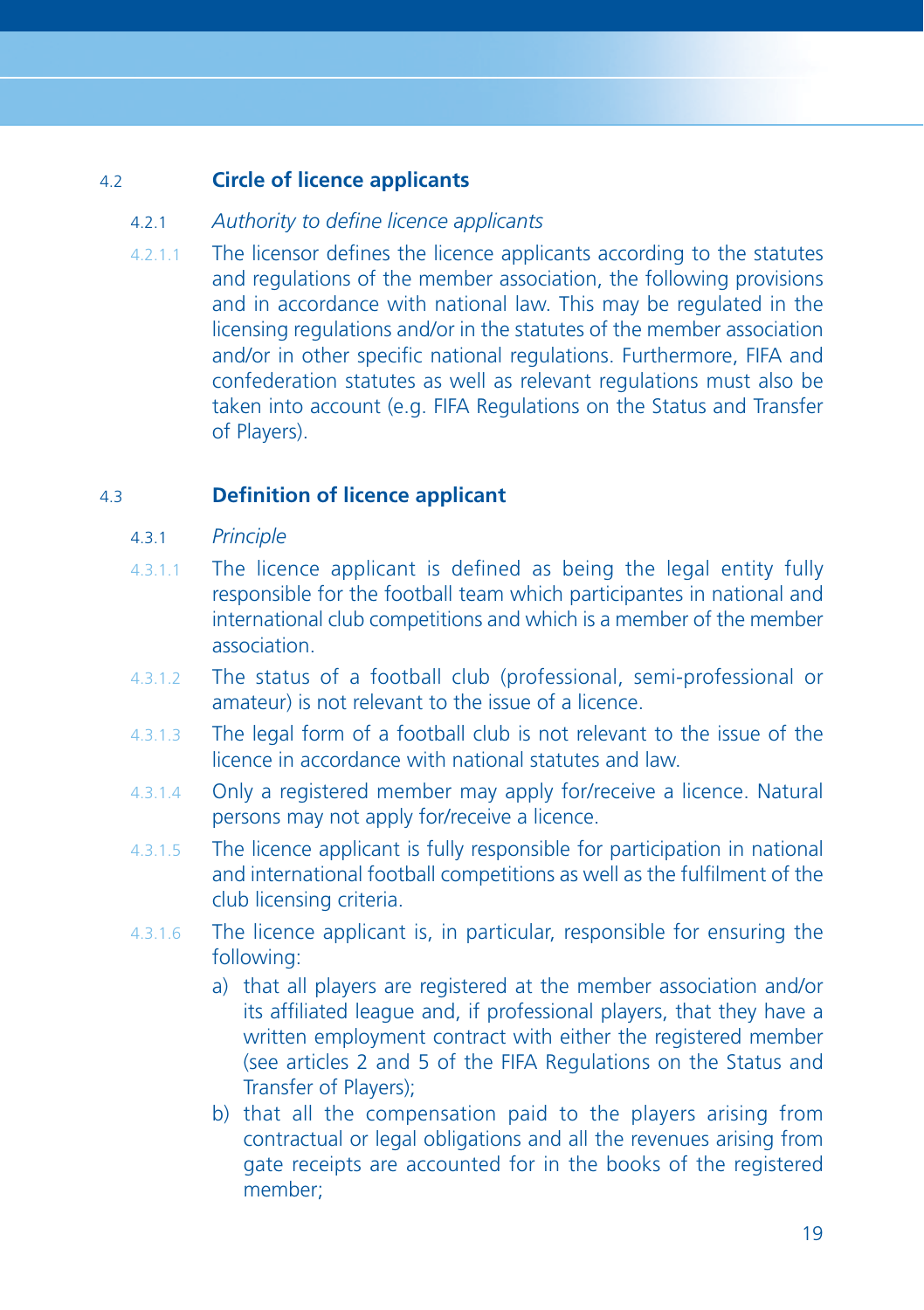- c) that the licence applicant is fully responsible for the football team composed of registered players participating in national and international competitions;
- d) that the licensor is provided with all necessary information and/or documents relevant to proving that the licensing obligations are fulfilled. These obligations relate to the sporting, infrastructure, personnel and administrative and legal and financial criteria set out under articles 6-10 respectively;
- e) that the licensor is provided with information on the reporting entity/entities in respect of which sporting, infrastructure, personnel and administrative and legal and financial information is required to be provided. In turn, the licensor must assess whether, in respect of each licence applicant, the selected reporting entity/entities is/ are appropriate for club licensing purposes.
- 4.3.1.7 In addition to the above-mentioned mandatory provisions, it is recommended that the licence applicant:
	- a) is based legally in the territory of the member association and plays its home matches only in that territory. The member association may define exceptions, subject to the approval of FIFA and the confederation;
	- b) has the right to use the name and the brands of the club and does not change the name of the club for advertising/promotional purposes;
	- c) accepts no clauses in contracts with television, sponsors or other commercial partners that could restrict the club in its freedom of decision or affect its management.

#### 4.4 **Licence**

#### 4.4.1 *Principle*

- 4.4.1.1 Licences must be issued according to the provisions of the accredited national regulations.
- 4.4.1.2 The licensor must issue an invitation to the football clubs to apply for a licence punctually and in writing. The club applying for a licence must submit a written application to the licensor. In this application, the club must, in particular, declare that it shall fulfil the obligations of the licensing system.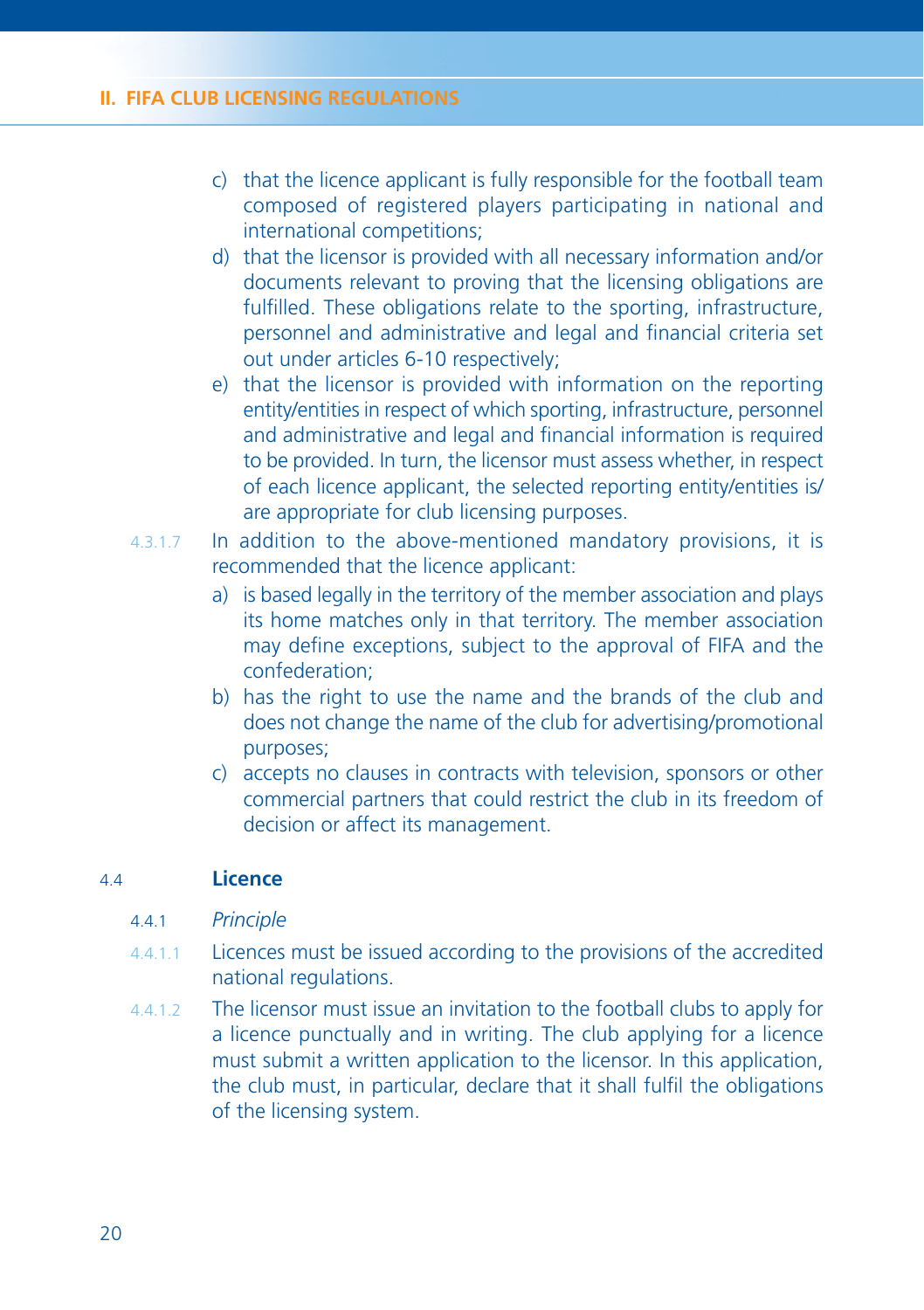- 4.4.1.3 Only clubs which fulfil the criteria set in the accredited national regulations by the relevant deadline and that have qualified on the basis of their sporting results may be granted a licence by the member association to enter the confederation/national club competitions of the coming season.
- 4.4.1.4 A licence expires without prior notice at the end of the season for which it was issued.
- 4.4.1.5 A licence may be withdrawn by the national decision-making bodies during a season if:
	- a) for any reason a licensee becomes insolvent and enters into liquidation during the season, as determined by the applicable national law (where a licensee becomes insolvent but enters administration during the season, the licence should not be withdrawn as long as the purpose of the administration is to rescue the club and its business);
	- b) any of the conditions for the issue of a licence are no longer satisfied; or
	- c) the licensee violates any of its obligations under the national regulations.
- 4.4.1.6 As soon as a licence withdrawal is envisaged, the member association must inform the confederation.
- 4.4.1.7 A licence may not be transferred.

# 4.5 **Extraordinary application of the club licensing system for entering confederation club competitions**

- 4.5.1 *Principle*
- 4.5.1.1 If a club qualifies for a confederation club competition based on its sporting results but has not undergone a national licensing process at all or has undergone a licensing process which is lower/not equivalent to the one applicable to top-division clubs because it belongs to a division other than the top division, the member association of the club concerned may – on behalf of such a club – request the extraordinary application of the club licensing system.
- 4.5.1.2 In practice, such a club could for example be the winner or the runnerup of the main domestic cup or league cup playing in a division other than the top division.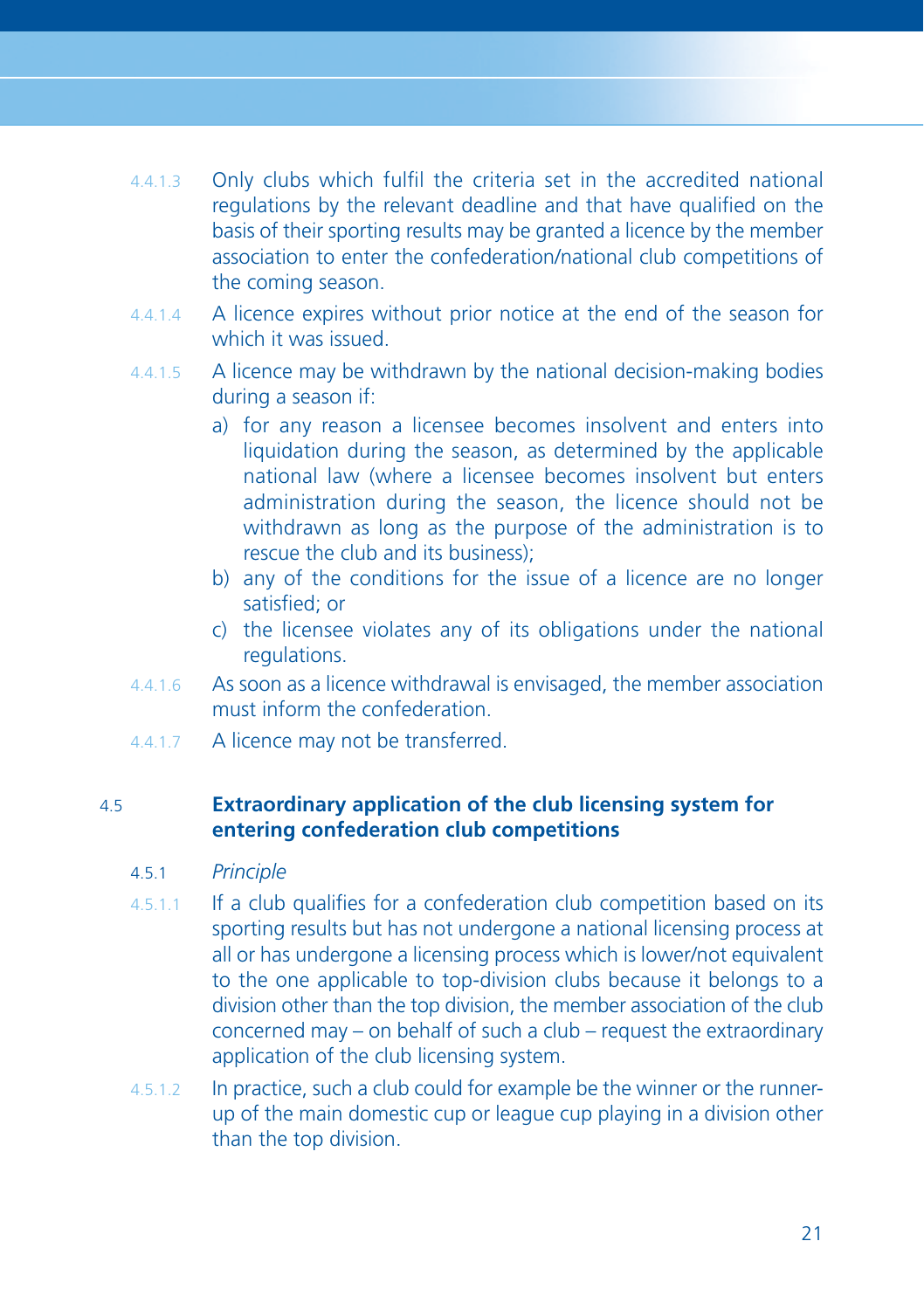4.5.1.3 Based on such an extraordinary application, the confederation may grant special permission to enter the corresponding club competition which only applies to that specific applicant and for the season in question.

#### 4.5.2 *Procedure*

The confederation shall define the relevant procedure.

# Article **5 Core process**

# 5.1 **Introduction**

This article defines the assessment process (hereinafter: core process) of the club licensing system.

#### 5.1.1 *Principle*

 The core process describes the minimum requirements that the licensor must put in place for the verification of the criteria described in the FIFA regulations (sporting criteria, infrastructure criteria, personnel and administrative criteria and legal criteria and financial criteria) in order to control the issue of a licence to a licence applicant.

 The core process must, as a minimum, fulfil the following requirements:

- The deadlines for submission of the licensing documentation must be clearly defined and communicated:
- The fulfilment of each set of criteria by the licence applicant must be verified by suitably qualified staff acting for the licensor;
- The decision-making process must be based on a two-step approach (i.e. first-instance and appeal);
- The decision-making bodies must fulfil the requirements of qualification, independence and confidentiality;
- The licensor shall submit to the confederation the list of licensed clubs by the relevant deadline. The confederation shall submit to FIFA the list of licensed clubs upon request by FIFA.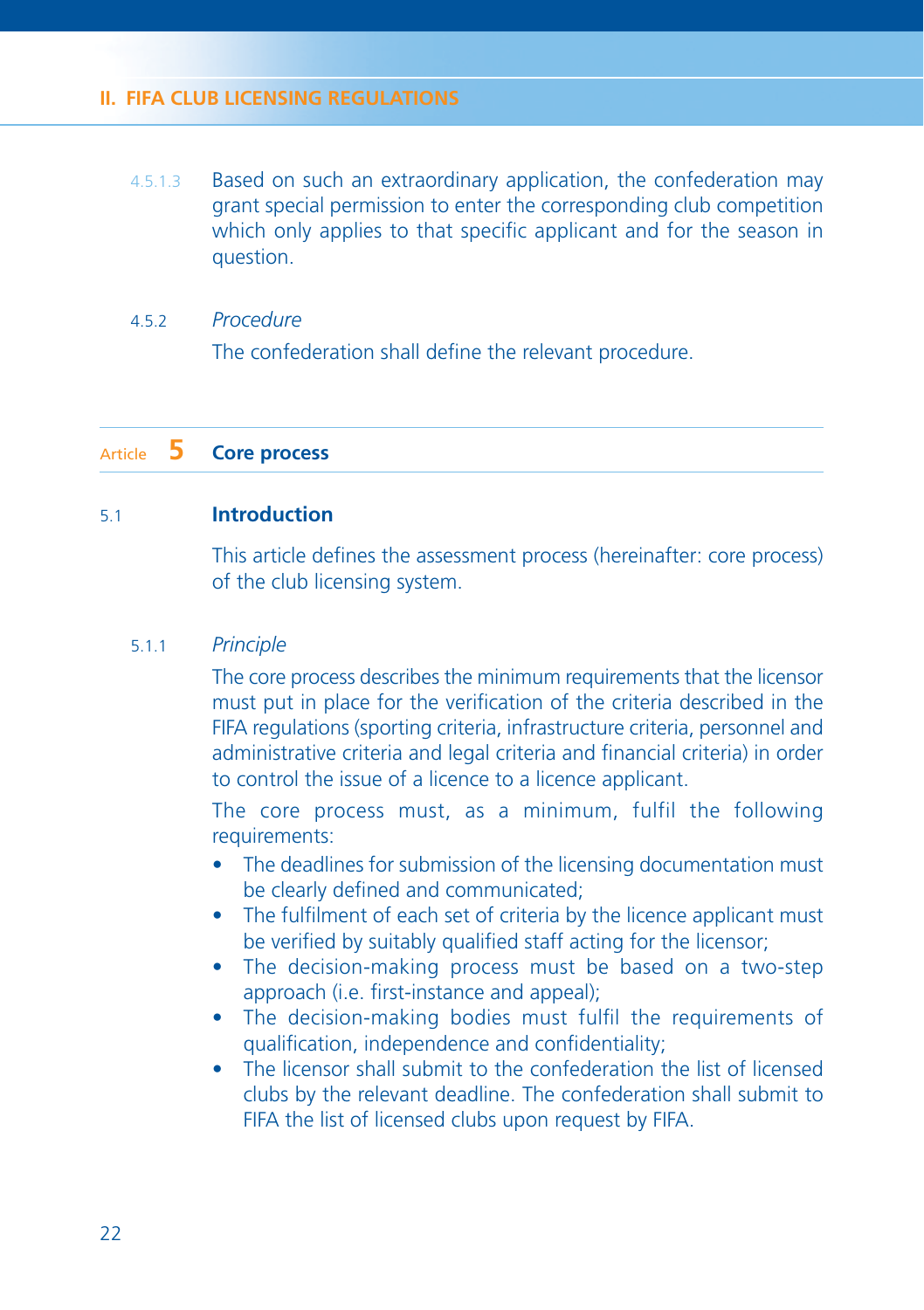## Article **6 Sporting criteria**

#### 6.1 **Introduction**

 For the future of football it is absolutely necessary to have a broad base of footballers available who have the necessary skills and motivation to become professional players. Therefore, it is important to foster youth development programmes and to attract into football more and better-educated boys and girls who not only play the game but are also supporters.

#### 6.2 **Objectives**

The objectives of the sporting criteria are that licence applicants:

- invest in quality-driven youth development programmes;
- support football education and encourage non-football education of their youth players;
- foster medical care of their youth players;
- practise fair play on and off the pitch.

#### 6.3 **Benefi ts for clubs**

The first and main advantage of the sporting criteria is to "produce" football talents for the club's first-team squad every year. They also normally fit more easily and quickly into the first-team squad since they have partly trained with them, know their tactics and speak the same language. They lack only experience.

 Under the FIFA transfer system, clubs that have trained players younger than 23 who are then transferred internationally receive financial compensation. Clubs will thus receive a return on their investment if they train young players. Programmes for improving relations and respect between coaches, officials, players and referees support the idea of fair play on and off the pitch. The image of the players and clubs will improve and on the other hand, fines for disciplinary sanctions can be reduced.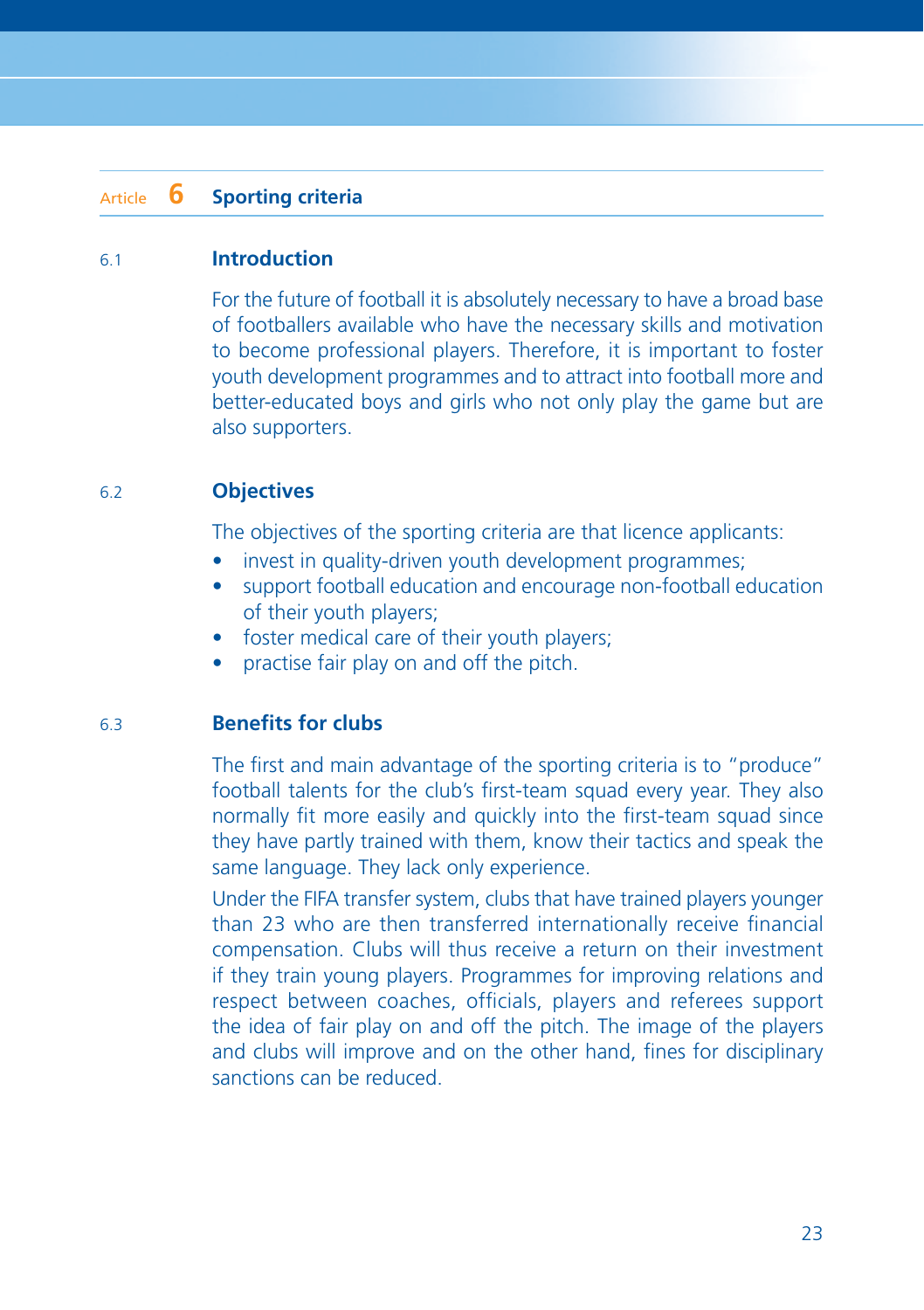# 6.4 **Criteria**

6.4.1 *"A" criteria*

| No.  | <b>Grade</b> | <b>Description</b>                                                                                                                                                                                                                                                                                                                                                                                                                                                                                                                                                                                                                                                                                                                                                                                                                                                                                                                                                                                                                                                                                                                                                             |
|------|--------------|--------------------------------------------------------------------------------------------------------------------------------------------------------------------------------------------------------------------------------------------------------------------------------------------------------------------------------------------------------------------------------------------------------------------------------------------------------------------------------------------------------------------------------------------------------------------------------------------------------------------------------------------------------------------------------------------------------------------------------------------------------------------------------------------------------------------------------------------------------------------------------------------------------------------------------------------------------------------------------------------------------------------------------------------------------------------------------------------------------------------------------------------------------------------------------|
| S.01 | $\mathsf{A}$ | <b>Approved youth development programme</b><br>The licence applicant must have a written youth<br>development programme approved by the licensor.<br>This education programme must include at least the<br>following:<br>a) objectives and youth development philosophy;<br>b) organisation of youth sector (organisational chart, bodies<br>involved, relation to licence applicant, youth teams,<br>$etc.$ );<br>c) personnel (technical, medical and administrative, etc.)<br>and required minimum qualifications;<br>d)infrastructure available for youth sector (training and<br>match facilities, etc.);<br>e) financial resources (available budget, contribution by<br>licence applicant, players or local community etc.);<br>f) a football education programme for the different age<br>groups (playing skills, technical, tactical and physical);<br>g) an educational programme on the Laws of the Game;<br>h) medical support for youth players (including medical<br>checks).<br>The youth development programme must further show<br>the licence applicant's commitment to and support of<br>mandatory and complementary school education for youth<br>players. |
| S.02 | A            | <b>Youth teams</b><br>The licence applicant must have at least the following<br>youth teams within its legal entity or affiliated to its legal<br>entity:<br>a) at least one youth team within the age range of 15 to<br>21;<br>b) at least one youth team within the age range of 10 to<br>14.                                                                                                                                                                                                                                                                                                                                                                                                                                                                                                                                                                                                                                                                                                                                                                                                                                                                                |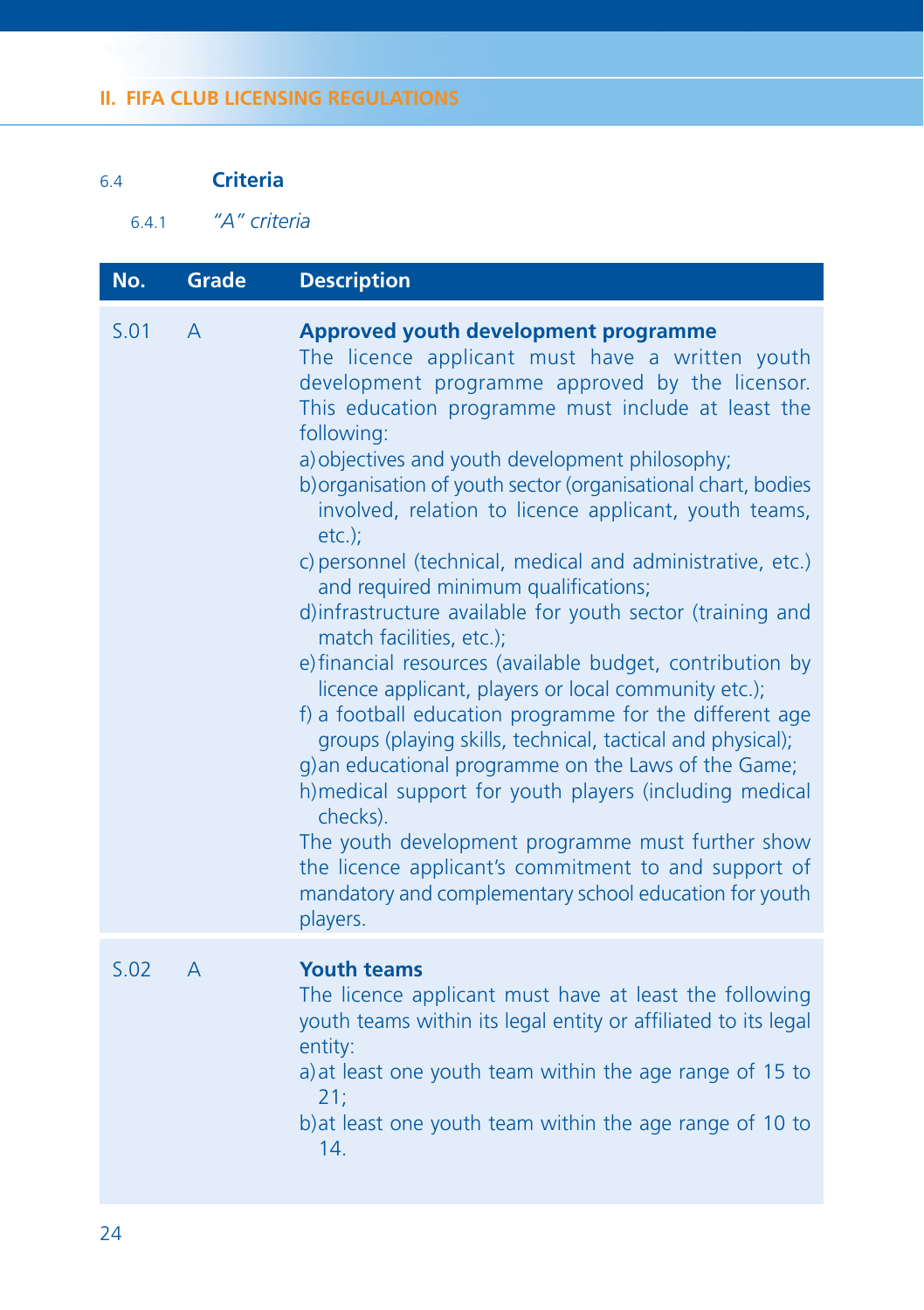# Article **7 Infrastructure criteria**

## 7.1 **Introduction**

 The criteria and requirements contained in this section are based mainly on the following documents:

- the Laws of the Game:
- the FIFA book *Football Stadiums Technical Recommendations and Requirements*.

 On the basis of these documents as well as long-standing experience, strict minimum requirements have been established and are described in the following pages. Because the infrastructure criteria should be seen as long-term investments, several recommendations have been introduced which must be taken into consideration if a stadium is to be built or renovated in the short term (one to three years). These recommendations will probably be essential requirements for stadiums one day. Therefore, it would be appreciated if the recommendations were either already incorporated into the stadium planning or stadium adaptations began right away in order to improve quality standards on a voluntary basis.

 The national law also needs to be taken into consideration when establishing the stadium and security requirements.

#### 7.2 **Objectives**

 The objectives of the following infrastructure criteria are that licence applicants:

- have an approved stadium available for playing club competition matches that provides spectators and media and press representatives with a well-equipped, well-appointed and safe and comfortable stadium;
- have suitable training facilities for their players to help them improve their technical skills.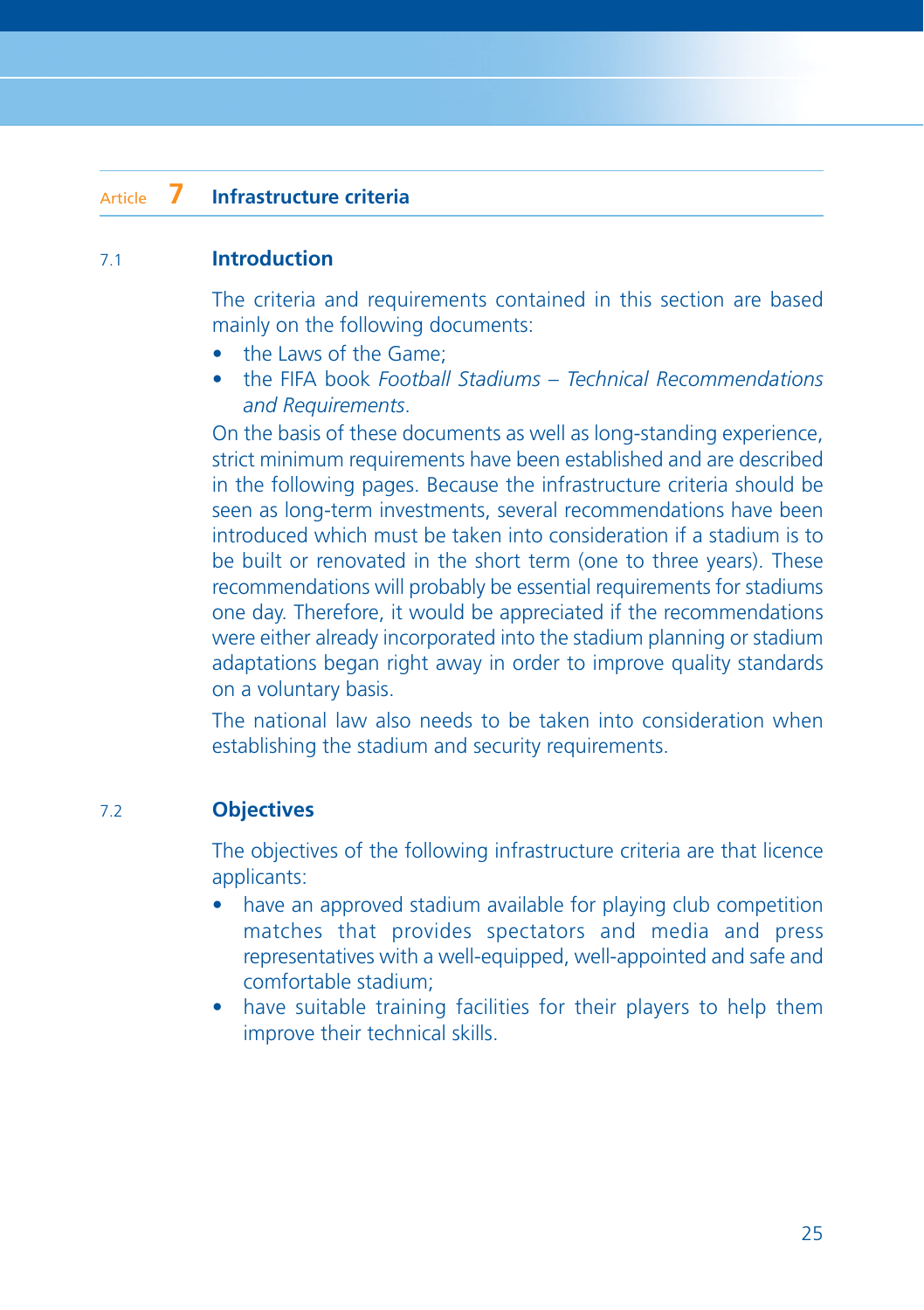#### 7.3 **Benefi ts for clubs**

 It is appreciated that nowadays people only follow events that are attractive, entertaining and are worth spending a certain amount of money on. A match between two football teams is no longer enough to bring people into a football stadium to watch a match live. Therefore, each club, together with the stadium owner and the local community, should try to provide a stadium that is attractive to visit, safe and secure, easily accessible by car (including parking facilities) and/or public transport, has comfortable seats with a close view of the pitch, clean hospitality facilities and shops, is equipped with hygienic and spacious toilets for both sexes, provides communication installations (loudspeakers and a video screen) and, finally, also offers interesting and exciting football on the pitch.

 Finally, the comfort of a stadium is an important element in terms of having a large crowd to support the teams on the pitch.

#### 7.4 **Criteria**

7.4.1 *"A" criteria*

| No.             | Grade        | <b>Description</b>                                                                                                                                                                                                                                                                                                                                                                                                                                                                                                                                                                                                                |
|-----------------|--------------|-----------------------------------------------------------------------------------------------------------------------------------------------------------------------------------------------------------------------------------------------------------------------------------------------------------------------------------------------------------------------------------------------------------------------------------------------------------------------------------------------------------------------------------------------------------------------------------------------------------------------------------|
| LO <sub>1</sub> | $\mathsf{A}$ | <b>Stadium – Certification</b><br>The stadium must be certified.<br>The certification is defined according to national/local<br>law and must include provisions related to safety and an<br>evacuation plan. If such law does not exist, the licensor<br>shall establish the content of the stadium certificate and<br>the procedure in close cooperation with the appropriate<br>body/bodies (e.g. local security authorities, the local<br>hospital, fire brigade, police, etc.).<br>The certificate issued by the appropriate body must not<br>be older than two years at the beginning of the new club<br>competition season. |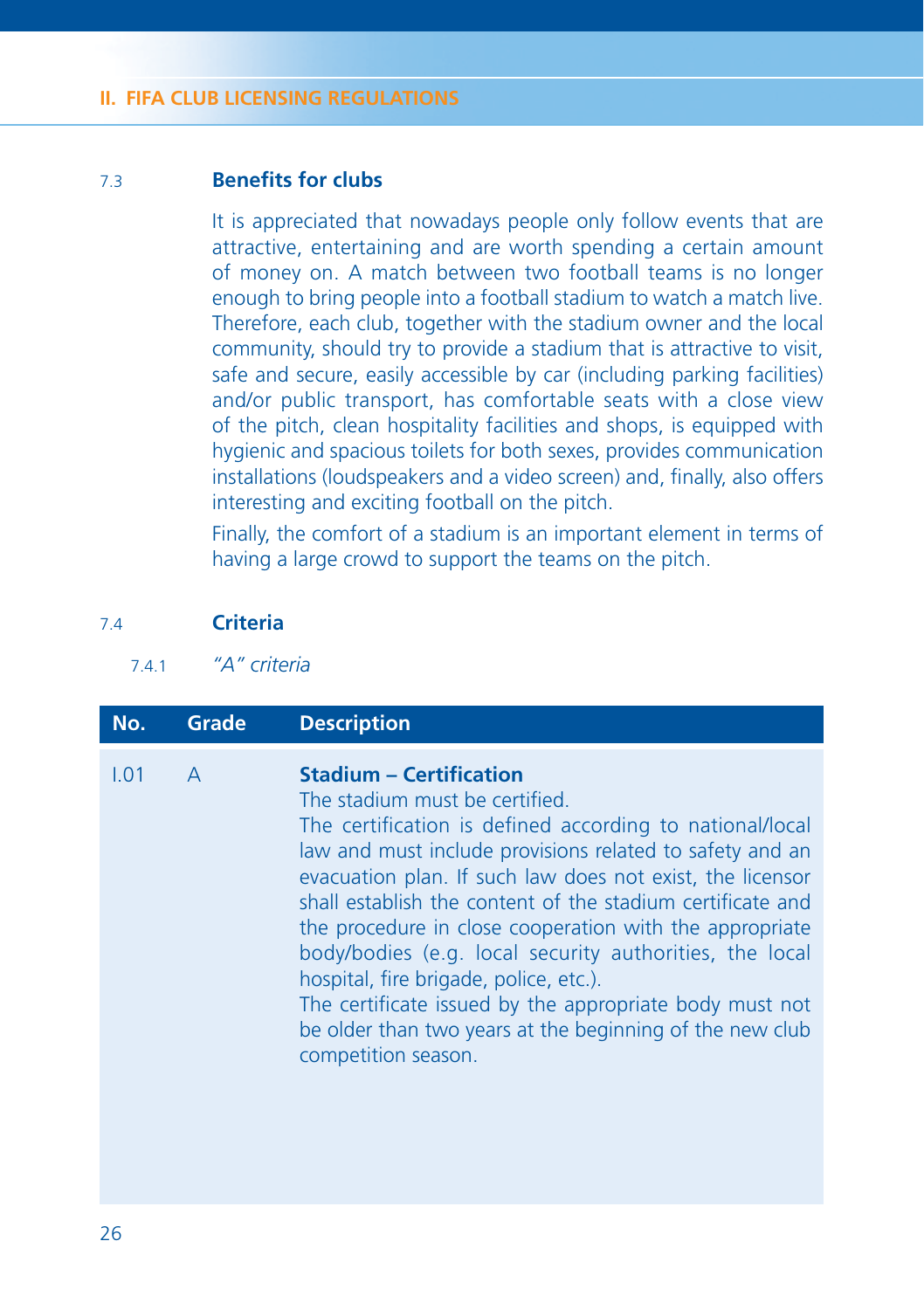| 1.02 | А              | <b>Stadium - Control room</b><br>Each stadium must have a control room which ensures<br>an overall view of the inside of the stadium in accordance<br>with the provisions of the applicable law or according to<br>the requirements of the licensor, in consultation with the<br>appropriate civil body (e.g. local police).                                                                                                                                                                                                                              |
|------|----------------|-----------------------------------------------------------------------------------------------------------------------------------------------------------------------------------------------------------------------------------------------------------------------------------------------------------------------------------------------------------------------------------------------------------------------------------------------------------------------------------------------------------------------------------------------------------|
| 1.03 | A              | <b>Stadium - Capacity</b><br>The minimum capacity of the stadium shall be determined<br>according to the average demand in the domestic<br>championship.                                                                                                                                                                                                                                                                                                                                                                                                  |
| 1.04 | $\mathsf{A}$   | <b>Stadium - Availability</b><br>The licence applicant must have a stadium available to host<br>club competitions.<br>Alternative 1: The licence applicant legally owns the<br>stadium.<br>The licence applicant may provide a written<br>Alternative 2:<br>contract with the owner of a stadium or<br>with owners of different stadiums it will<br>use within the territory of the member<br>association. This contract guarantees the<br>use of the stadium for home matches in<br>the coming season for which the club<br>qualifies in sporting terms. |
| 1.05 | A              | <b>Stadium - Floodlighting</b><br>For evening matches, the stadium must be equipped with<br>floodlight installations which comply with the standard<br>values set by the confederation.                                                                                                                                                                                                                                                                                                                                                                   |
| 1.06 | $\overline{A}$ | <b>Stadium - Spectator areas</b><br>Each stand within the stadium must be capable of being<br>divided into separate sectors according to the requirements<br>of the local security authorities or, if no such requirements<br>exist, those of the licensor.                                                                                                                                                                                                                                                                                               |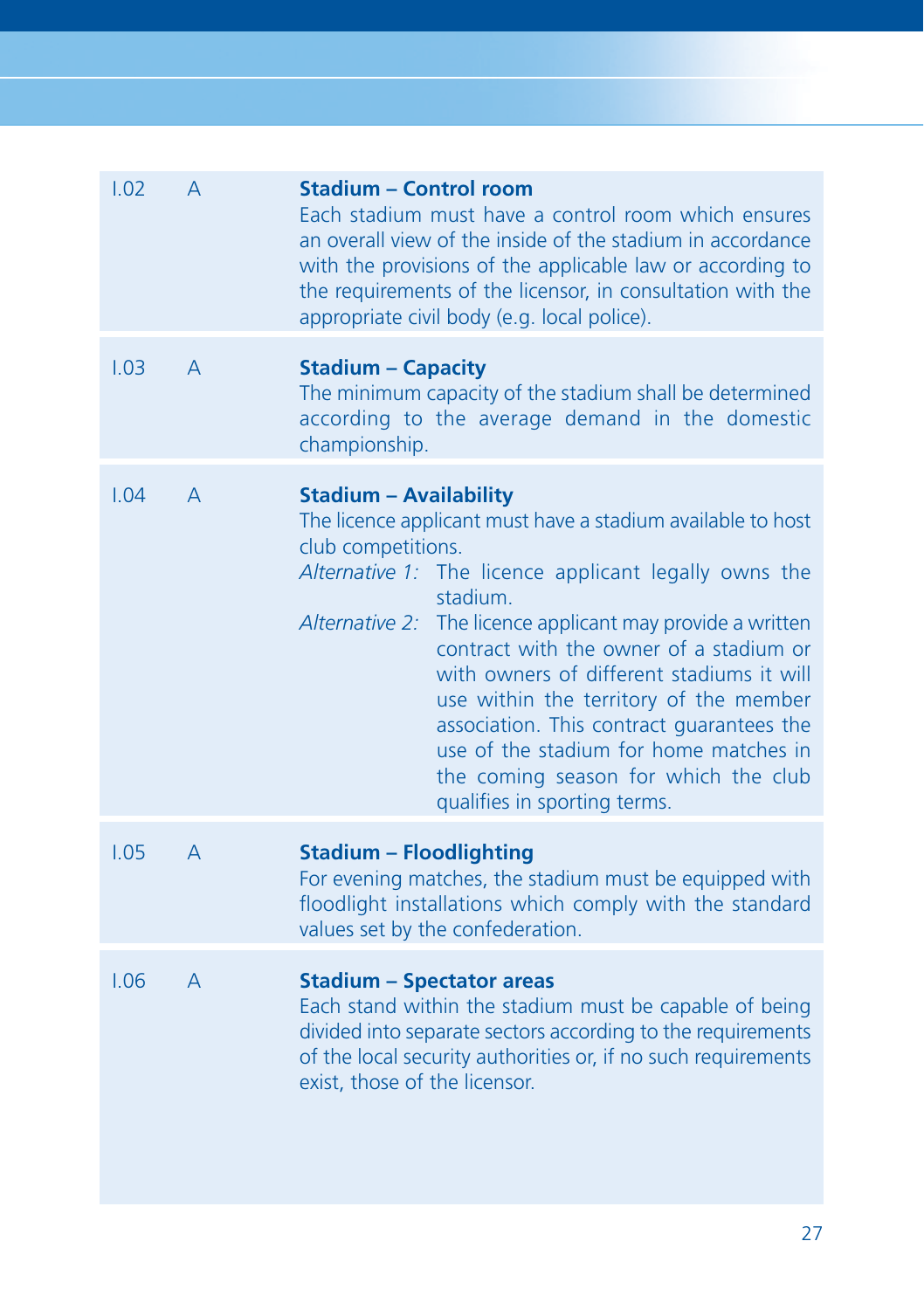| 1.07 | A            | Stadium - First aid rooms and stadium doping control<br>room<br>Each stadium must be equipped with first aid room(s) to<br>care for spectators in need of medical assistance. This must<br>be done in accordance with local authority regulations,<br>otherwise the licensor shall determine the exact number,<br>size and location of the first aid room(s) in consultation<br>with the appropriate civil body (e.g. local authorities for<br>security and health).<br>The doping control room must be near to the teams' and<br>referees' dressing rooms and inaccessible to the public and<br>the media. |  |
|------|--------------|-------------------------------------------------------------------------------------------------------------------------------------------------------------------------------------------------------------------------------------------------------------------------------------------------------------------------------------------------------------------------------------------------------------------------------------------------------------------------------------------------------------------------------------------------------------------------------------------------------------|--|
| 1.08 | $\mathsf{A}$ | <b>Field of play - Specification</b><br>The field of play must comply with the Laws of the Game<br>and be:<br>Alternative 1: Natural grass;<br>Alternative 2: Artificial turf (according to the FIFA<br>quality standards), subject to the relevant<br>approvals.                                                                                                                                                                                                                                                                                                                                           |  |

# 7.4.2 *"B" criteria*

| No.             | <b>Grade</b> | <b>Description</b>                                                                                                                                                                                                                                                                                                                                                                                                                                                                                                                                                                                                                                          |
|-----------------|--------------|-------------------------------------------------------------------------------------------------------------------------------------------------------------------------------------------------------------------------------------------------------------------------------------------------------------------------------------------------------------------------------------------------------------------------------------------------------------------------------------------------------------------------------------------------------------------------------------------------------------------------------------------------------------|
| L <sub>09</sub> | B            | <b>Stadium - Ground rules</b><br>Each stadium must issue stadium ground rules and affix<br>them to the stadium in such a way that the spectators can<br>read them. These rules must provide information on at<br>least the following:<br>· admission rights;<br>• abandonment or postponement of events;<br>• description of prohibitions and penalties, such as entering<br>the field of play, throwing objects, use of foul or abusive<br>language, racist behaviour, etc.;<br>• restrictions with regard to alcohol, fireworks, banners, etc.;<br>• seating rules;<br>• causes for ejection from the ground;<br>• risk analysis specific to the stadium. |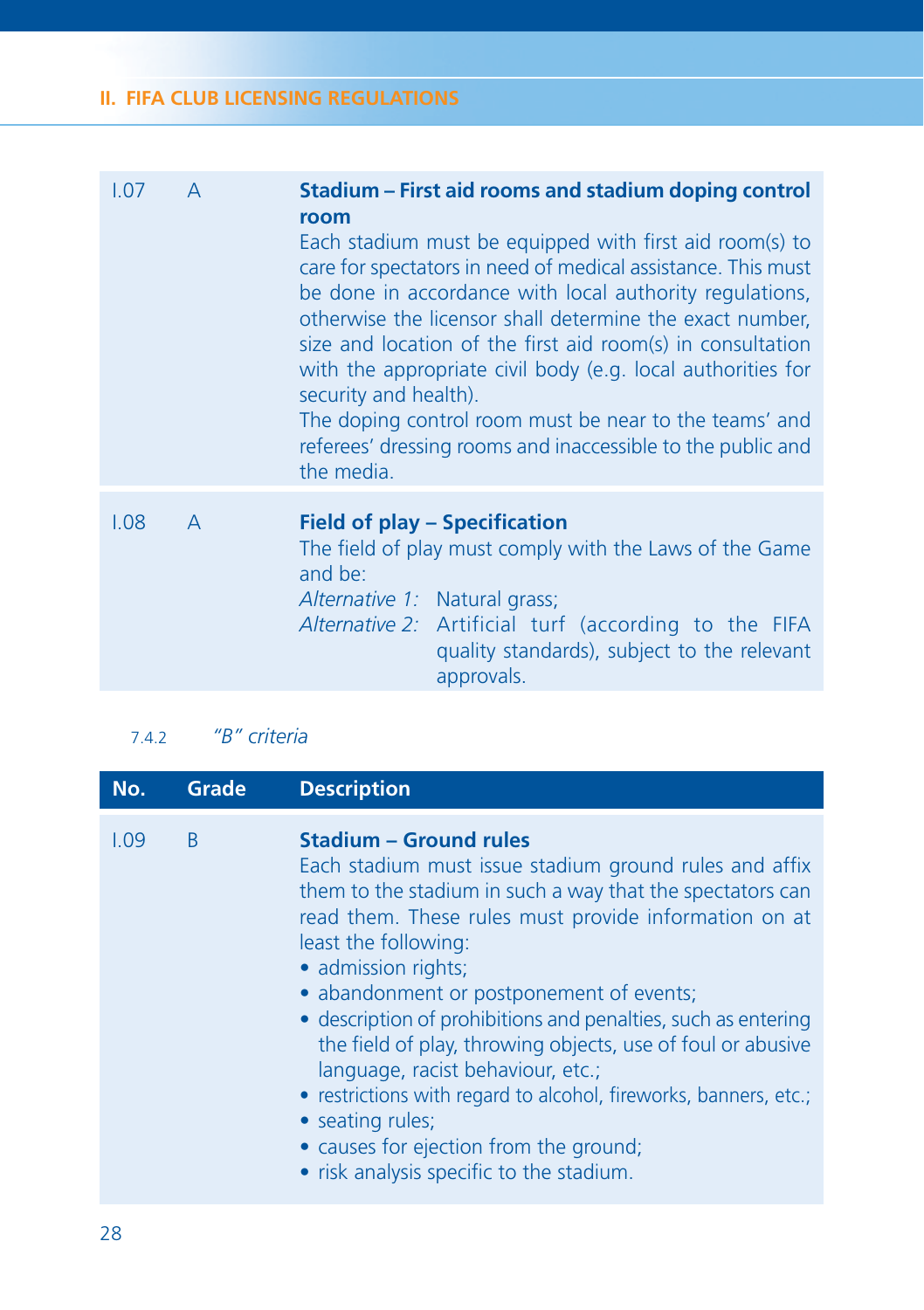| 1.10 | B            | Training facilities - Availability to club<br>The training facilities must be available to the club<br>throughout the year.<br>Alternative 1: The licence applicant legally owns the<br>training facilities;<br>Alternative 2: The licence applicant may provide written<br>contract(s) with the owner(s) of the training<br>facilities. This contract guarantees the use<br>of the training facilities for the coming<br>season for all club teams participating in<br>a championship approved by the national/<br>regional association. |
|------|--------------|-------------------------------------------------------------------------------------------------------------------------------------------------------------------------------------------------------------------------------------------------------------------------------------------------------------------------------------------------------------------------------------------------------------------------------------------------------------------------------------------------------------------------------------------|
| 1.11 | <sub>B</sub> | <b>Stadium - Sanitary facilities</b><br>Each stand must provide sufficient toilet facilities for both<br>sexes in accordance with the local authority regulations or<br>the licensor's requirements.<br>These amenities must include washing facilities with at<br>least cold water and a plentiful supply of towels and/or<br>hand dryers.<br>They must be bright, clean and hygienic and a procedure<br>should be established to maintain that condition<br>throughout each event.                                                      |

# 7.4.3 *"C" criteria*

| No.  | Grade     | <b>Description</b>                                                                                                                                                                                                                                                                                           |
|------|-----------|--------------------------------------------------------------------------------------------------------------------------------------------------------------------------------------------------------------------------------------------------------------------------------------------------------------|
| 1.12 | $\subset$ | Stadium - Individual seats<br>The stadium must be equipped with individual seats that<br>must be:<br>• fixed (e.g. to the floor);<br>• separate from the others;<br>• comfortable (anatomically formed);<br>• numbered; and<br>• have a backrest of a minimum height of 30cm when<br>measured from the seat. |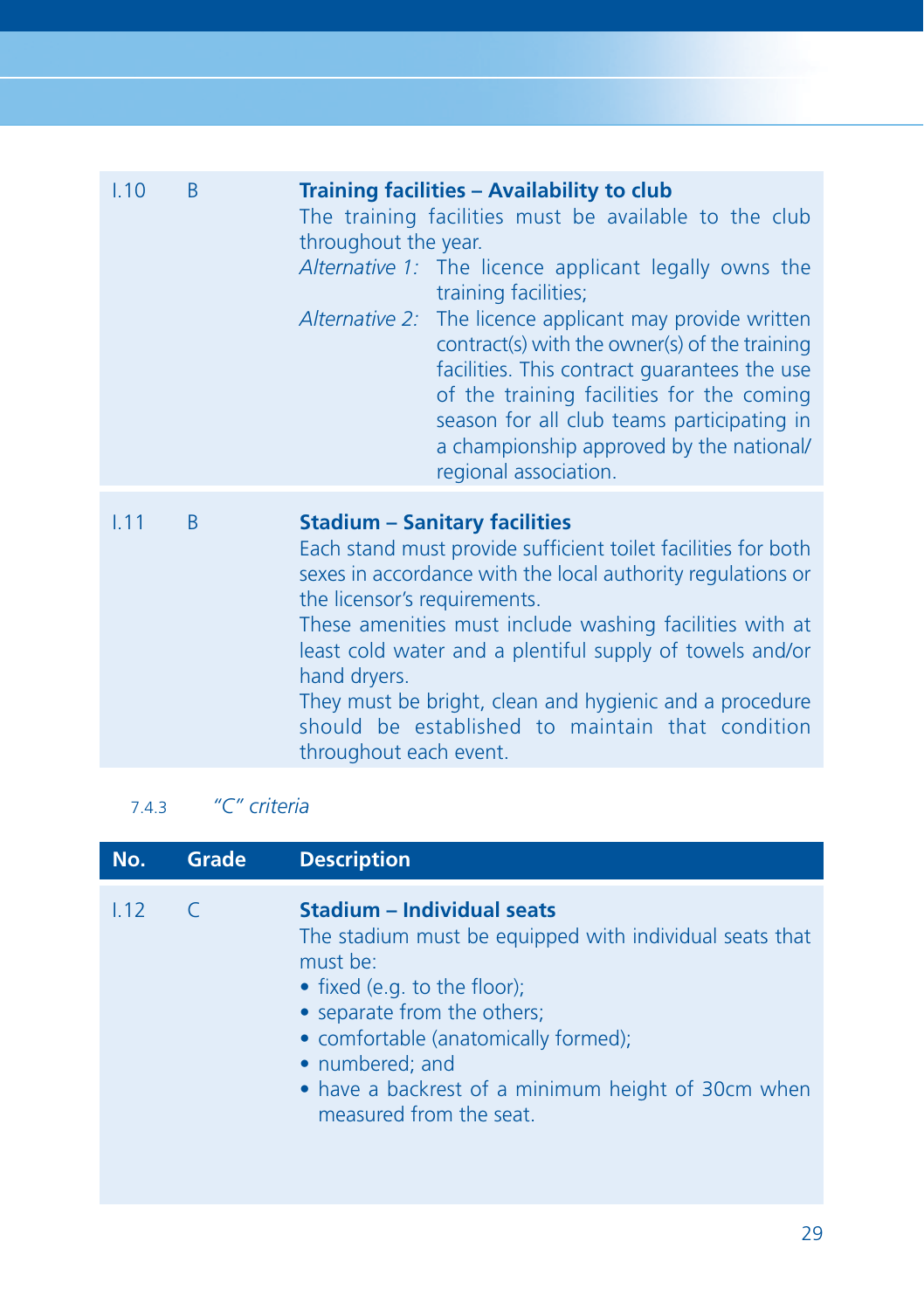| 1.13 | C            | <b>Stadium - Covered seats</b><br>The licensor shall determine the minimum number of<br>individual seats which must be covered.                                                                                                                                                                                                                                                                                                                                                                                                                                                                                                                                                                                                                                                                                                    |
|------|--------------|------------------------------------------------------------------------------------------------------------------------------------------------------------------------------------------------------------------------------------------------------------------------------------------------------------------------------------------------------------------------------------------------------------------------------------------------------------------------------------------------------------------------------------------------------------------------------------------------------------------------------------------------------------------------------------------------------------------------------------------------------------------------------------------------------------------------------------|
| 1.14 | $\subset$    | <b>Stadium - Accommodation of visiting supporters</b><br>At least five per cent of the certified total stadium capacity<br>must be made available for accommodating visiting<br>supporters in a separate area.<br>This provision is subject to decisions by the competent<br>bodies of the licensor and/or the local authority regarding<br>safety and security (high-risk matches, etc.).                                                                                                                                                                                                                                                                                                                                                                                                                                         |
| 1.15 | $\mathsf{C}$ | <b>Stadium - Signposting and directions</b><br>All public direction signs inside and outside the stadium<br>must be presented in internationally understandable<br>pictographic language.<br>Clear, comprehensive signposting must be provided at<br>the stadium approaches and around and throughout the<br>stadium to point the way to the different sectors.                                                                                                                                                                                                                                                                                                                                                                                                                                                                    |
| 1.16 | $\mathsf{C}$ | <b>Stadium - Media and press facilities</b><br>There must be suitable media and press facilities (working<br>room and press conference room).<br>The licensor shall determine the content of this provision<br>according to the actual needs of its media, taking into<br>consideration the following recommendations, and in<br>consultation with the appropriate media bodies (e.g. media<br>committee):<br>• specific media entrance to the stadium or entrances<br>if there is separate access for photographers and TV<br>personnel;<br>• reception desk or room where late accreditation/media<br>information can be collected;<br>• permanent press seats, equipped with desks big enough<br>to accommodate a laptop computer, a notepad and a<br>telephone;<br>· power supply and phone/modem connections at each<br>desk; |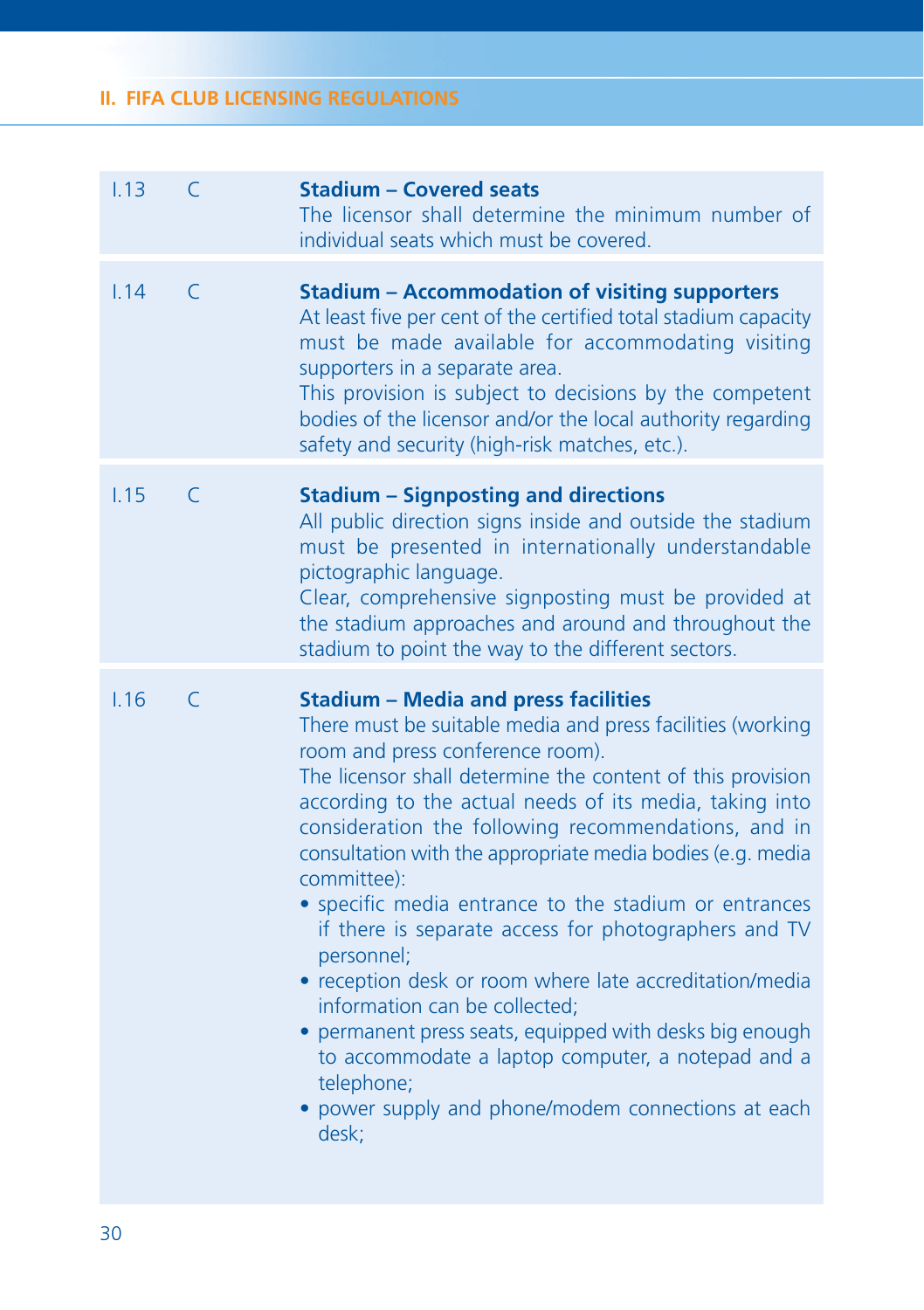|      |           | • media working room accommodating a minimum of<br>persons (unless separate facilities are provided),<br>including photographers (to be determined according<br>to the average demand in the domestic championship);<br>• toilet facilities for both sexes;<br>• press conference room with a suitable number of seats<br>(to be determined according to the average demand in<br>the domestic championship);<br>• press conference room to be equipped with a sound<br>system and split box;<br>• photographers with heavy equipment should have<br>parking spaces available as close to the access point as<br>possible and/or a drop-off point where they can unload<br>equipment from vehicles;<br>• the licensor determines a minimum number of seats in<br>the press box according to the average demand in its<br>domestic championship. |
|------|-----------|-------------------------------------------------------------------------------------------------------------------------------------------------------------------------------------------------------------------------------------------------------------------------------------------------------------------------------------------------------------------------------------------------------------------------------------------------------------------------------------------------------------------------------------------------------------------------------------------------------------------------------------------------------------------------------------------------------------------------------------------------------------------------------------------------------------------------------------------------|
| 1.17 | $\subset$ | <b>Stadium - Spectators with disabilities</b><br>The licensor shall set up requirements to accommodate<br>disabled spectators and accompanying persons safely and<br>comfortably.                                                                                                                                                                                                                                                                                                                                                                                                                                                                                                                                                                                                                                                               |

#### Article **8 Personnel and administrative criteria**

# 8.1 **Introduction**

 Nowadays a football club is not only a sports club but is also in contact with other parties. The members, the supporters, the media, the sponsors, the suppliers, the commercial partners, the local community and, in some cases, the shareholders of the football club are increasingly involved and interested in the development and results of a football club.

 Therefore, professional support should be sought from specialists from various economic fields and industries (e.g. marketing, finance, entertainment and media). They can share their knowledge and experience with today's football clubs to better satisfy the needs and demands of participants and stakeholders in football, who must be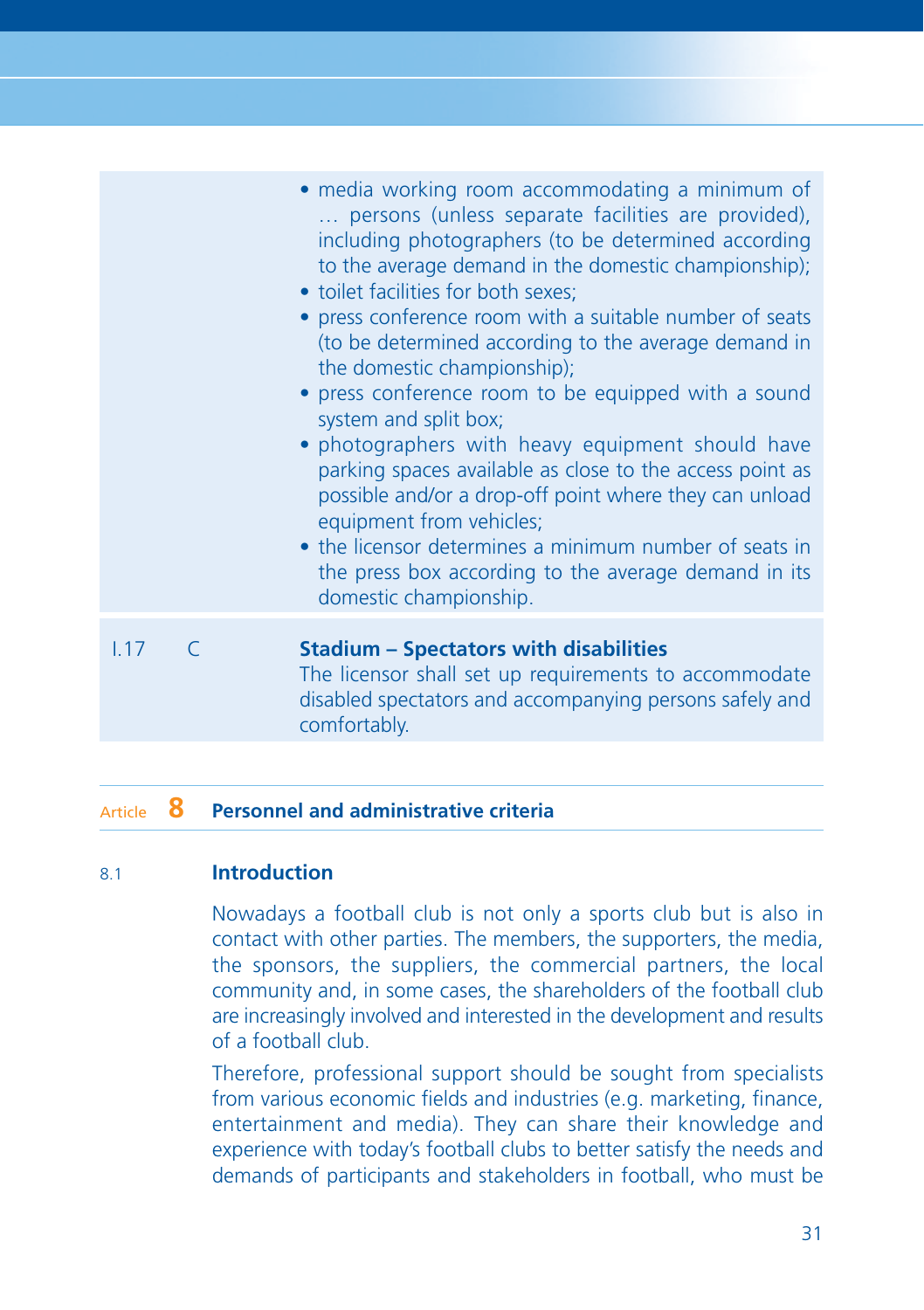treated as customers. Football clubs already operate in a competitive environment on the sporting side and they are increasingly becoming involved in an economic competition. Clubs must strengthen profitability in the long term. Football clubs should look for new and different sources of revenue in addition to the existing ones (TV, gate receipts, sponsors) in order to be more independent of the income from the club's sporting success and have a greater chance of functioning as a financially successful entity.

 In this respect, football clubs need advice from other professionals, namely experienced, well-educated and innovative people who can bring different skills and know-how into the club and help to satisfy the additional needs and demands of football today.

#### 8.2 **Objectives**

The objectives of the personnel and administrative criteria are to:

- manage licence applicants in a professional way;
- make well-educated, qualified and skilled specialists with a certain know-how and experience available to licence applicants;
- provide the players of the first and other teams with training by qualified coaches and support from the necessary medical staff.

#### 8.3 **Benefits for clubs**

 Professional, well-educated and experienced staff is of key importance to run a football club in an efficient and effective manner. Being professional at all levels and in all functions does not mean that licence applicants must recruit only full-time staff. The focus is on the professional manner in which the persons appointed perform their duties. Each criterion in this section is really important for the smooth and successful running of the club and every club should be able to afford these staff in financial terms. Professionalism will also be improved if clubs define clear profiles for these staff which include the main activities, the main responsibilities (technical, financial and decision-making power, if applicable) and the requirements for the job (education, work experience, technical know-how, IT skills, human competences, language skills and others including football knowhow).

 It is up to the decision-making body of the licence applicant to look for people who meet the set requirements and to engage those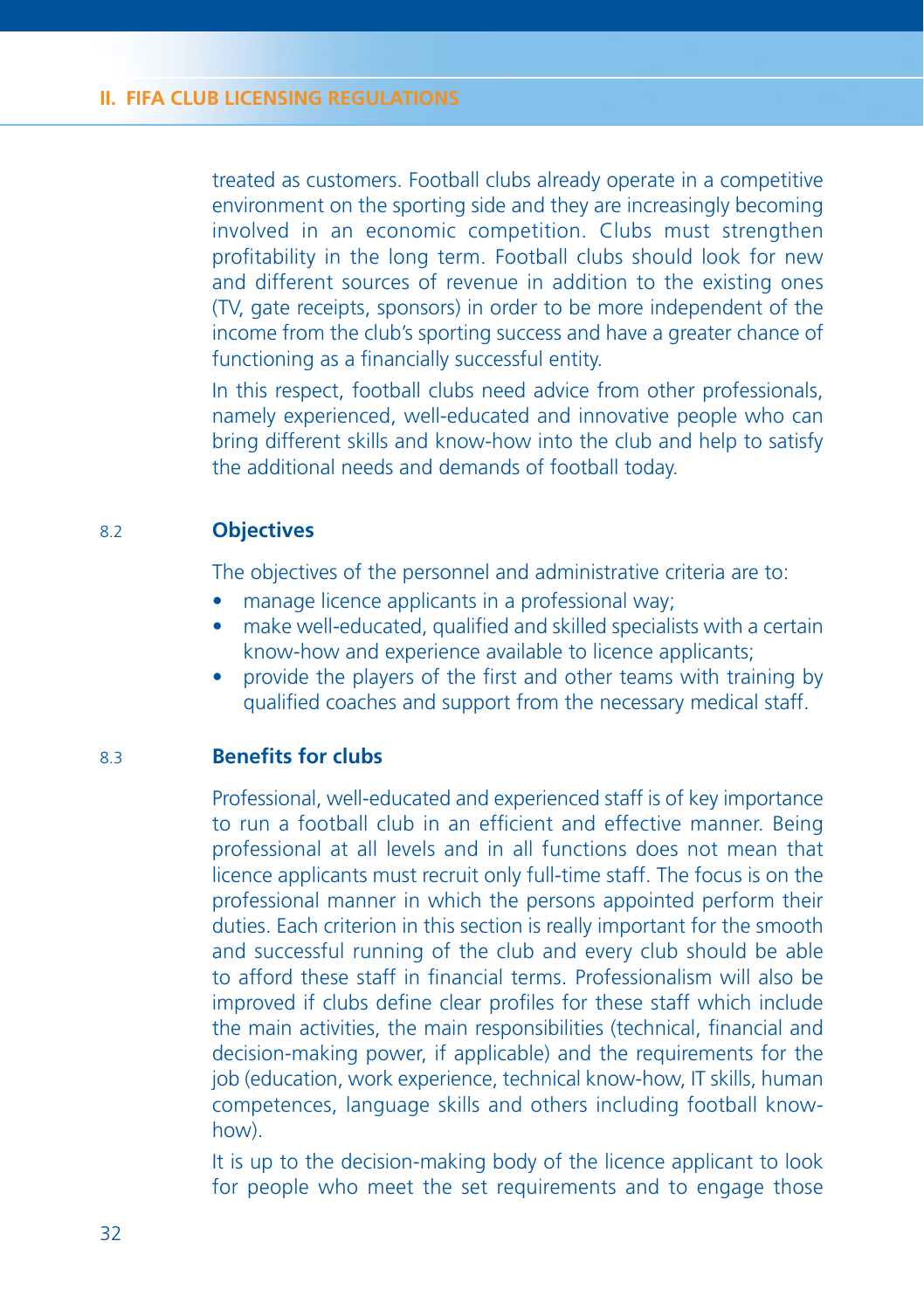candidates that comply with the defined profile (e.g. full-time, parttime, voluntary).

Qualified coaches are the basis for high-quality education within the football teams. In order to achieve this objective, licence applicants need the support of the member association to establish a coach education programme. To improve the football skills of the youth teams as well as the first-team squad in all aspects (technically, tactically and physically), trained and qualified coaches are needed. Each youth player who dreams of becoming a professional footballer is entitled to the best-qualified coaches from the youngest age. Other skills (e.g. psychological training, media training, social skills and language skills) are necessary and must be achieved through specific training organised by the member association with a view to issuing a licence for coaches. This is not only desirable but is a must.

#### 8.4 **Criteria**

8.4.1 *"A" criteria*

| No.  | Grade        | <b>Description</b>                                                                                                                                                                                                                                                                                                                                                                                                                                                                                                                         |
|------|--------------|--------------------------------------------------------------------------------------------------------------------------------------------------------------------------------------------------------------------------------------------------------------------------------------------------------------------------------------------------------------------------------------------------------------------------------------------------------------------------------------------------------------------------------------------|
| P.01 | $\mathsf{A}$ | Club secretariat<br>The licence applicant must have available office space to<br>run its administration.<br>The required surface of the office(s) and the required<br>minimum technical infrastructure including telephone, fax,<br>internet access and e-mail must be available.<br>The licence applicant must have appointed the appropriate<br>number of skilled secretarial staff according to its needs to<br>run its daily business. It must also ensure that its office is<br>open to communicate with the licensor and the public. |
| P.02 | $\Delta$     | <b>General manager</b><br>The licence applicant must have appointed a general<br>manager responsible for running its daily business<br>(operative matters).<br>The appointment must have been made by the appropriate<br>body (e.g. executive board) of the licence applicant.                                                                                                                                                                                                                                                             |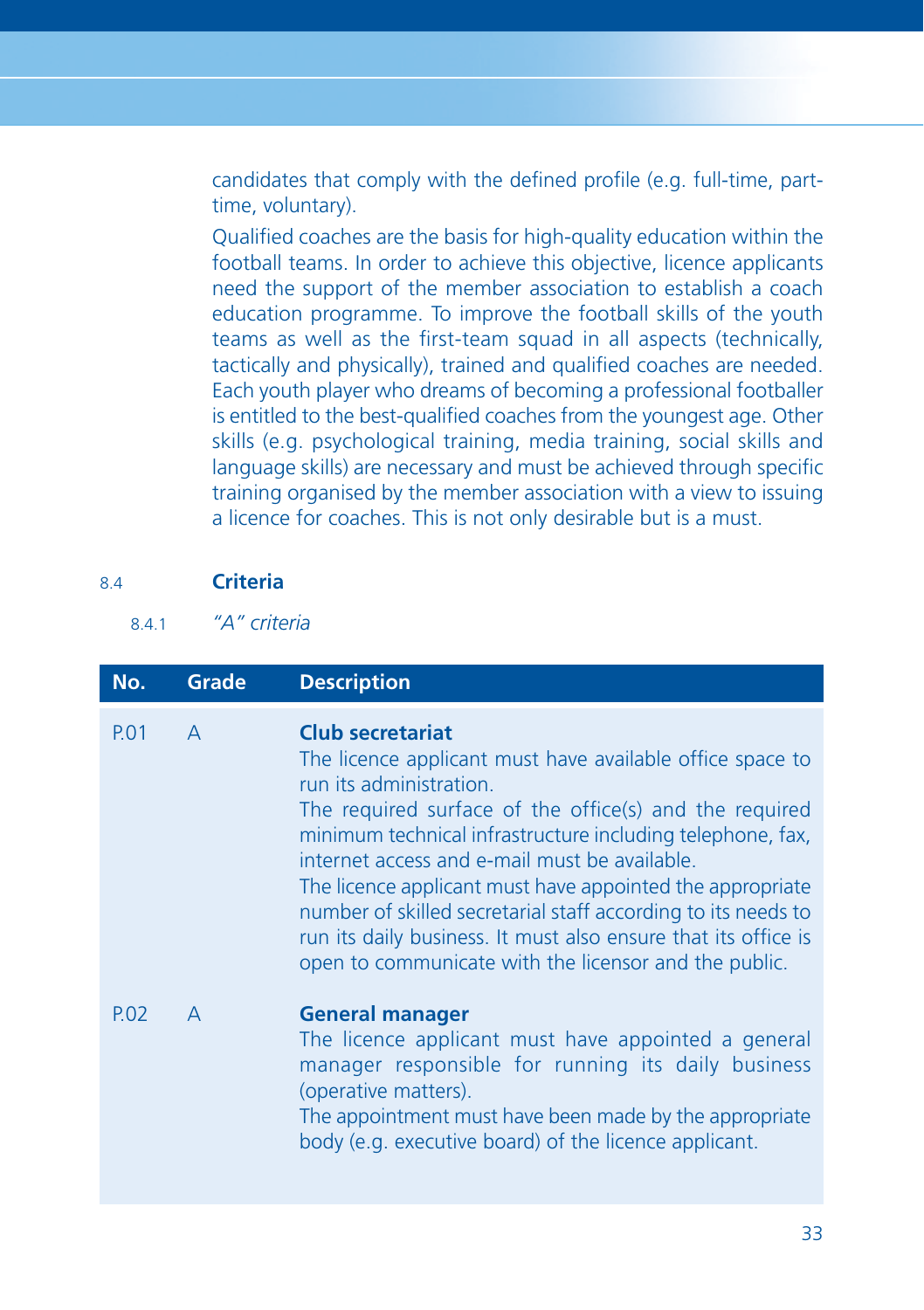| P.03 | A              | <b>Finance officer</b><br>The licence applicant must have appointed a qualified<br>finance officer responsible for its financial matters, who<br>can be either a person working in the club's administration<br>or an external partner mandated by the club through a<br>written contract.<br>The appointment must have been made by the appropriate<br>body of the licence applicant.                                                                                                                                                                                                                                                             |
|------|----------------|----------------------------------------------------------------------------------------------------------------------------------------------------------------------------------------------------------------------------------------------------------------------------------------------------------------------------------------------------------------------------------------------------------------------------------------------------------------------------------------------------------------------------------------------------------------------------------------------------------------------------------------------------|
| P.04 | A              | <b>Security officer</b><br>The licence applicant must have appointed a qualified<br>security officer (with a specific diploma or experience)<br>responsible for safety and security matters.<br>The appointment must have been made by the appropriate<br>body of the licence applicant.                                                                                                                                                                                                                                                                                                                                                           |
| P.05 | A              | <b>Doctor and physiotherapist</b><br>The licence applicant must have appointed at least one<br>doctor and one physiotherapist responsible for providing<br>medical support and advice to the first-team squad as<br>well as doping prevention policy. He must ensure medical<br>support during matches and training.<br>The doctor must be recognised and certified by the<br>appropriate national health authorities and be duly<br>registered with the member association or league.                                                                                                                                                             |
| P.06 | $\overline{A}$ | <b>Head coach of first-team squad</b><br>The licence applicant must have appointed a head coach<br>responsible for the football matters of the first-team<br>squad.<br>The head coach must:<br>a) hold the highest available coaching licence of the<br>member association of the territory on which the<br>licence applicant is situated or any valid foreign diploma<br>which is equivalent to this one and recognised by the<br>confederation as such;<br>b) already have started the required education course<br>recognised by the member association that will allow<br>him to achieve the required diploma as defined under a)<br>above; or |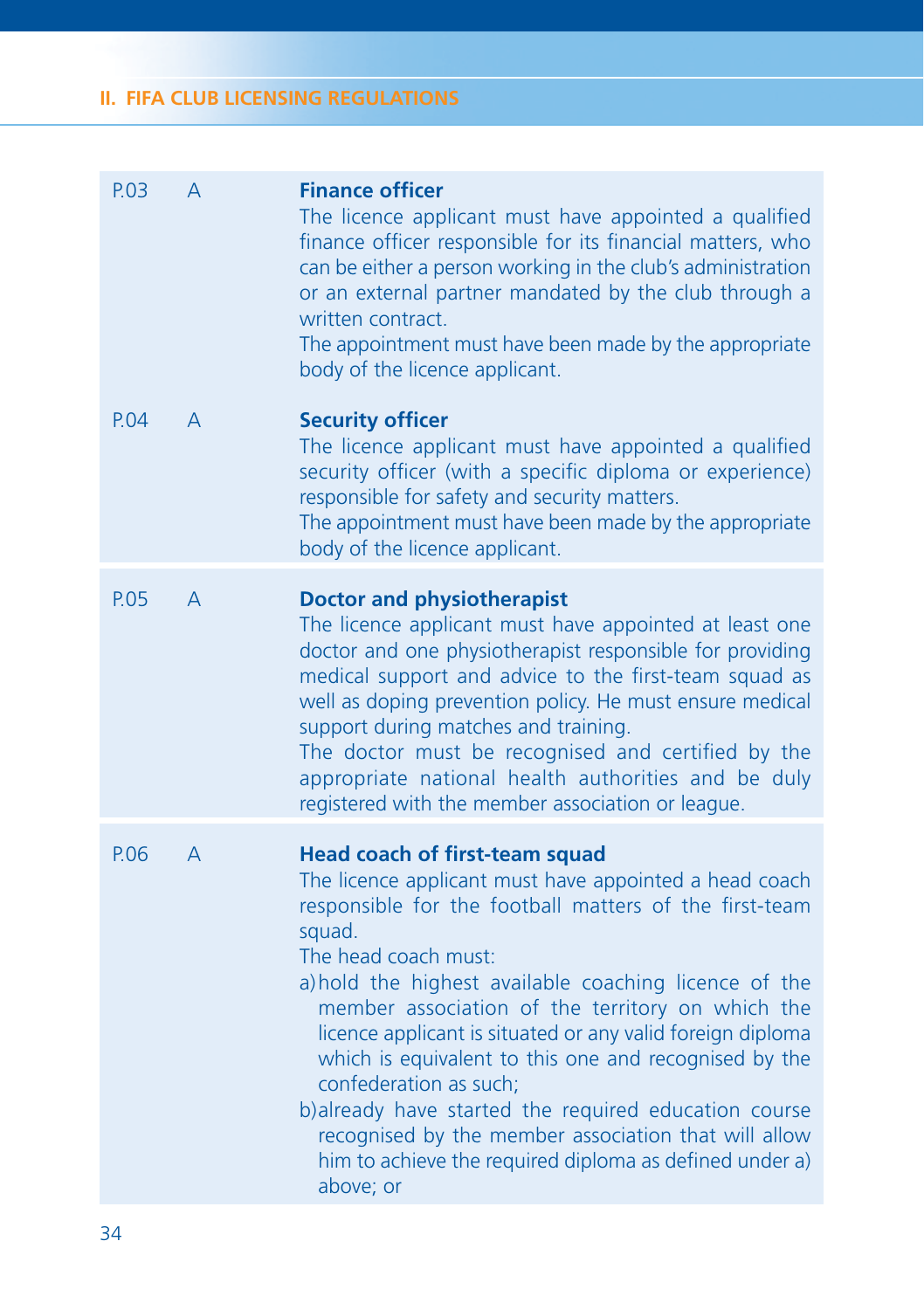|      |                | c) hold a "recognition of competence" issued by the<br>member association if he has a minimum of five years'<br>practical experience as head coach at any top or second-<br>division club in the association. The head coach must be<br>duly registered with the member association or league.<br>The appointment of the head coach must have been made<br>by the appropriate body of the licence applicant.                                                                                                                                                                                                                                                                                                                                                                                                                                                                                                                                                                                                                                                                                                      |
|------|----------------|-------------------------------------------------------------------------------------------------------------------------------------------------------------------------------------------------------------------------------------------------------------------------------------------------------------------------------------------------------------------------------------------------------------------------------------------------------------------------------------------------------------------------------------------------------------------------------------------------------------------------------------------------------------------------------------------------------------------------------------------------------------------------------------------------------------------------------------------------------------------------------------------------------------------------------------------------------------------------------------------------------------------------------------------------------------------------------------------------------------------|
| P.07 | A              | <b>Head of youth development programme</b><br>The licence applicant must have appointed a head of youth<br>development programme responsible for running the daily<br>business and the technical aspects of the youth sector.<br>The head of youth development programme must:<br>a) hold the second-highest available coaching licence of<br>the member association of the territory on which the<br>licence applicant is situated;<br>b)already have started the required education course<br>recognised by the member association that will allow<br>him to achieve the required diploma as defined under a)<br>above or;<br>c) hold a "recognition of competence" issued by the<br>member association if he has a minimum of two years'<br>practical experience as head of youth development in<br>any top or second-division club in the association.<br>The head of youth development programme must be duly<br>registered with the member association or league.<br>The appointment of the head of youth development<br>programme must have been made by the appropriate body<br>of the licence applicant. |
| P.08 | $\overline{A}$ | <b>Youth coaches</b><br>The licence applicant must have appointed at least<br>one coach responsible for all football matters for each<br>mandatory youth team (cf. S.02).<br>The youth coach must hold the minimum qualification as<br>defined by the licensor. He must be duly registered with<br>the member association or league.<br>The appointment must have been made by the appropriate<br>body of the licence applicant.                                                                                                                                                                                                                                                                                                                                                                                                                                                                                                                                                                                                                                                                                  |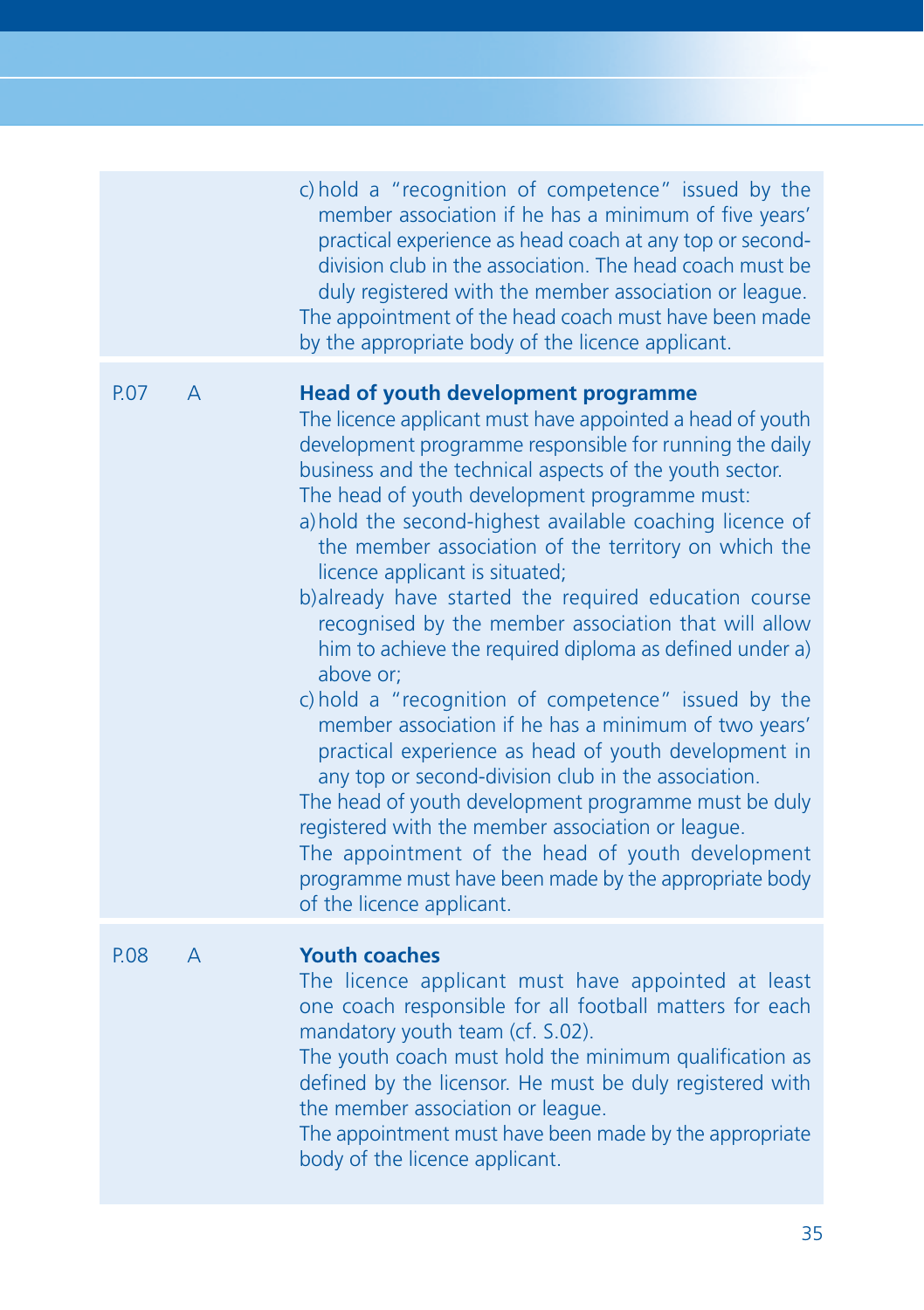| P.09 | $\overline{A}$ | Safety and security organisation - Stewarding<br>The licence applicant must have established safety<br>and security measures for home matches through the<br>engagement of stewards. For this purpose, it must:<br>a) employ stewards; |
|------|----------------|----------------------------------------------------------------------------------------------------------------------------------------------------------------------------------------------------------------------------------------|
|      |                | b) conclude a written contract with the stadium owner to<br>provide the stewards; or                                                                                                                                                   |
|      |                | c) conclude a written contract with an external security<br>company to provide stewards.                                                                                                                                               |
|      |                | The licence applicant must provide appropriately qualified<br>stewards (internal or external).                                                                                                                                         |

8.4.2 *"B" Criteria*

| No.             | Grade        | <b>Description</b>                                                                                                                                                                                                                                                                                                   |
|-----------------|--------------|----------------------------------------------------------------------------------------------------------------------------------------------------------------------------------------------------------------------------------------------------------------------------------------------------------------------|
| P.10            | <sup>B</sup> | <b>Rights and duties</b><br>The rights and duties of the licence applicant's staff<br>members defined in P.01 to P.09 must be defined in<br>writing.                                                                                                                                                                 |
| P <sub>11</sub> | B            | Duty to notify significant changes<br>Any event occurring after the submission of the licensing<br>documentation to the licensor representing a significant<br>change compared to the information previously submitted<br>relating to criteria P.01 to P.08 must be notified to the<br>licensor by the set deadline. |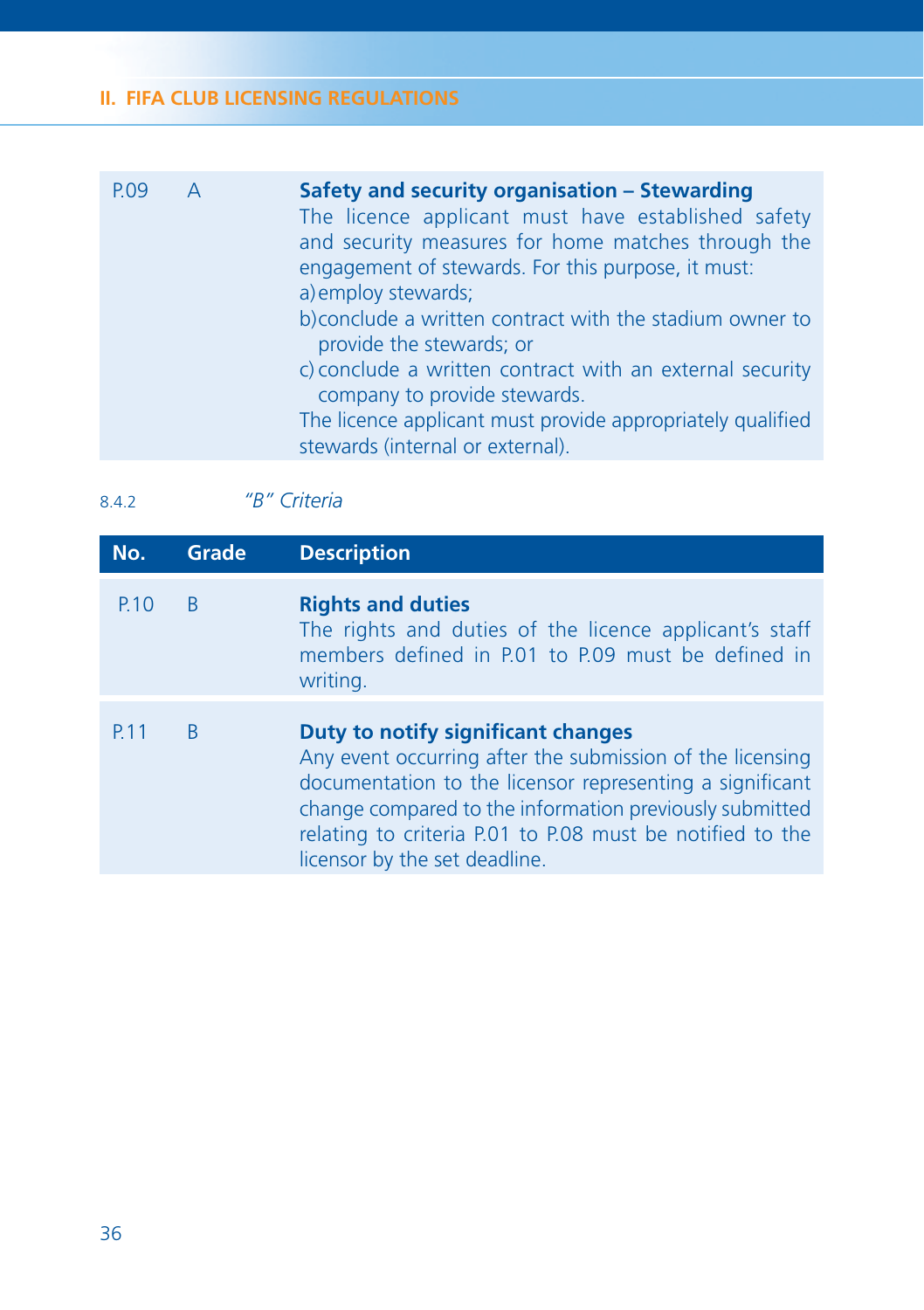# Article **9 Legal criteria**

#### 9.1 **Introduction**

This criteria defines the minimum legal criteria for licence applicants. It is of fundamental importance that the sporting integrity of club competitions be protected. To that end, FIFA and the confederations reserve the right to intervene and to take appropriate action in any situation in which it transpires that the same natural and legal person is in a position to influence the management, administration and/or sporting performance of more than one club participating in the same club competition.

#### 9.2 **Criteria**

9.2.1 *"A" criteria*

| No.  | Grade        | <b>Description</b>                                                                                                                                                                                                                                                                                                                                                                                                                                                                                                                                                                                                                                                                                                                                                                                                                                                                           |
|------|--------------|----------------------------------------------------------------------------------------------------------------------------------------------------------------------------------------------------------------------------------------------------------------------------------------------------------------------------------------------------------------------------------------------------------------------------------------------------------------------------------------------------------------------------------------------------------------------------------------------------------------------------------------------------------------------------------------------------------------------------------------------------------------------------------------------------------------------------------------------------------------------------------------------|
| L.01 | $\mathsf{A}$ | Declaration in respect of participation in club<br>competitions<br>The licence applicant must submit a legally valid declaration<br>confirming the following:<br>a) it recognises as legally binding the statutes, rules and<br>regulations and decisions of FIFA, the confederation,<br>the member association and, where such exists, of the<br>national league;<br>b) it recognises the exclusive jurisdiction of CAS (the Court<br>of Arbitration for Sport in Lausanne) for any dispute of<br>international dimension and in particular involving FIFA<br>and/or the confederations;<br>c) it recognises the prohibition on recourse to ordinary<br>courts under the FIFA Statutes and the confederation<br>statutes;<br>d) at national level it will play in competitions that are<br>recognised and endorsed by the member association<br>(e.g. national championship, national cup); |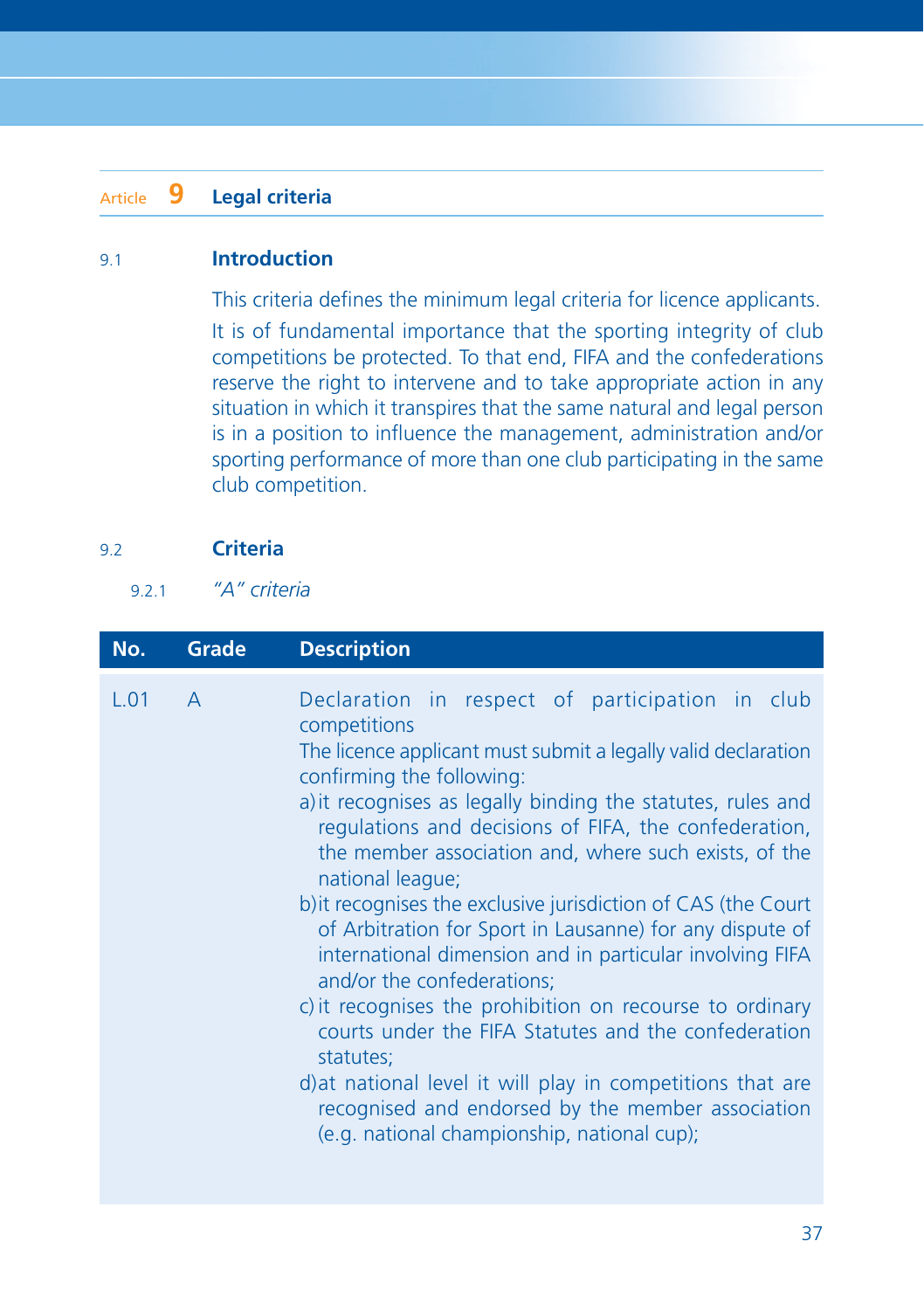|      |                | e) at continental level it will participate in competitions<br>recognised by the confederation. For the avoidance<br>of doubt, this provision does not relate to friendly<br>matches;<br>f) it undertakes to abide by and observe the provisions and<br>conditions of the national regulations;<br>g) all submitted documents are complete and correct;<br>h) it authorises the competent club licensing authority to<br>examine documents, seek information and, in the event<br>of any appeal procedure, seek information from any<br>relevant public authority or private body in accordance<br>with national law;<br>i) it acknowledges that the confederation reserves the<br>right to execute spot checks at national level reviewing<br>the assessment process and the decision-making;<br>j) it acknowledges that FIFA reserves the right to<br>execute spot checks at national level to review the<br>assessment process and the decision-making in case the<br>confederation fails to implement and execute a spot-<br>check procedure at national level.<br>This declaration must be executed by an authorised<br>signatory no more than three months prior to the<br>corresponding deadline for its submission to the licensor. |
|------|----------------|---------------------------------------------------------------------------------------------------------------------------------------------------------------------------------------------------------------------------------------------------------------------------------------------------------------------------------------------------------------------------------------------------------------------------------------------------------------------------------------------------------------------------------------------------------------------------------------------------------------------------------------------------------------------------------------------------------------------------------------------------------------------------------------------------------------------------------------------------------------------------------------------------------------------------------------------------------------------------------------------------------------------------------------------------------------------------------------------------------------------------------------------------------------------------------------------------------------------------------------------|
| L.02 | A              | <b>Statutes and extract of register</b><br>The licence applicant must submit the following<br>information:<br>a) a copy of valid statutes;<br>b) an extract from a public register (e.g. trade register)<br>containing information on the licence applicant (such as<br>name, address, legal form, list of authorised signatories<br>and type of required signature).                                                                                                                                                                                                                                                                                                                                                                                                                                                                                                                                                                                                                                                                                                                                                                                                                                                                       |
| L.03 | $\overline{A}$ | <b>Ownership and control of clubs</b><br>The licence applicant must submit a legally valid declaration<br>outlining the ownership structure and control mechanism<br>of the clubs and confirming the following:<br>No natural or legal person involved in the management,<br>administration and/or sporting performance of the club,<br>either directly or indirectly:                                                                                                                                                                                                                                                                                                                                                                                                                                                                                                                                                                                                                                                                                                                                                                                                                                                                      |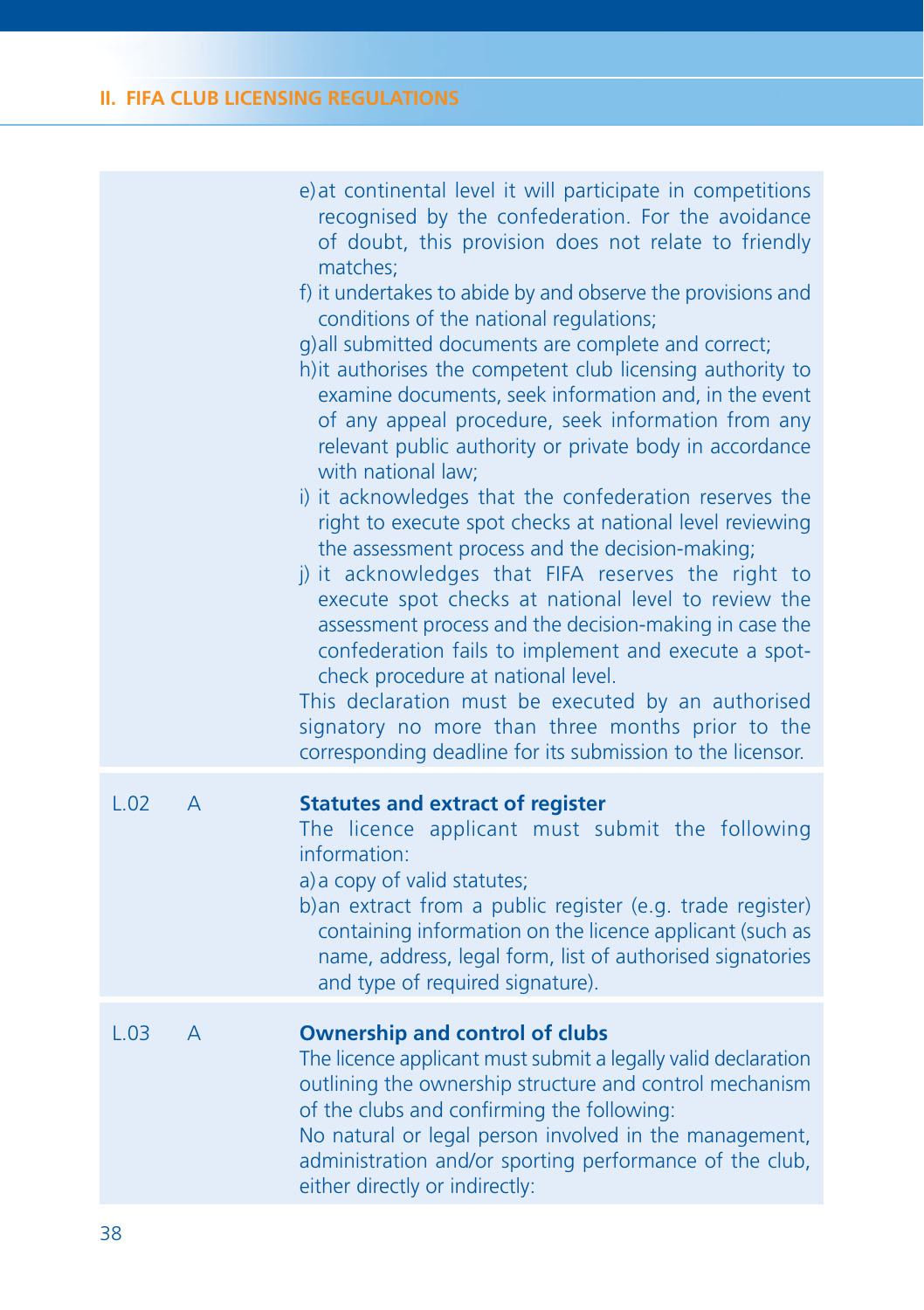- a) holds or deals in the securities or shares of any other club participating in the same competition;
- b) holds a majority of the shareholders' voting rights of any other club participating in the same competition;
- c) has the right to appoint or remove a majority of the members of the administrative, management or supervisory body of any other club participating in the same competition;
- d) is a shareholder and alone controls a majority of the shareholders' voting rights of any other club participating in the same competition pursuant to an agreement entered into with other shareholders of the club in question;
- e) is a member of any other club participating in the same competition;
- f) is involved in any capacity whatsoever in the management, administration and/or sporting performance of any other club participating in the same competition;
- g) has any power whatsoever over the management, administration and/or sporting performance of any other club participating in the same club competition.

 This declaration must be executed by an authorised signatory no more than three months prior to the corresponding deadline for its submission to the licensor  $(cf. F.01)$ .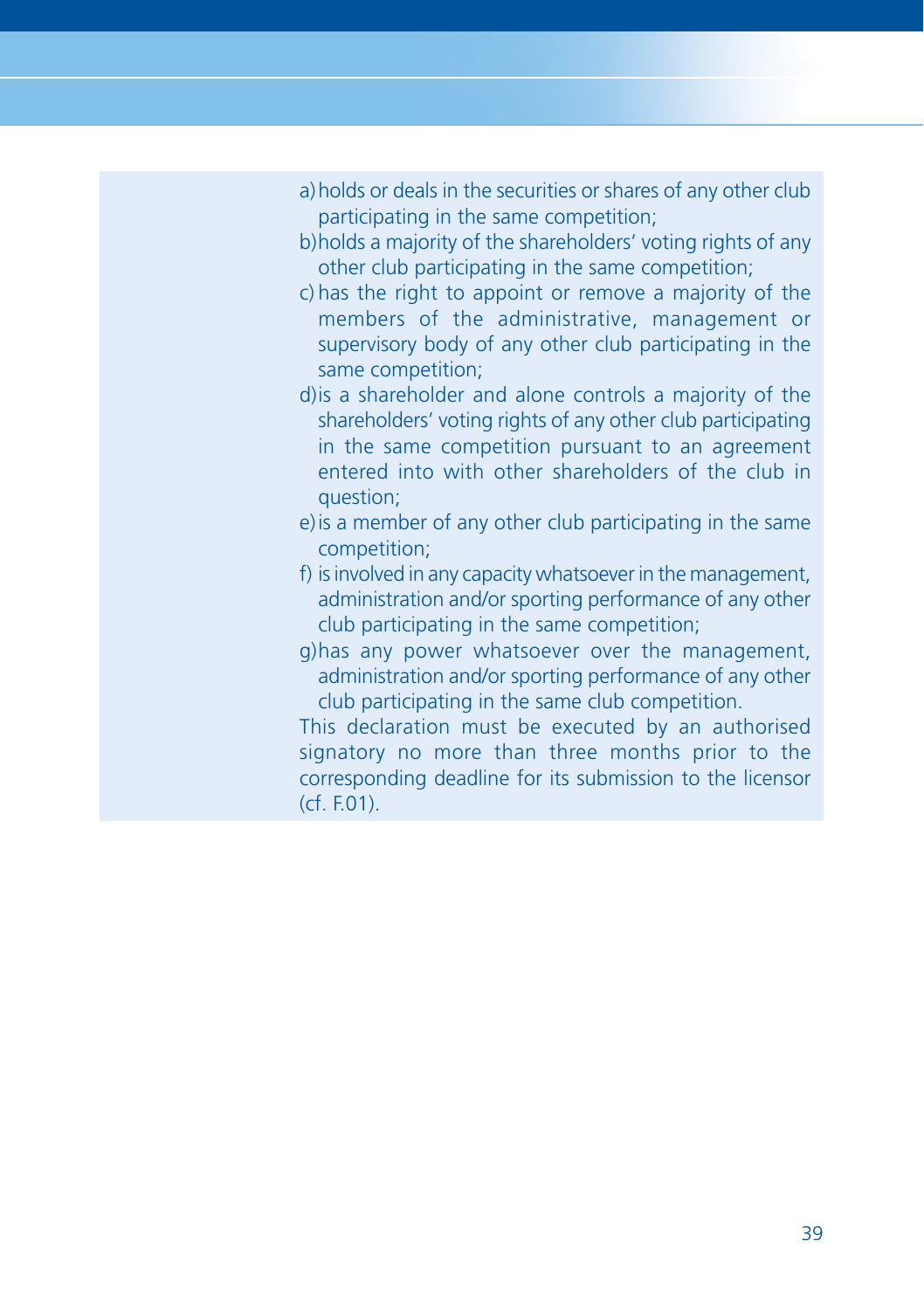## Article **10 Financial criteria**

#### 10.1 **Introduction**

The preparation and presentation of financial statements by entities differs from country to country due to a variety of social, economic and legal circumstances and due to different countries having in mind different users of financial statements when setting national requirements.

FIFA recognises that the implementation of the financial criteria in the national regulations presents a challenging task for many member associations and clubs.

#### 10.2 **Objectives**

The financial criteria aim principally to:

- improve the economic and financial capability of the clubs;
- increase clubs' transparency and credibility; and
- place the necessary importance on the protection of creditors.

#### 10.3 **Benefits**

Implementation of the financial criteria will help deliver both shortand long-term improvements for clubs, the licensors and the football family in general.

For the football family in general, the financial criteria should help to:

- safeguard the continuity and integrity of competitions;
- increase the transparency and credibility of clubs' financial operations;
- improve confidence in the probity of the football industry;
- create a more attractive market for the game's commercial partners and investors; and
- provide the basis for fair competition, because competition is not just about the teams on the pitch.

For the licensors, the financial criteria should help to:

- improve their understanding of the financial position and prospects of their member clubs;
- encourage clubs to settle liabilities to creditors on a timely basis;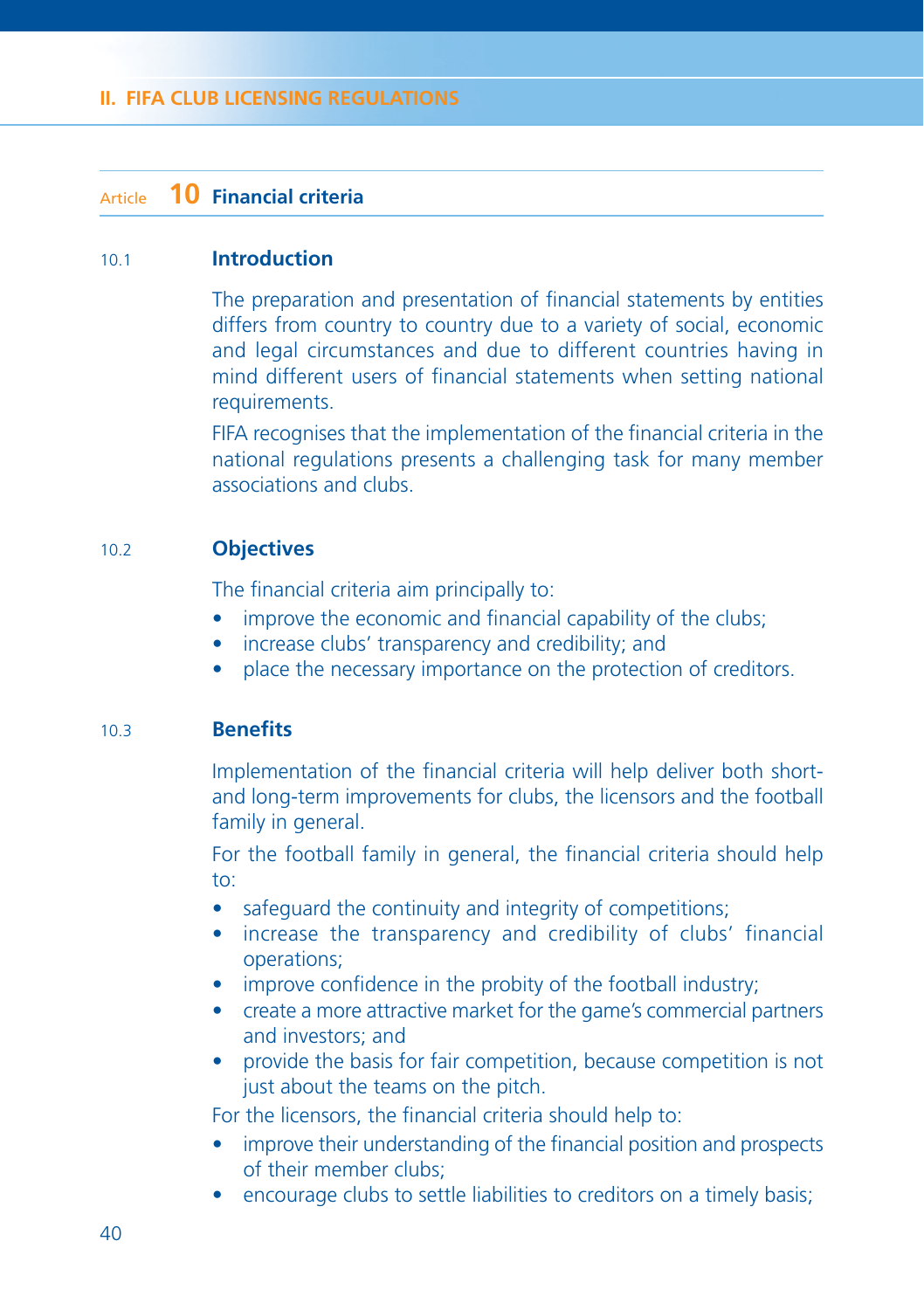- $\bullet$  enhance transparency in the money flow of clubs:
- enhance their ability to be proactive in assisting clubs with financial issues; and
- provide a starting point for club benchmarking at a national level for those licensors and clubs who want to develop this aspect.

For the clubs, the financial criteria should help to:

- improve the standards and quality of financial management and planning activities;
- enable better management decision-making;
- enhance clubs' financial and business credibility with stakeholders;
- improve financial stability; and
- enhance revenue-generating ability and cost management.

#### 10.4 **Criteria**

 Every licensor must ensure that, in respect of the clubs which qualify for club competitions, the following minimum criteria are met. The licensor may develop additional criteria, information requirements and assessment procedures for implementation in the national regulations.

# **No. Grade Description** F.01 A **Annual fi nancial statements – audited** Regardless of the legal structure of the licence applicant, annual financial statements consisting of a balance sheet, profit and loss account and notes based on the local legislation for incorporated companies shall be prepared and audited by independent auditors. The financial statements must include the following minimum information in respect of the balance sheet:  *Current assets* i) cash and cash equivalents; ii) accounts receivable from player transfers; iii) accounts receivable from group entities and related parties; iv) accounts receivable – other; v) inventories;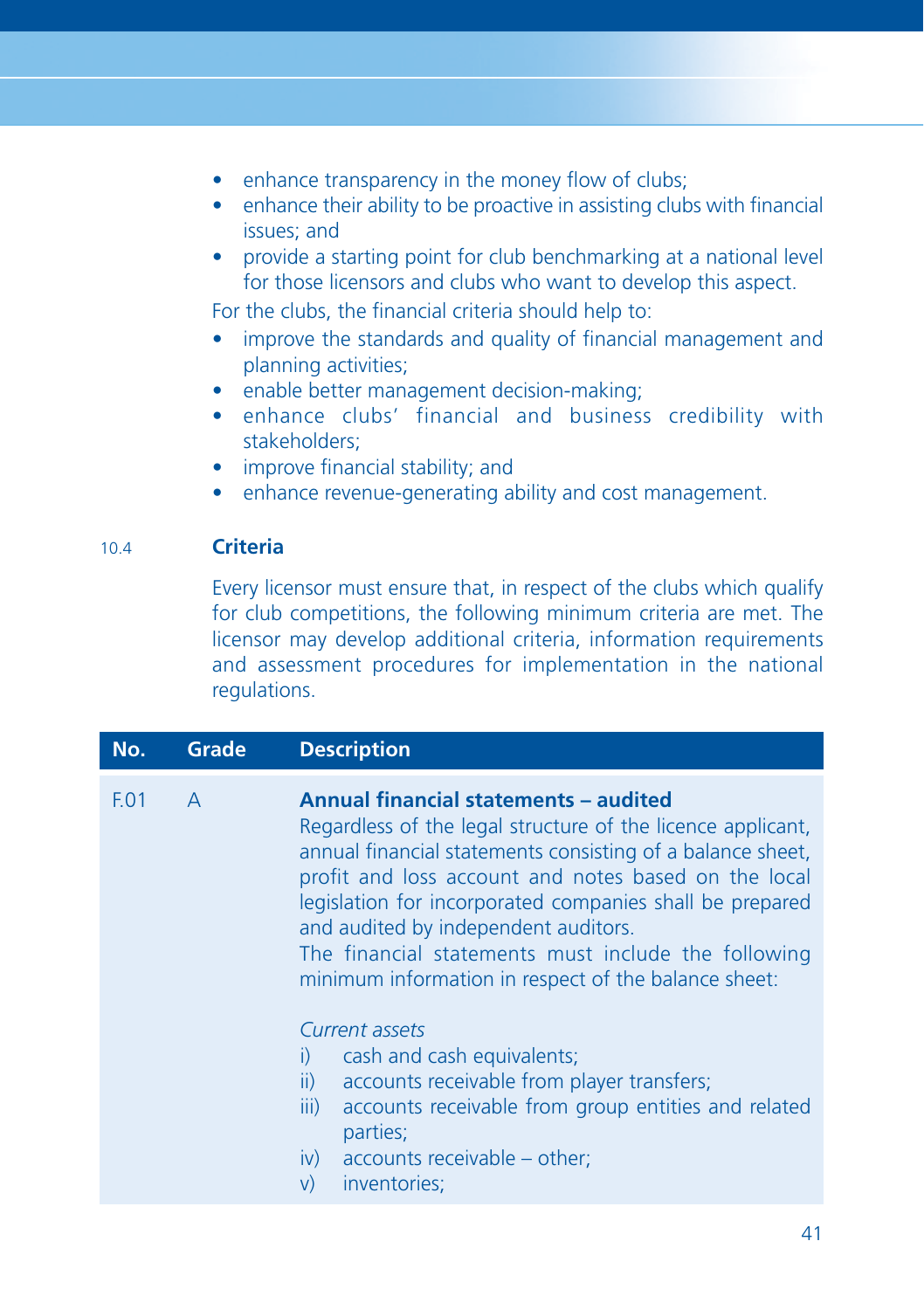## *Non-current assets*

- vi) tangible fixed assets:
- vii) intangible assets players;
- viii) intangible assets others;
- ix) investments;

#### *Current liabilities*

- x) bank overdrafts and loans;
- xi) accounts payable relating to player transfers;
- xii) accounts payable to group entities and related parties;
- xiii) accounts payable other;
- xiv) tax liabilities;
- xv) short-term provisions;

#### *Non-current liabilities*

- xvi) bank and other loans;
- xvii) other long-term liabilities;
- xviii) tax liabilities;
- xix) long-term provisions;

#### *Net assets/liabilities*

xx) net assets/liabilities;

#### *Equity*

- xxi) treasury shares;
- xxii) issued capital and reserves.

 The minimum requirements for the content in respect of profit and loss account are as follows

#### *Revenue*

- i) gate receipts;
- ii) sponsorship and advertising;
- iii) broadcasting rights;
- iv) commercial;
- v) other operating income;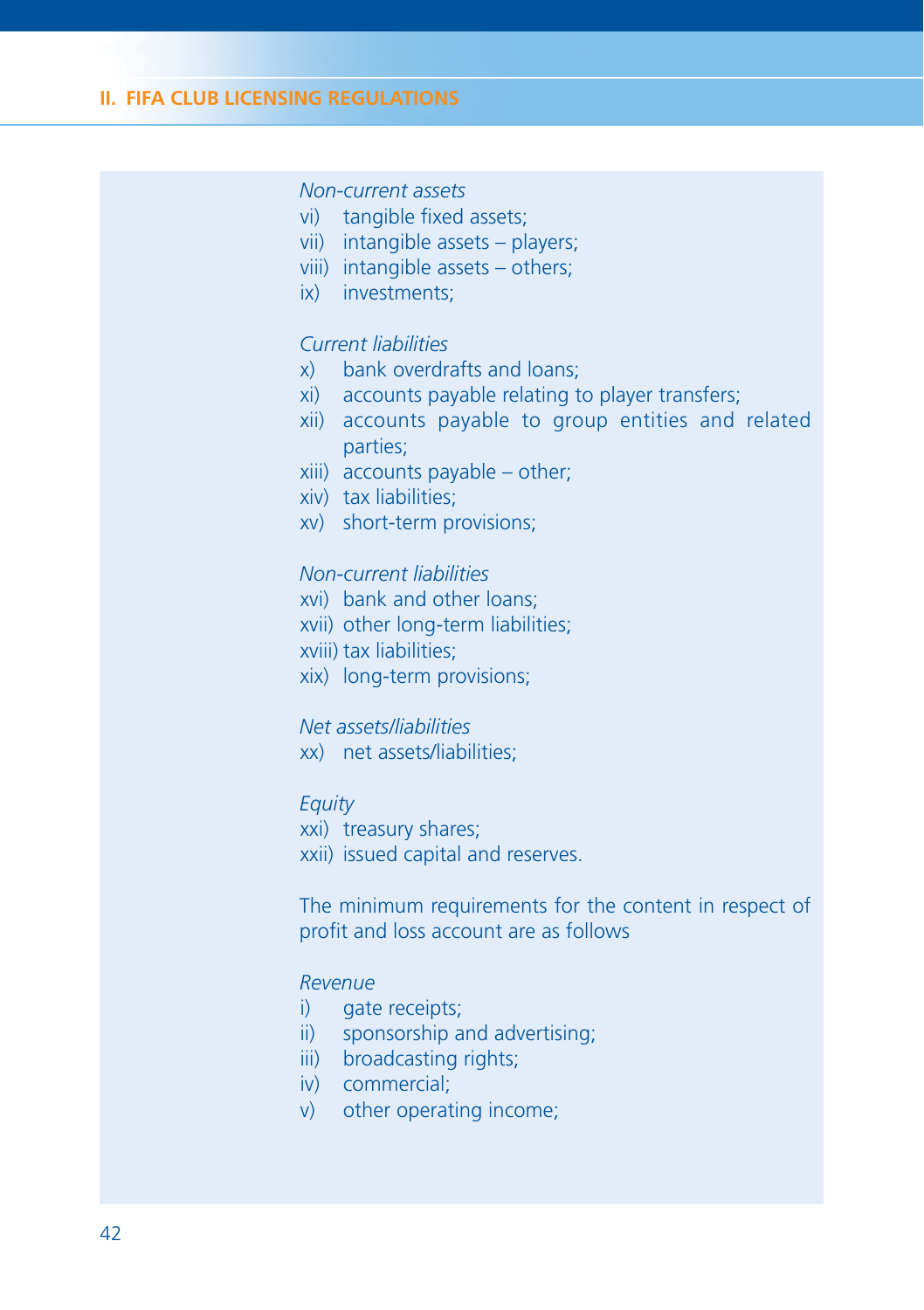#### *Expenses*

- vi) cost of sales/materials;
- vii) employee benefits expense;
- viii) depreciation and amortisation;
- ix) impairment of fixed assets:
- x) other operating expenses;

#### *Other*

- xi) profit/loss on disposal of assets
- xii) finance costs;
- xiii) tax expense;
- xiv) profit or loss after taxation.

Notes on the annual financial statements shall be presented in a systematic manner. Each item on the face of the balance sheet and profit and loss account shall be crossreferenced to any related information in the notes. The minimum requirements for disclosure in the notes are as follows:

a) *Accounting policies*

The basis for preparation of the financial statements and a summary of the significant accounting policies used:

#### b) *Controlling party*

 When the reporting entity is controlled by another party, there must be disclosure of the related-party relationship and the name of that party and, if different, that of the ultimate controlling party. If the controlling party or ultimate controlling party of the reporting entity is not known, that fact shall be disclosed;

c) *Ultimate owner*

 There must be disclosure of the owner(s) of the licence applicant. When the reporting entity is controlled by another party there must be disclosure of the ultimate owner(s) controlling such third party;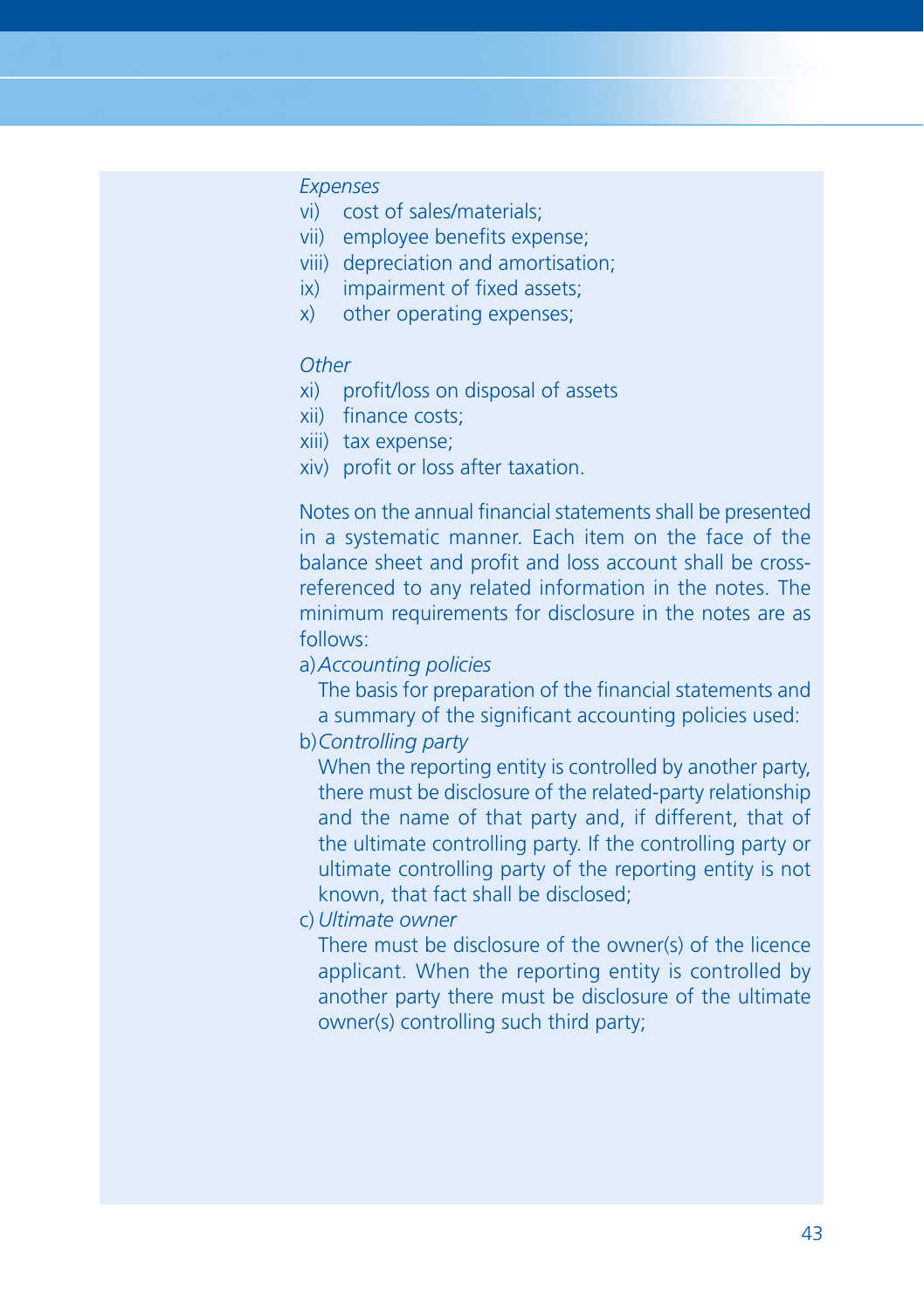#### d) *Related-party transactions*

 If there have been transactions between related parties during the period, the reporting entity shall disclose the nature of the related-party relationship, as well as information about the transactions during the period and outstanding balances at the period end necessary for an understanding of the potential effect of the relationship on the financial statements; and

#### e) *Other disclosure*

 Any additional information or disclosure that is not presented on the face of the balance sheet, profit and loss statement or cash-flow statement, but is relevant to an understanding of any of those statements and/or is required to meet the minimum financial information requirements.

# F.02 A **No payables overdue towards football clubs arising from transfer activities**

 The licence applicant must prove that it has no payables overdue (e.g. final and binding decisions of the FIFA Players' Status Committee, the FIFA Dispute Resolution Chamber and the Court of Arbitration for Sport) towards football clubs arising from transfer activities as at 31 December of the year preceding the season to be licensed, unless by the following 31 March they have been fully settled, deferred by mutual agreement with the creditor or are subject to a not obviously unfounded dispute submitted to a competent authority.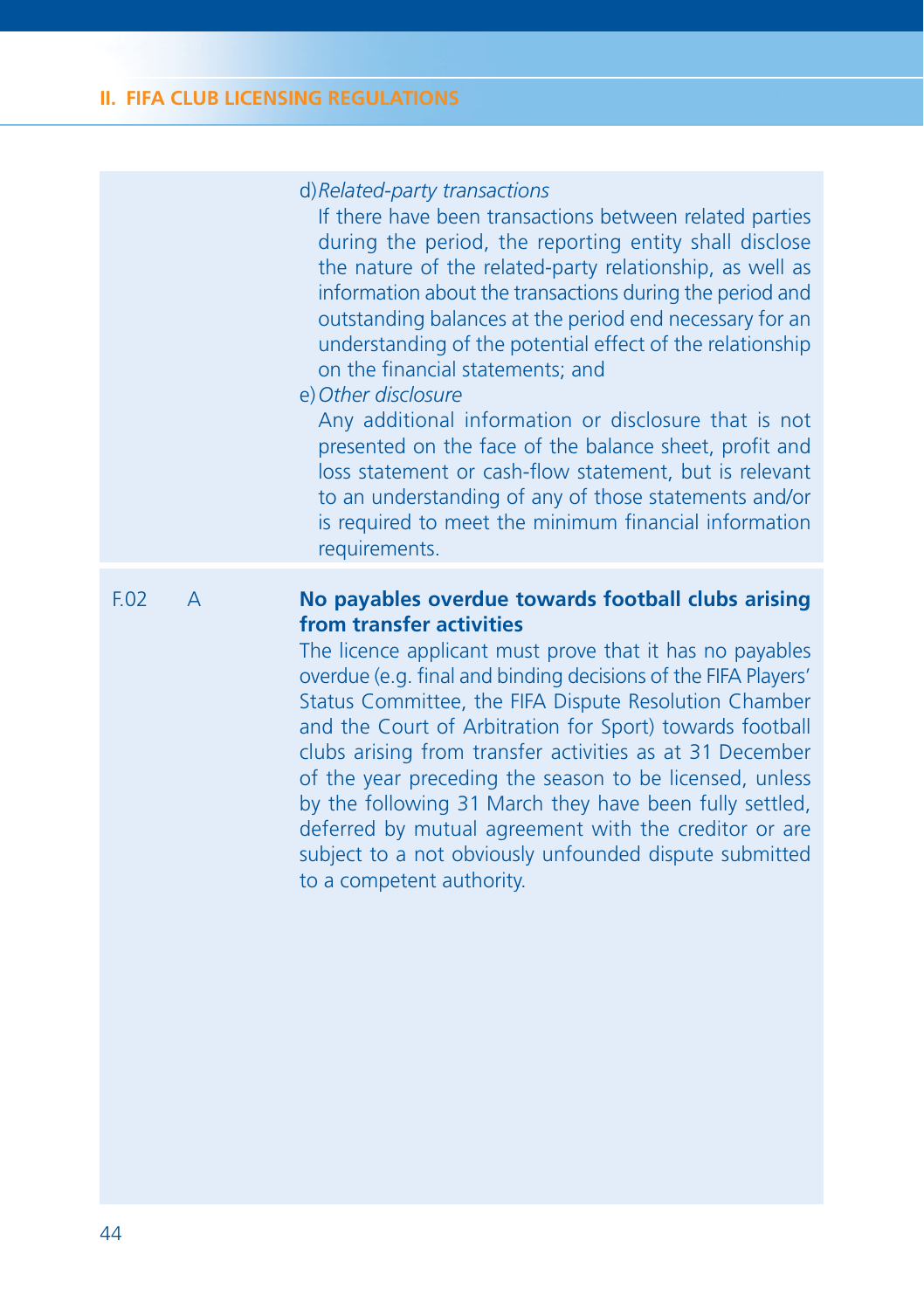# F.03 A **No payables overdue towards employees and social/ tax authorities**

 The licence applicant must prove that, in respect of contractual and legal obligations with its current and former employees (including all professional players according to the applicable FIFA Regulations on the Status and Transfer of Players, the general manager (P.02), the finance officer (P.03), the security officer (P.04), the doctor and the physiotherapist (P.05), the head coach of first-team squad (P.06), the head of youth development programme (P.07) and the youth coaches (P.08); list exhaustive), it has no payables overdue towards employees and social/tax authorities as at 31 December of the year preceding the season to be licensed, unless by the following 31 March they have been fully settled, deferred by mutual agreement with the creditor or are subject to a not obviously unfounded dispute submitted to a competent authority.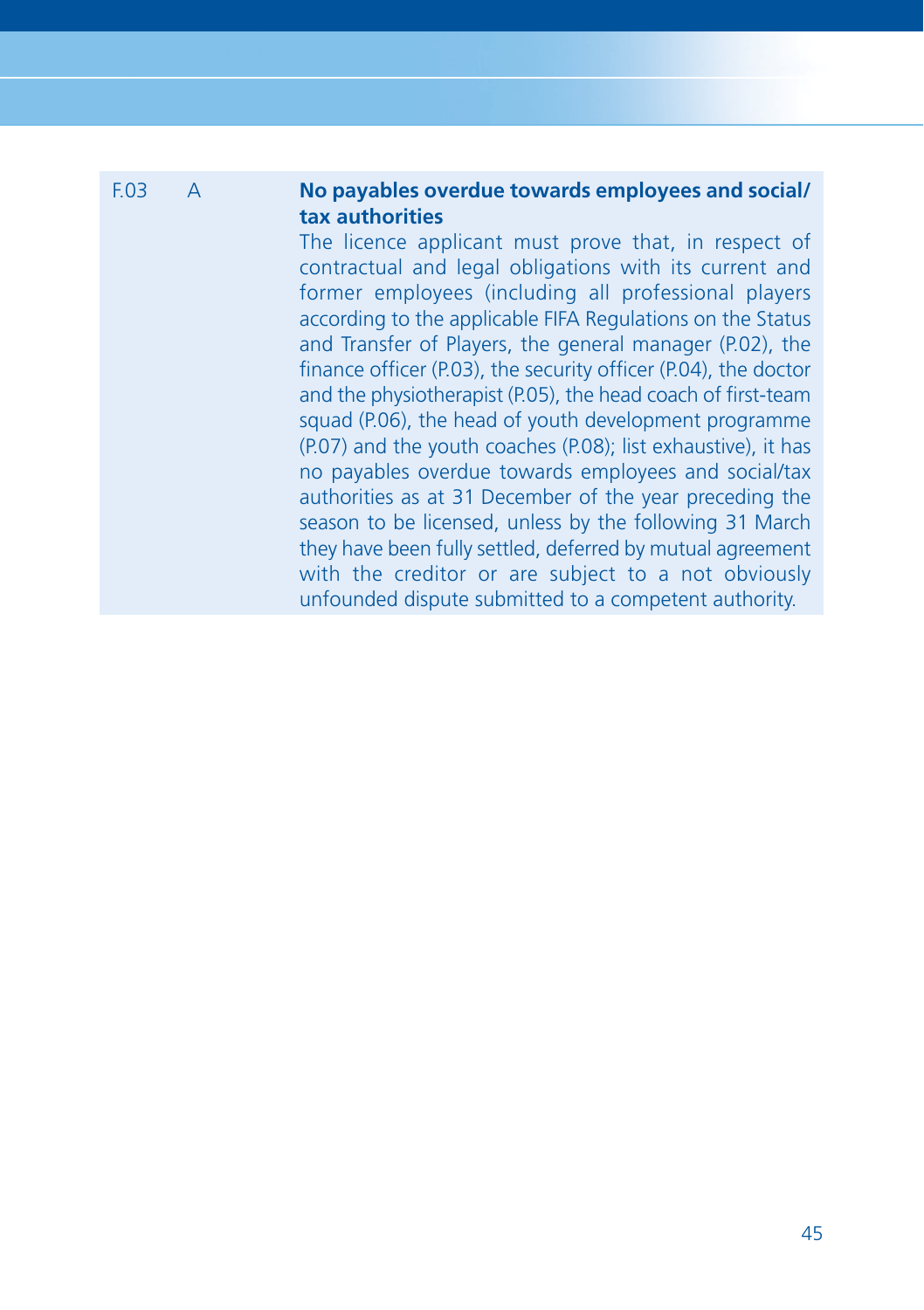#### **III. FINAL PROVISIONS**

#### Article **11 Obligations**

- 1. The confederation shall establish confederation regulations by the 2009-2010 season at the latest.
- 2. The member associations shall then transform the confederation regulations into national regulations and implement the club licensing system at national level by the 2010-2011 season at the latest.
- 3. The confederation shall support the associations with the setting up, developing and implementing of the club licensing system at national level.

#### Article **12 Spot checks and sanctions by confederations**

- 1. The confederation shall implement a spot-check procedure and carry out spot checks with the licensor in order to ensure that the licence was correctly awarded at the time of the final and binding decision.
- 2. FIFA has the right to ask a confederation to carry out a specific spot check.
- 3. The confederations shall send FIFA comprehensive reports about the result of the spot checks at FIFA's request.
- 4. If the confederation realises that a licensor issued a licence in breach of national regulations, the relevant association shall be sanctioned by the confederation's disciplinary committee in accordance with the confederation's disciplinary code or other relevant regulations.
- 5. FIFA and the confederations shall cooperate with each other.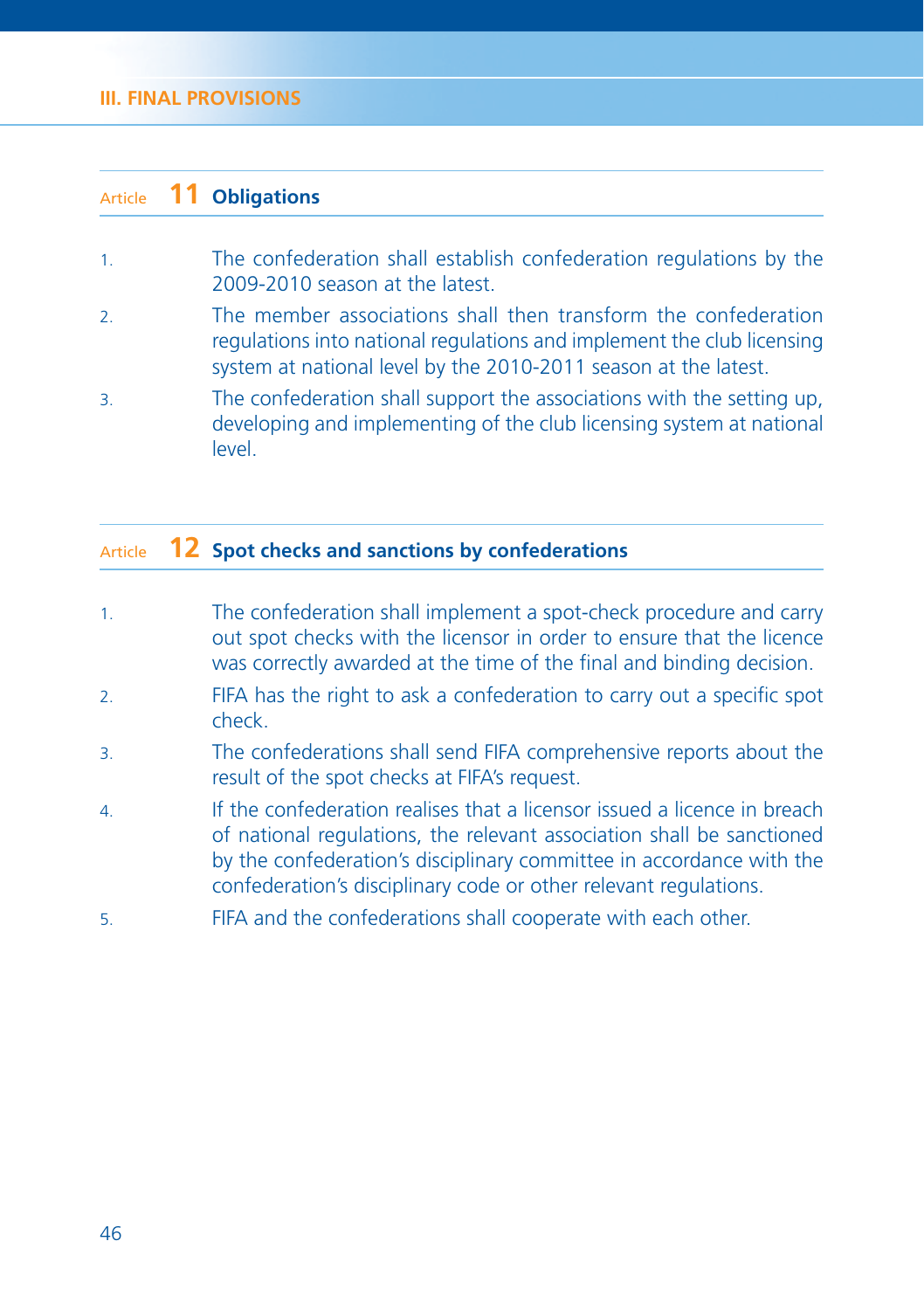# Article **13 Spot checks and sanctions by FIFA**

- 1. In the event that a confederation fails to implement a spot-check procedure, does not carry out spot checks with the licensor or does not send, at FIFA's request, comprehensive reports about the result of the spot checks to FIFA, FIFA shall set the confederation a deadline to do so. If this deadline is not respected by the confederation, FIFA has the right to carry out the spot checks directly. The licensor is obliged to cooperate with FIFA for this purpose and provide FIFA with full access to the files.
- 2. If FIFA realises that a licensor has issued a licence in breach of national regulations, FIFA shall inform the relevant confederation in order to sanction the relevant association in accordance with article 12. In the event that the confederation fails to take action or fails to impose sanctions, FIFA shall set the confederation a deadline to do so. If this deadline is not respected by the confederation, the FIFA Disciplinary Committee has the right to sanction the relevant association directly in accordance with the FIFA Disciplinary Code.

# Article **14 Diverging texts**

 The FIFA regulations exists in the four languages of FIFA (English, French, German, Spanish). In the event of any discrepancy between the four texts, the English version shall be authoritative.